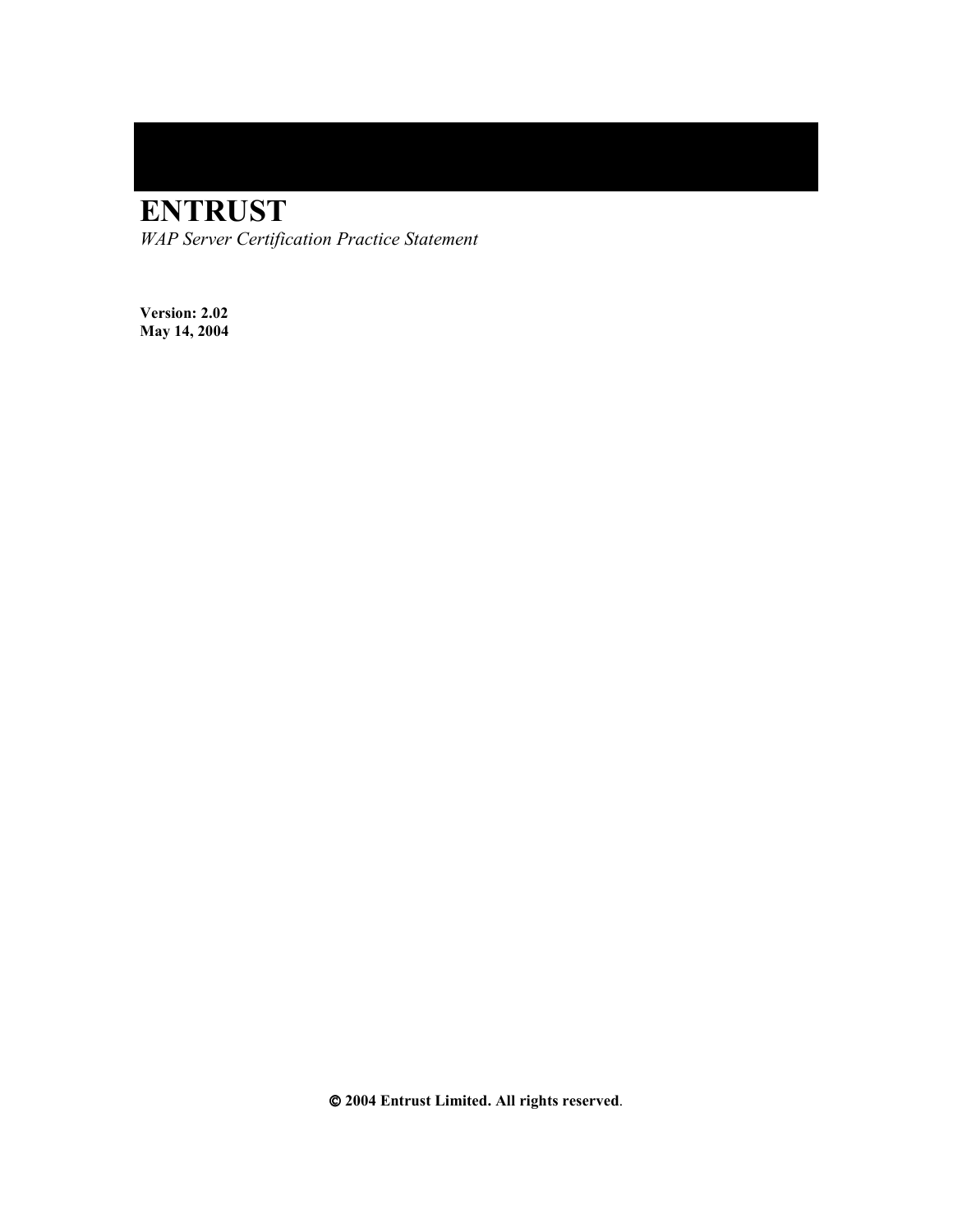# **Revision History**

| <b>Issue</b> | Date              | <b>Changes in this Revision</b>                                                                                                                                                                                           |
|--------------|-------------------|---------------------------------------------------------------------------------------------------------------------------------------------------------------------------------------------------------------------------|
| 1.0          | December 15, 1999 | Initial version.                                                                                                                                                                                                          |
| 2.0          | July 1, 2000      | Addition of provisions dealing with subordinate<br>entities (such as third party registration<br>authorities) in the Entrust WAP Server public<br>key infrastructure. Revision of numerous other<br>terms and conditions. |
| 2.01         | January 1, 2003   | Entrust legal name change.                                                                                                                                                                                                |
| 2.02         | May 14, 2004      | Minor revisions to language for export<br>requirements.                                                                                                                                                                   |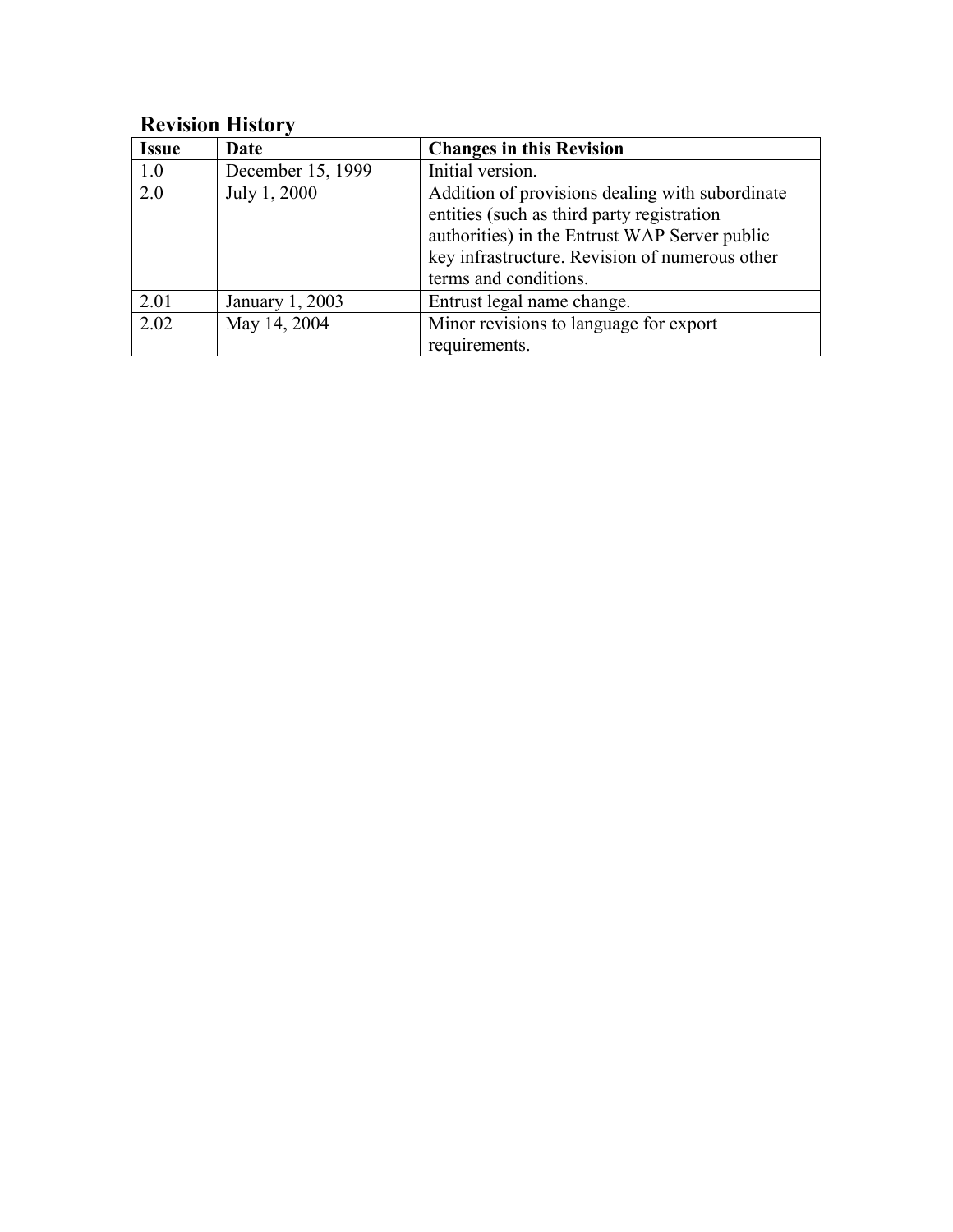# **TABLE OF CONTENTS**

| 1. |       |  |
|----|-------|--|
|    | 1.1   |  |
|    | 1.2   |  |
|    | 1.3   |  |
|    | 1.3.1 |  |
|    | 1.3.2 |  |
|    | 1.3.3 |  |
|    | 1.3.4 |  |
|    | 1.4   |  |
|    | 1.4.1 |  |
|    | 142   |  |
| 2. |       |  |
|    | 2.1   |  |
|    |       |  |
|    |       |  |
|    |       |  |
|    |       |  |
|    |       |  |
|    |       |  |
|    |       |  |
|    |       |  |
|    |       |  |
|    |       |  |
|    |       |  |
|    |       |  |
|    |       |  |
|    |       |  |
|    |       |  |
|    |       |  |
|    |       |  |
|    |       |  |
|    |       |  |
|    |       |  |
|    |       |  |
|    |       |  |
|    |       |  |
|    |       |  |
|    |       |  |
|    |       |  |
|    |       |  |
|    |       |  |
|    |       |  |
|    |       |  |
|    |       |  |
|    |       |  |
|    |       |  |
|    |       |  |
|    |       |  |
|    |       |  |
|    |       |  |
|    |       |  |
|    |       |  |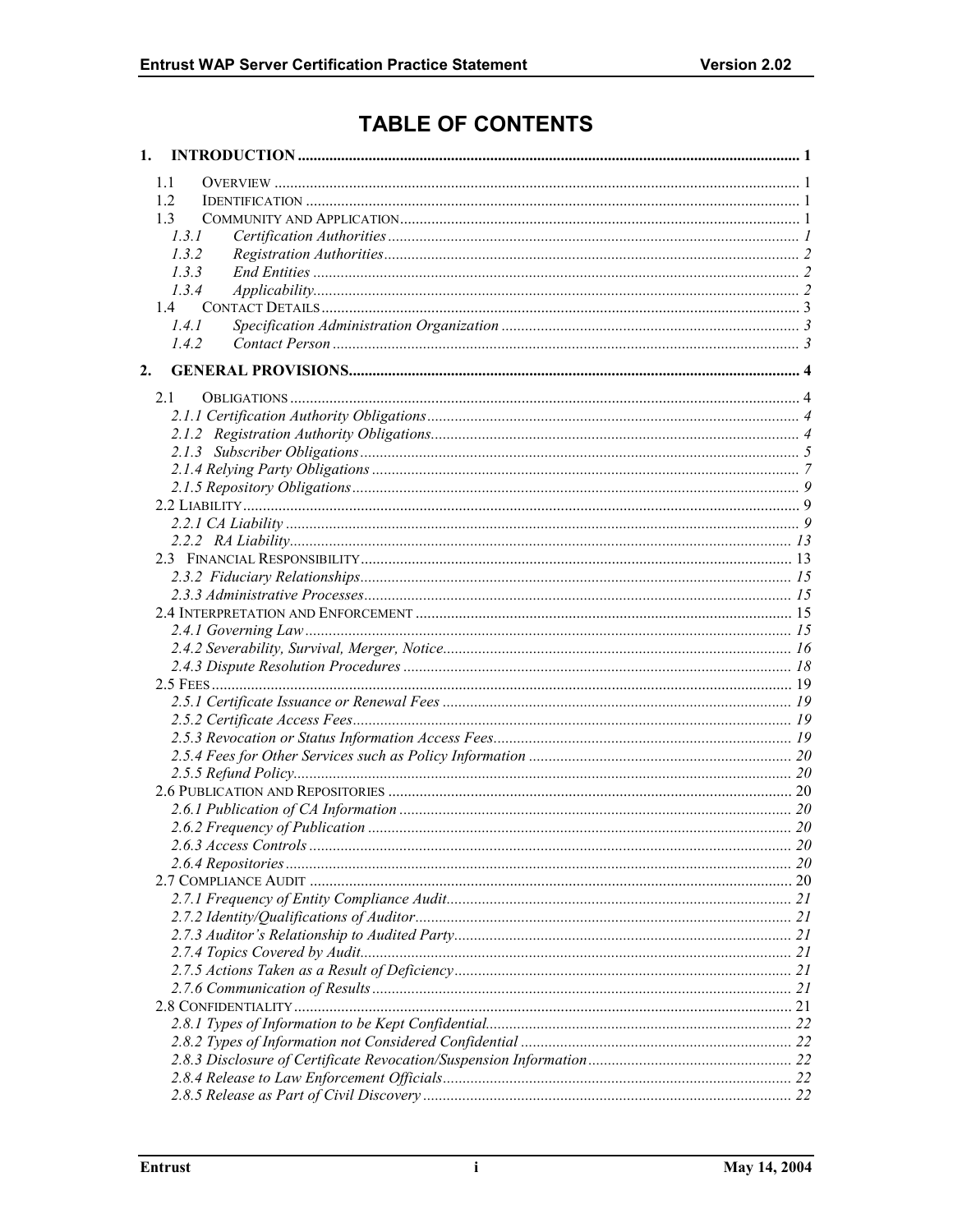| 3.                                                                            |  |
|-------------------------------------------------------------------------------|--|
|                                                                               |  |
|                                                                               |  |
|                                                                               |  |
|                                                                               |  |
|                                                                               |  |
|                                                                               |  |
|                                                                               |  |
|                                                                               |  |
|                                                                               |  |
|                                                                               |  |
|                                                                               |  |
|                                                                               |  |
|                                                                               |  |
|                                                                               |  |
|                                                                               |  |
| 4.                                                                            |  |
|                                                                               |  |
|                                                                               |  |
|                                                                               |  |
|                                                                               |  |
|                                                                               |  |
|                                                                               |  |
|                                                                               |  |
|                                                                               |  |
|                                                                               |  |
|                                                                               |  |
|                                                                               |  |
|                                                                               |  |
|                                                                               |  |
|                                                                               |  |
|                                                                               |  |
|                                                                               |  |
|                                                                               |  |
| 4.4.14 Checking Requirements For Other Forms of Revocation Advertisements  30 |  |
|                                                                               |  |
|                                                                               |  |
|                                                                               |  |
|                                                                               |  |
|                                                                               |  |
|                                                                               |  |
|                                                                               |  |
| PHYSICAL, PROCEDURAL, AND PERSONNEL SECURITY CONTROLS 32<br>5.                |  |
|                                                                               |  |
|                                                                               |  |
|                                                                               |  |
|                                                                               |  |
|                                                                               |  |
|                                                                               |  |
|                                                                               |  |
|                                                                               |  |
|                                                                               |  |
|                                                                               |  |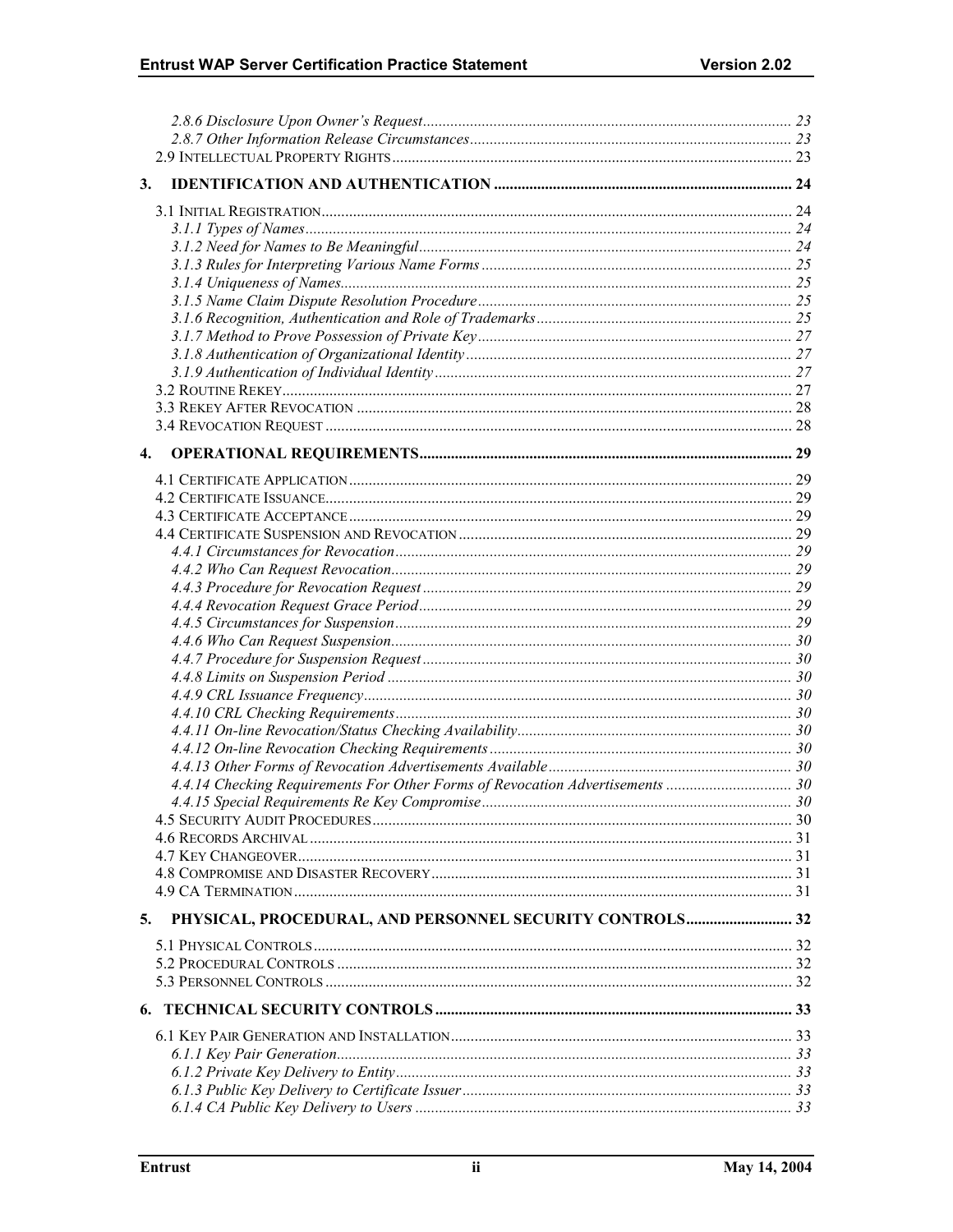| 7. |  |
|----|--|
|    |  |
|    |  |
| 8. |  |
| 81 |  |
|    |  |
|    |  |
|    |  |
| 9. |  |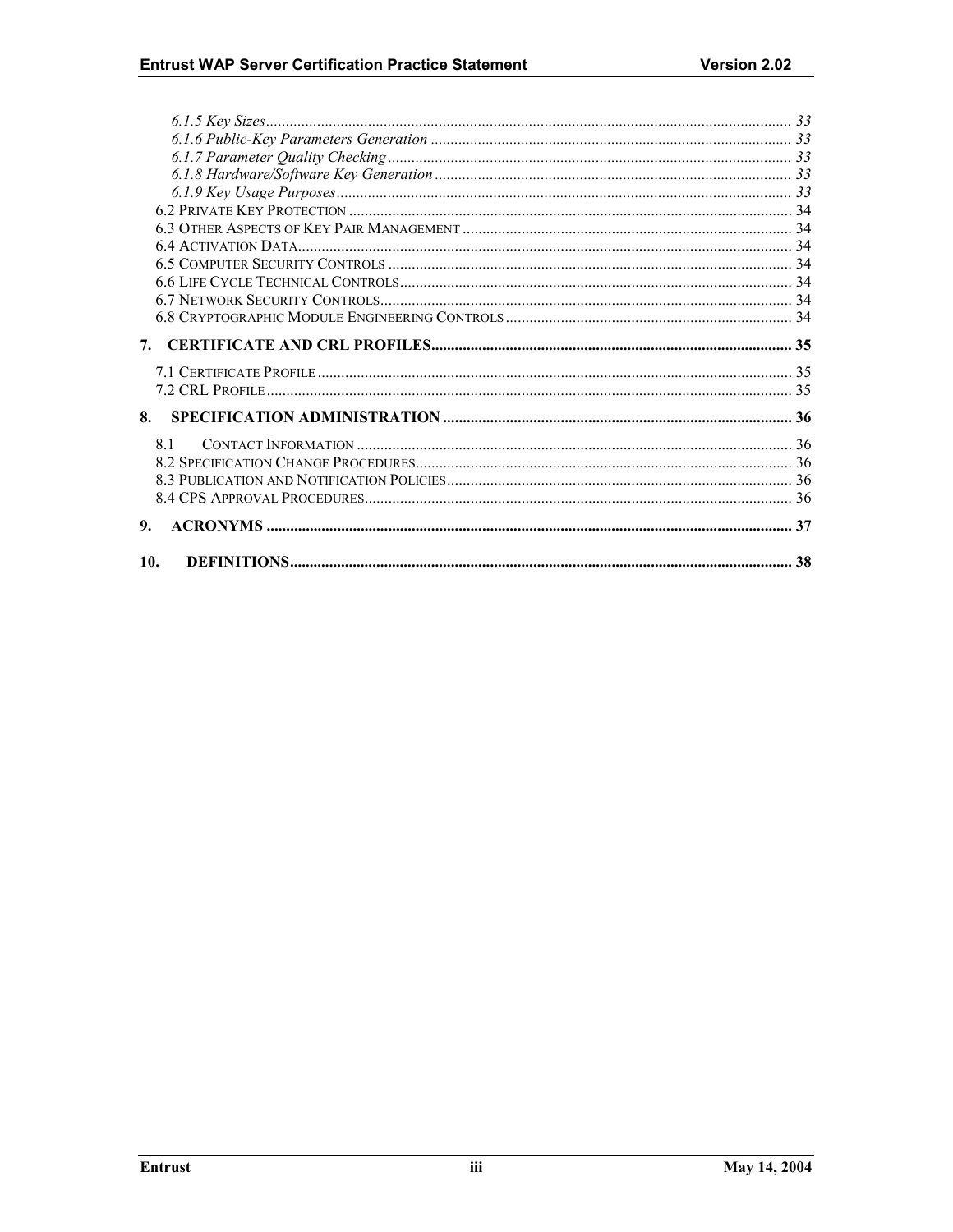# <span id="page-5-0"></span>**1. Introduction**

The Entrust WAP Server Certification Authorities issue Entrust WAP Server Certificates to support more secure communications between Wireless Application Protocol servers and mobile devices using the Wireless Transport Layer Security protocol. Entrust uses Entrust's award winning Entrust PKI<sup>™</sup> family of software products to provide standards-compliant digital certificates that enable more secure wireless communications.

# **1.1 Overview**

This Entrust WAP Server Certification Practice Statement describes the practices and procedures of (i) the Entrust WAP Server Certification Authorities, and (ii) Registration Authorities operating under the Entrust WAP Server Certification Authorities. This Entrust WAP Server Certification Practice Statement also describes the terms and conditions under which Entrust makes Certification Authority and Registration Authority services available in respect to Entrust WAP Server Certificates. This Entrust WAP Server Certification Practice Statement is applicable to all persons, entities, and organizations, including, without limitation, all Applicants, Subscribers, Relying Parties, Resellers, Comarketers and any other persons, entities, or organizations that have a relationship with (i) Entrust in respect to Entrust WAP Server Certificates and/or any services provided by Entrust in respect to Entrust WAP Server Certificates, or (ii) any Registration Authorities operating under an Entrust Certification Authority, or any Resellers or Co-marketers providing any services in respect to Entrust WAP Server Certificates. This Entrust WAP Server Certification Practice Statement is incorporated by reference into all Entrust WAP Server Certificates issued by an Entrust WAP Server Certification Authorities. This Entrust WAP Server Certification Practice Statement provides Applicants, Subscribers, Relying Parties, Resellers, Co-marketers and other persons, entities, and organizations with a statement of the practices and procedures of the Entrust WAP Server Certification Authorities and also of the Registration Authorities operating under the Entrust WAP Server Certification Authorities. This Entrust WAP Server Certification Practice Statement also provides a statement of the rights and obligations of Entrust, any third parties that are operating Registration Authorities under the Entrust WAP Server Certification Authorities, Applicants, Subscribers, Relying Parties, Resellers, Co-marketers and any other persons, entities, or organizations that may use or rely on Entrust WAP Server Certificates or have a relationship with an Entrust WAP Server Certification Authority or a Registration Authority operating under an Entrust WAP Server Certification Authority in respect to Entrust WAP Server Certificates and/or any services in respect to Entrust WAP Server Certificates.

# **1.2 Identification**

This document is called the Entrust WAP Server Certification Practice Statement.

# **1.3 Community and Application**

Use of Entrust WAP Server Certificates is restricted to Wireless Application Protocol servers using the Wireless Transport Layer Security protocol. Any other use of Entrust WAP Server Certificates is prohibited.

# **1.3.1 Certification Authorities**

In the Entrust WAP server public-key infrastructure, Certification Authorities may accept CSRs and Public Keys from Applicants whose identity has been verified as provided herein by an Entrust-operated Registration Authority or by an independent third-party Registration Authority operating under an Entrust WAP Server Certification Authority for the issuance of an Entrust WAP Server Certificate. If an Entrust WAP Server Certificate Application is verified, the verifying Registration Authority will send a request to an Entrust WAP Server Certification Authority for the issuance of an Entrust WAP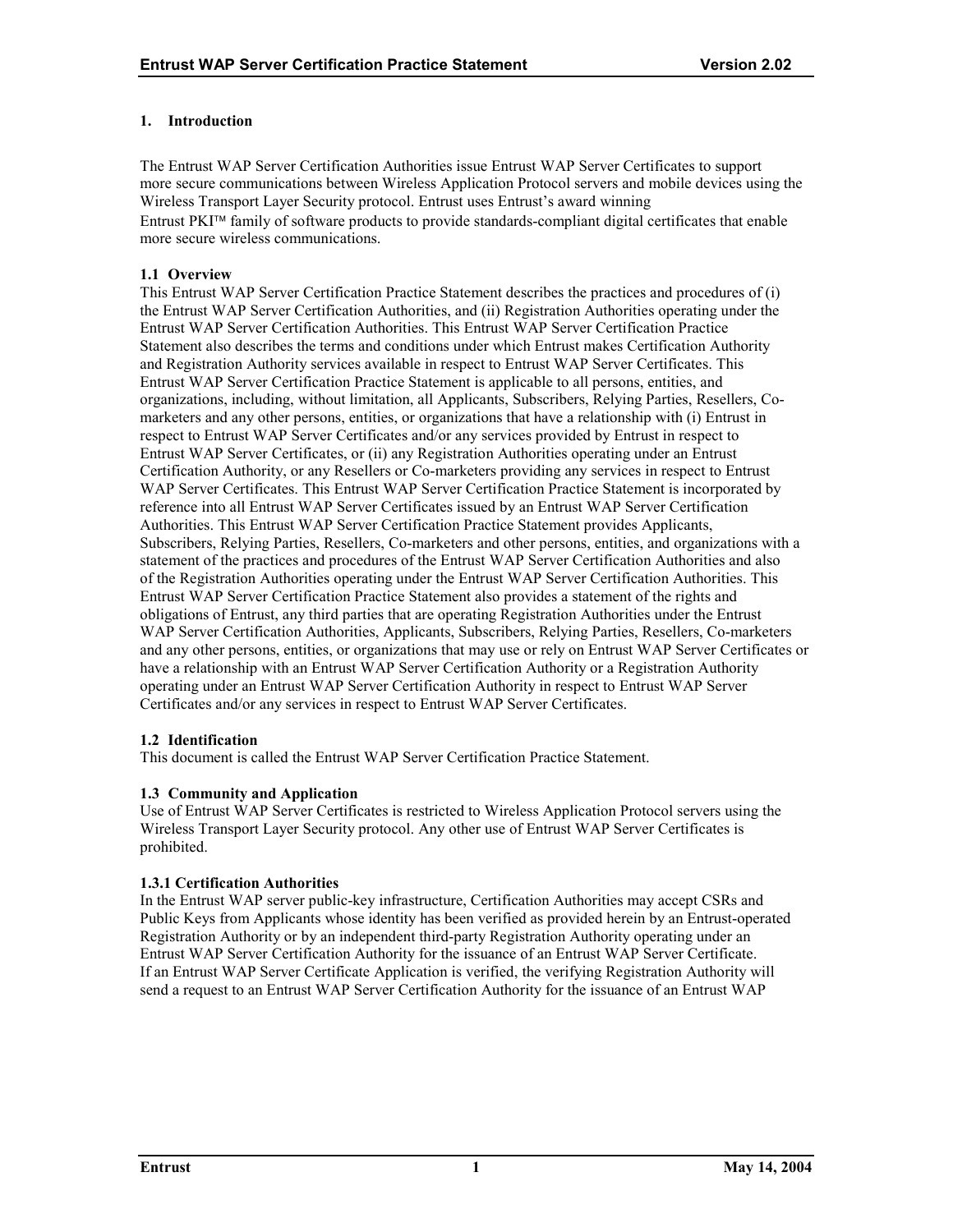<span id="page-6-0"></span>Server Certificate. The Entrust WAP Server Certification Authority will create an Entrust WAP Server Certificate containing the Public Key and identification information contained in the request sent by the Registration Authority to that Entrust WAP Server Certification Authority. The Entrust WAP Server Certificate created in response to the request will be digitally signed by the Entrust WAP Server Certification Authority.

Only Certification Authorities authorized by Entrust are permitted to issue Entrust WAP Server Certificates. In the event that more than one Certification Authority is authorized to issue Entrust WAP Server Certificates, Entrust will post a list of authorized Certification Authorities in the Entrust Repository.

# **1.3.2 Registration Authorities**

In the Entrust WAP server public-key infrastructure, Registration Authorities under the Entrust WAP Server Certification Authorities may accept Entrust WAP Server Certificate Applications from Applicants and perform a limited verification of the information contained in such Entrust WAP Server Certificate Applications. If the information provided is verified according to the procedures established by the Entrust Policy Authority, a Registration Authority operating under an Entrust WAP Server Certification Authority may send a request to such Entrust WAP Server Certification Authority to issue an Entrust WAP Server Certificate to the Applicant.

Only Registration Authorities authorized by Entrust are permitted to submit requests to an Entrust WAP Server Certification Authority for the issuance of Entrust WAP Server Certificates. In the event that more than one Registration Authority is authorized to perform this function for Entrust WAP Server Certificates, Entrust will post a list of authorized Registration Authorities in the Entrust Repository.

# **1.3.3 End Entities**

End entities for the Entrust WAP server public-key infrastructure consist of:

- 1. **Applicants**  An Applicant is a person, entity, or organization that has applied for, but has not yet been issued an Entrust WAP Server Certificate.
- 2. **Subscribers**  A Subscriber is a person, entity, or organization that has been issued an Entrust WAP Server Certificate.
- 3. **Relying Parties**  A Relying Party is a person, entity, or organization that relies on or uses a Entrust WAP Server Certificate and/or any other information provided in an Entrust Repository to verify the identity and Public Key of a Subscriber and/or use such Public Key to send or receive encrypted communications to or from a Subscriber.

# **1.3.4 Applicability**

This Entrust WAP Server Certification Practice Statement is applicable to Entrust WAP Server Certificates issued by Entrust WAP Server Certification Authorities. Entrust WAP Server Certificates are issued by Entrust WAP Server Certification Authorities for use by Wireless Application Protocol servers providing Wireless Transport Layer Security-based services. Entrust WAP Server Certificates conform to Version 1.1 of the WTLS Specification as published by the Wireless Application Protocol Forum Ltd.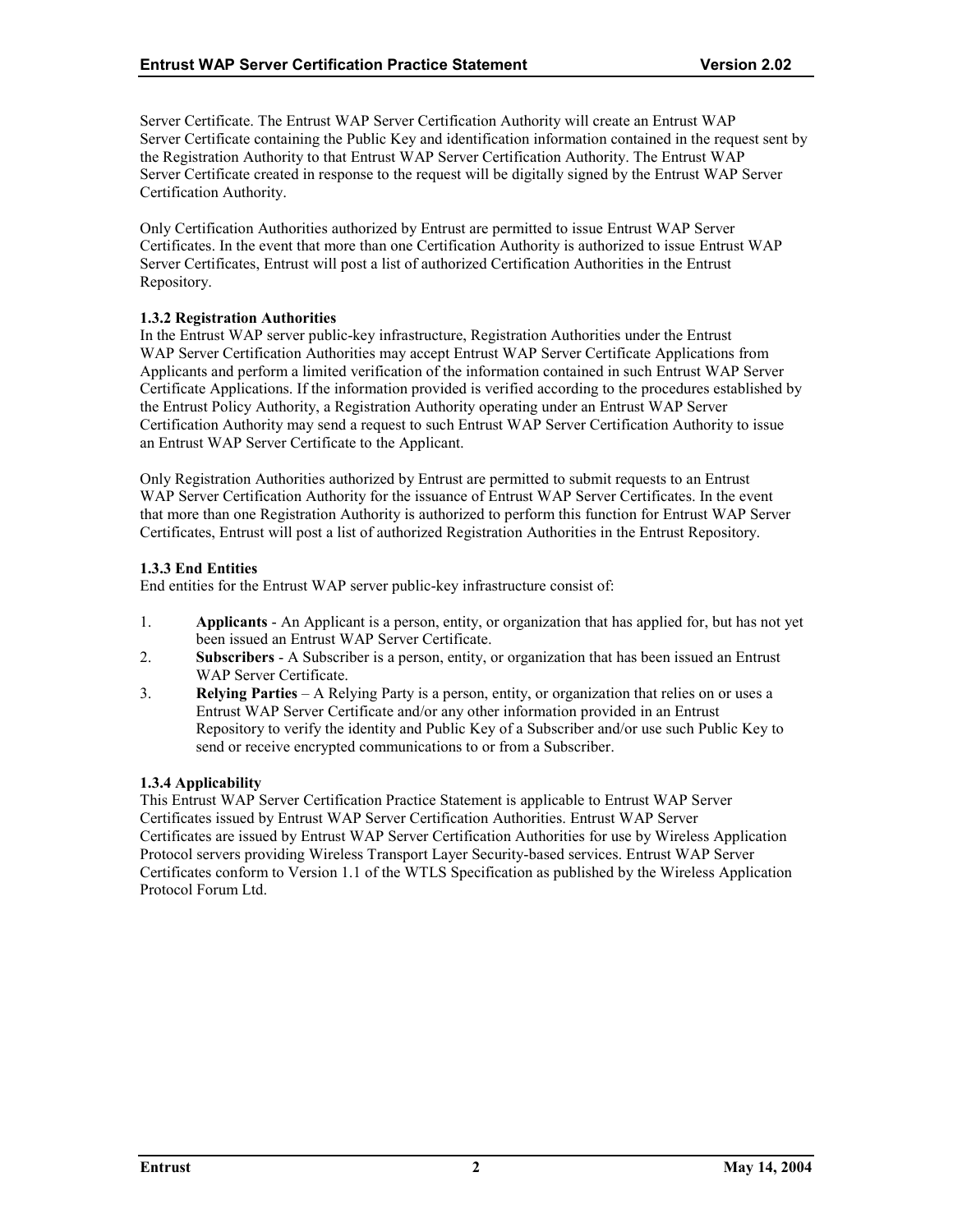# <span id="page-7-0"></span>**1.4 Contact Details**

#### **1.4.1 Specification Administration Organization**

The Entrust WAP Server Certification Practice Statement is administered by the Entrust Operational Authority and is based on the policies established by the Entrust Policy Authority.

# **1.4.2 Contact Person**

The contact information for questions about Entrust WAP Server Certificates is:

Entrust Limited 1000 Innovation Drive Ottawa, Ontario K2K 3E7 Tel: 1-877-368-7483 Fax: 1-877-839-3538 Email: certserv.support@Entrust.com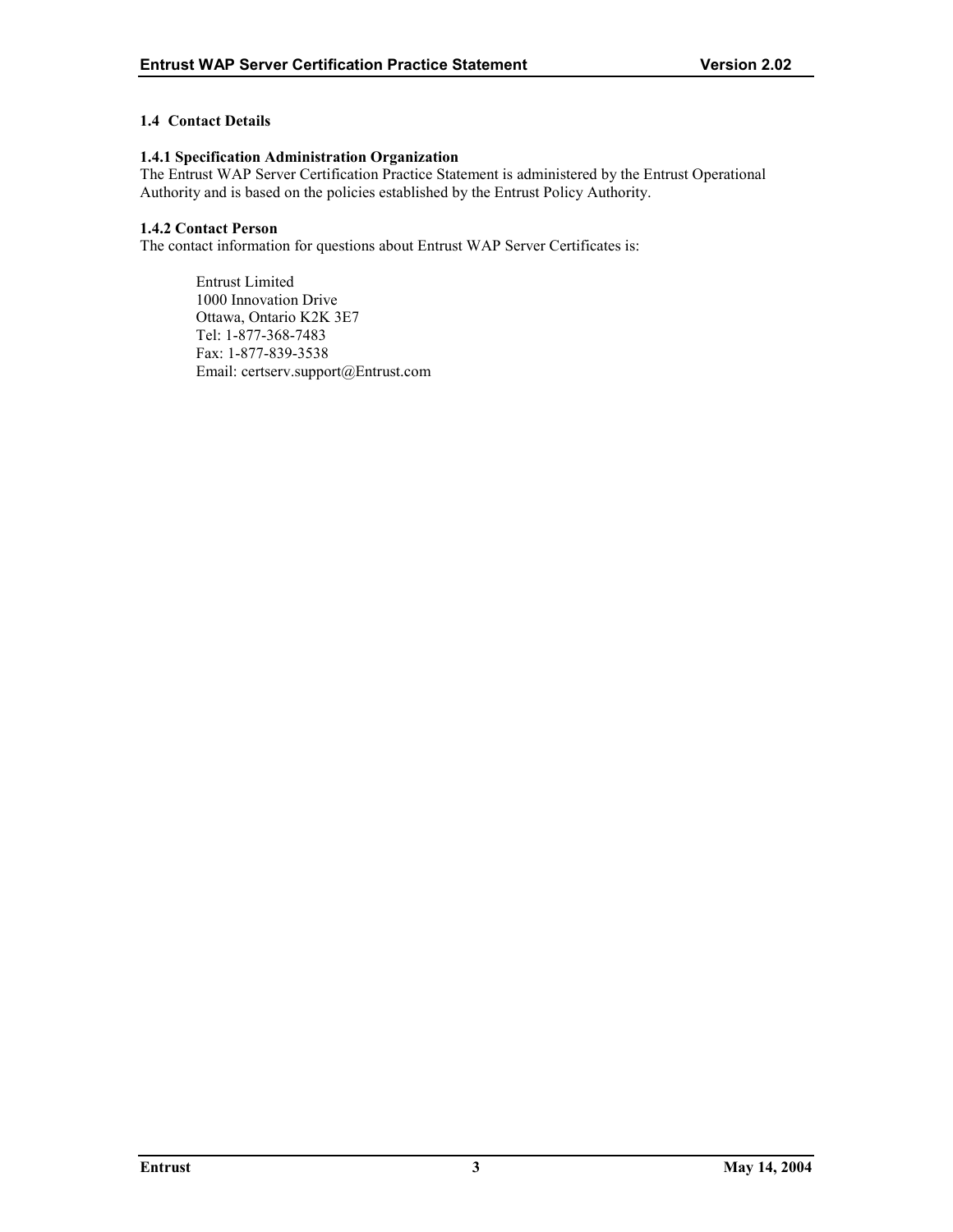# <span id="page-8-0"></span>**2. General Provisions**

# **2.1 Obligations**

# **2.1.1 Certification Authority Obligations**

An Entrust WAP Server Certification Authority shall:

- (i) provide Certification Authority services in accordance with the terms and conditions of the Entrust WAP Server Certification Practice Statement; and
- (ii) upon receipt of a request from a Registration Authority operating under such Entrust WAP Server Certification Authority, issue an Entrust WAP Server Certificate in accordance with the terms and conditions of the Entrust WAP Server Certification Practice Statement.

In operating the Entrust WAP Server Certification Authorities, Entrust may use one or more representatives or agents to perform its obligations under the Entrust WAP Server Certification Practice Statement, any Subscription Agreements, or any Relying Party Agreements, provided that Entrust shall remain responsible for its performance.

# **2.1.2 Registration Authority Obligations**

A Registration Authority operating under an Entrust WAP Server Certification Authority shall:

- (i) receive Entrust WAP Server Certificate Applications in accordance with the terms and conditions of the Entrust WAP Server Certification Practice Statement;
- (ii) perform limited verification of information submitted by Applicants when applying for Entrust WAP Server Certificates, and if such verification is successful, submit a request to an Entrust WAP Server Certification Authority for the issuance of an Entrust WAP Server Certificate, all in accordance with the terms and conditions of the Entrust WAP Server Certification Practice Statement;
- (iii) notify Subscribers, in accordance with the terms and conditions of the Entrust WAP Server Certification Practice Statement, when an Entrust WAP Server Certificate has been issued to them; and
- (iv) notify Subscribers, in accordance with the terms and conditions of the Entrust WAP Server Certification Practice Statement, that an Entrust WAP Server Certificate issued to them will soon expire.

Entrust may use one or more representatives or agents to perform its obligations in respect of an Entrust-operated Registration Authority under the Entrust WAP Server Certification Practice Statement, any Subscription Agreements, or any Relying Party Agreements, provided that Entrust shall remain responsible for the performance of such representatives or agents under the Entrust WAP Server Certification Practice Statement, any Subscription Agreements, or any Relying Party Agreements. Entrust may appoint independent third parties to act as Registration Authorities under an Entrust WAP Server Certification Authority. Such independent third-party Registration Authorities shall be responsible for their performance under the Entrust WAP Server Certification Practice Statement and any Subscription Agreements. Entrust shall not be responsible for the performance of such independent third-party Registration Authorities. Independent third-party Registration Authorities may use one or more representatives or agents to perform their obligations when acting as a Registration Authority under an Entrust WAP Server Certification Authority. Independent third-party Registration Authorities shall remain responsible for the performance of such representatives or agents under the Entrust WAP Server Certification Practice Statement and any Subscription Agreements. Entrust may appoint Resellers and Co-marketers for Entrust WAP Server Certificates and services provided in respect to Entrust WAP Server Certificates. Such Resellers and Co-marketers shall be responsible for their performance under the Entrust WAP Server Certification Practice Statement and any Subscription Agreements. Entrust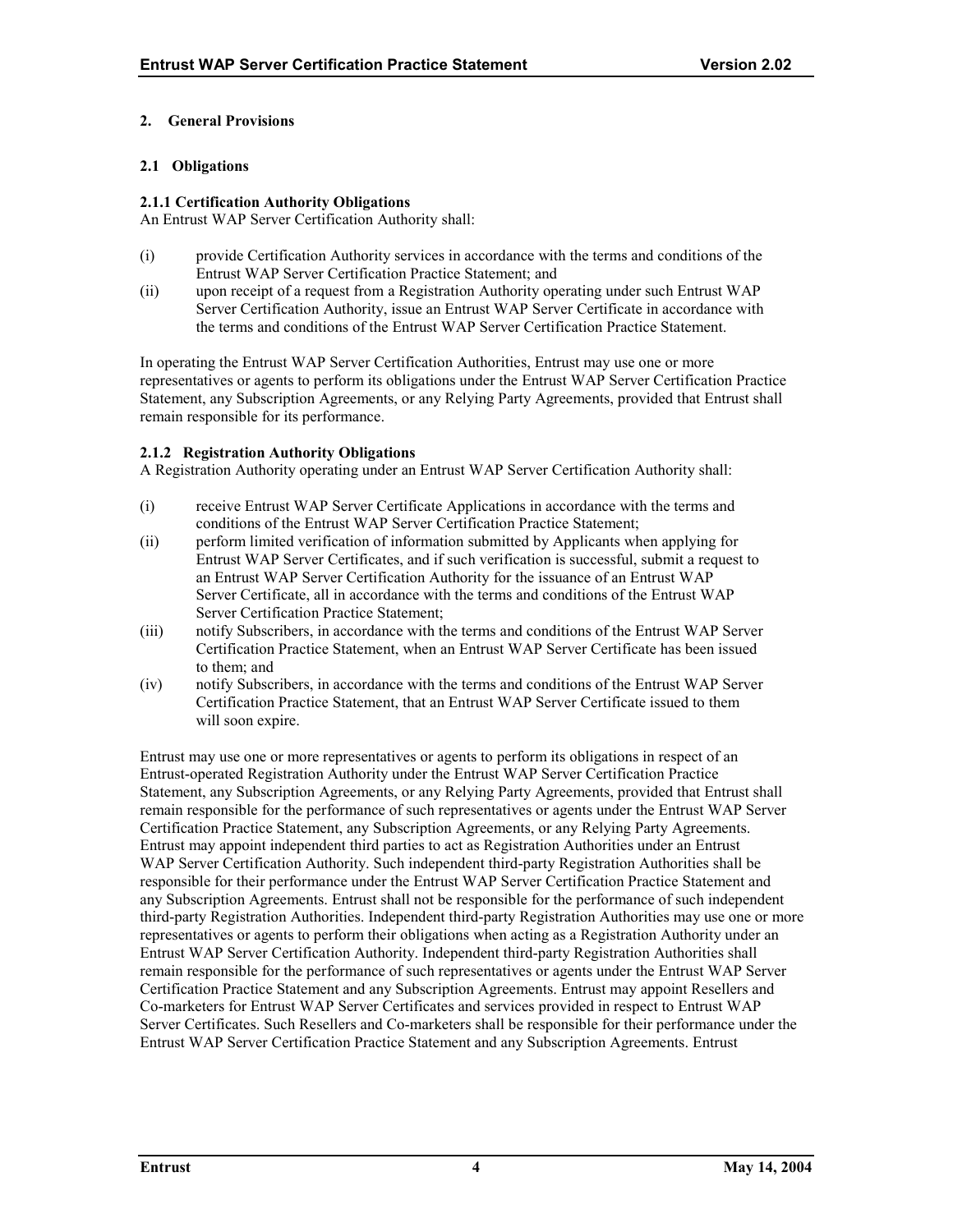<span id="page-9-0"></span>shall not be responsible for the performance of any such Resellers and Co-marketers. Resellers and Comarketers may use one or more representatives or agents to perform their obligations under the Entrust WAP Server Certification Practice Statement and any Subscription Agreements. Resellers and Comarketers shall remain responsible for the performance of such representatives or agents under the Entrust WAP Server Certification Practice Statement and any Subscription Agreements. Independent third-party Registration Authorities, Resellers, and Co-marketers shall be entitled to receive all of the benefit of all (i) disclaimers of representations, warranties, and conditions, (ii) limitations of liability, (iii) representations and warranties from Applicants, Subscribers, and Relying Parties, and (iv) indemnities from Applicants, Subscribers, and Relying Parties, set forth in this Entrust WAP Server Certification Practice Statement or set forth in any Subscription Agreements.

# **2.1.3 Subscriber Obligations**

Subscribers and Applicants shall:

- (i) understand and, if necessary, receive proper education in the use of Public-Key cryptography and Certificates including Entrust WAP Server Certificates;
- (ii) provide, in any communications with Entrust or an independent third-party Registration Authority, correct information with no errors, misrepresentations, or omissions;
- (iii) generate a new, secure, and cryptographically sound Key Pair to be used in association with the Subscriber's Entrust WAP Server Certificate or Applicant's Entrust WAP Server Certificate Application;
- (iv) read and agree to all terms and conditions of the Entrust WAP Server Certification Practice Statement and Subscription Agreement;
- (v) refrain from modifying the contents of an Entrust WAP Server Certificate;
- (vi) use Entrust WAP Server Certificates exclusively for legal and authorized purposes in accordance with the terms and conditions of the Entrust WAP Server Certification Practice Statement and applicable laws;
- (vii) only use an Entrust WAP Server Certificate on behalf of the person, entity, or organization listed as the Subject in such Entrust WAP Server Certificate;
- (viii) protect the Subscriber's or Applicant's Private Keys by storing them either on a hardware token or a disk and further by storing that device separately from the Subscriber's or Applicant's computer, when not in use;
- (ix) notify Entrust or, if Applicant submitted its Entrust WAP Server Certificate Application to an independent third-party Registration Authority, such independent third-party Registration Authority, as soon as reasonably practicable of any change to any information included in the Applicant's Entrust WAP Server Certificate Application or any change in any circumstances that would make the information in the Applicant's Entrust WAP Server Certificate Application misleading or inaccurate;
- (x) notify Entrust or, if Subscriber received its Entrust WAP Server Certificate through an independent third-party Registration Authority, such independent third-party Registration Authority, as soon as reasonably practicable of any change to any information included in the Subscriber's Entrust WAP Server Certificate or any change in any circumstances that would make the information in the Subscriber's Entrust WAP Server Certificate misleading or inaccurate;
- (xi) immediately cease to use an Entrust WAP Server Certificate if any information included in the Subscriber's Entrust WAP Server Certificate or if any change in any circumstances would make the information in the Subscriber's Entrust WAP Server Certificate misleading or inaccurate;
- (xii) notify Entrust or, if Subscriber received its Entrust WAP Server Certificate from an independent third-party Registration Authority, such independent third-party Registration Authority, immediately of any suspected or actual Compromise of the Subscriber's or Applicant's Private Keys;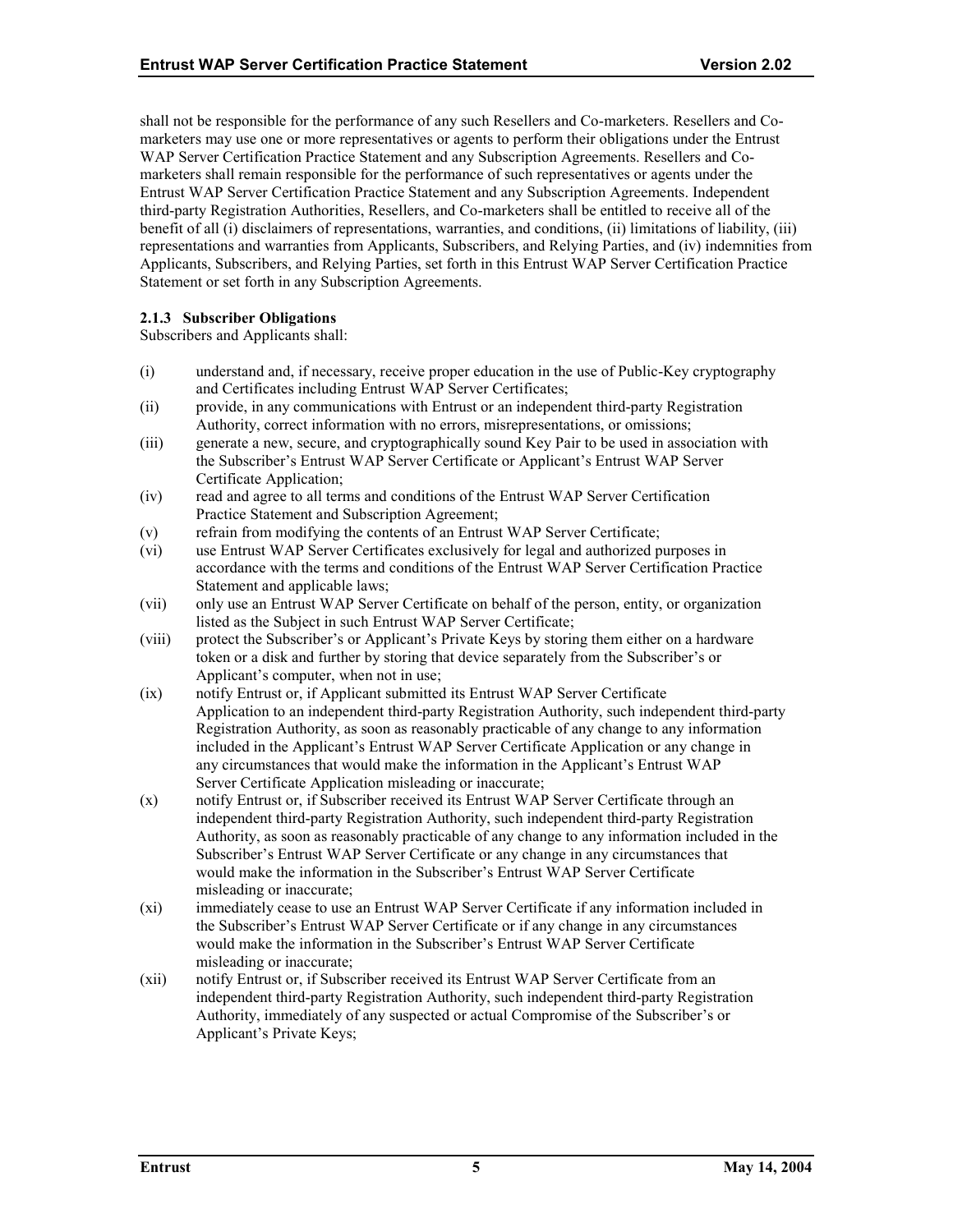- (xiii) immediately cease to use the Subscriber's Entrust WAP Server Certificate upon (a) expiration of such Entrust WAP Server Certificate, or (b) any suspected or actual Compromise of the Private Key corresponding to the Public Key in such Entrust WAP Server Certificate, and remove such Entrust WAP Server Certificate from the devices and/or software in which it has been installed;
- (xiv) only use the Subscriber's Entrust WAP Server Certificate on one (1) Wireless Application Protocol server at any given time;
- (xv) refrain from using the Subscriber's Private Key corresponding to the Public Key in the Subscriber's Entrust WAP Server Certificate to sign other Certificates; and
- (xvi) use the Subscriber's or Applicant's own judgment about whether it is appropriate given the level of security and trust provided by Entrust WAP Server Certificates to use an Entrust WAP Server Certificate in any given circumstance.

Entrust WAP Server Certificates and related information may be subject to export, import, and/or use restrictions. Subscribers shall comply with all laws and regulations applicable to a Subscriber's right to export, import, and/or use Entrust WAP Server Certificates or related information, including, without limitation, all laws and regulations in respect to nuclear, chemical or biological weapons proliferation. Subscribers shall be responsible for procuring all required licenses and permissions for any export, import, and/or use of Entrust WAP Server Certificates or related information. Certain cryptographic techniques, software, hardware, and firmware ("Technology") that may be used in processing or in conjunction with Entrust WAP Server Certificates may be subject to export, import, and/or use restrictions. Subscribers shall comply with all laws and regulations applicable to a Subscriber's right to export, import, and/or use such Technology or related information. Subscribers shall be responsible for procuring all required licenses and permissions for any export, import, and/or use of such Technology or related information.

# **2.1.3.1 Subscriber and Applicant Representations and Warranties**

Subscribers and Applicants represent and warrant to Entrust that:

- (i) all information provided by the Subscriber or Applicant to Entrust or to any independent third-party Registration Authorities is correct and does not contain any errors, omissions, or misrepresentations;
- (ii) the Private Key corresponding to the Public Key submitted by the Subscriber and/or Applicant in connection with an Entrust WAP Server Certificate Application was created using sound cryptographic techniques and has not been Compromised;
- (iii) any information provided to Entrust or to any independent third-party Registration Authorities by the Subscriber and/or Applicant in connection with an Entrust WAP Server Certificate Application does not infringe, misappropriate, dilute, unfairly compete with, or otherwise violate the intellectual property, or other rights of any person, entity, or organization in any jurisdiction;
- (iv) the Applicant shall notify Entrust or, if the Applicant submitted its Entrust WAP Server Certificate Application to an independent third-party Registration Authority, such independent third-party Registration Authority, as soon as practicable if any information included in the Applicant's Entrust WAP Server Certificate Application changes or if any change in any circumstances would make the information in the Applicant's Entrust WAP Server Certificate Application misleading or inaccurate;
- (v) the Subscriber shall immediately cease to use the Subscriber's Entrust WAP Server Certificate if any information included in the Subscriber's Entrust WAP Server Certificate changes or if any change in any circumstances would make the information in the Subscriber's Entrust WAP Server Certificate misleading or inaccurate;
- (vi) the Subscriber shall immediately cease to use the Subscriber's Entrust WAP Server Certificate upon (a) expiration of such Entrust WAP Server Certificate, or (b) any suspected or actual Compromise of the Private Key corresponding to the Public Key in such Entrust WAP Server Certificate, and shall remove such Entrust WAP Server Certificate from the devices and/or software in which it has been installed; and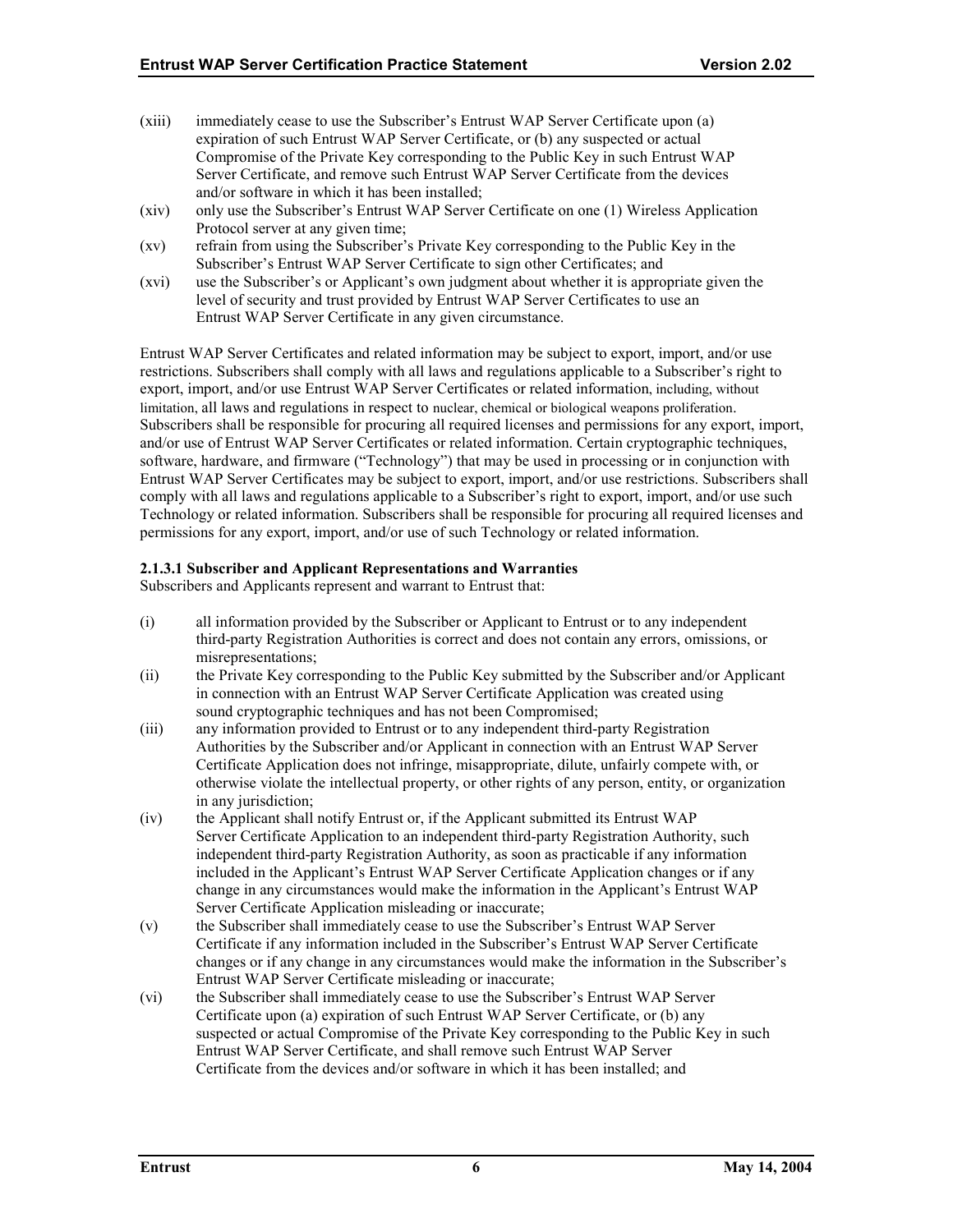<span id="page-11-0"></span>(vii) the Subscriber and/or Applicant will not use Entrust WAP Server Certificates for any hazardous or unlawful (including tortious) activities.

**APPLICANTS AND SUBSCRIBERS SPECIFICALLY ACKNOWLEDGE THAT REVOCATION OF CERTIFICATES IS NOT SUPPORTED IN VERSION 1.1 OF THE WTLS SPECIFICATION AS PUBLISHED BY THE WIRELESS APPLICATION PROTOCOL FORUM LTD., AND ACCORDINGLY AN ENTRUST WAP SERVER CERTIFICATE MAY CONTAIN (I) INFORMATION THAT HAS CHANGED OR THAT HAS BEEN DETERMINED SUBSEQUENT TO ISSUANCE TO BE INVALID, OR (II) A PUBLIC KEY THAT CORRESPONDS TO A PRIVATE KEY THAT HAS BEEN COMPROMISED. APPLICANTS AND SUBSCRIBERS ALSO SPECIFICALLY ACKNOWLEDGE THAT THE ENTRUST WAP SERVER CERTIFICATION AUTHORITY WILL NOT BE ABLE TO REVOKE AN ENTRUST WAP SERVER CERTIFICATE IF THERE IS ANY CHANGE IN THE INFORMATION IN SUCH ENTRUST WAP SERVER CERTIFICATE, IF IT IS SUBSEQUENTLY DISCOVERED THAT THE INFORMATION IN SUCH ENTRUST WAP SERVER CERTIFICATE IS INVALID, IF THE PRIVATE KEY CORRESPONDING TO THE PUBLIC KEY IN AN ENTRUST WAP SERVER CERTIFICATE HAS BEEN COMPROMISED, OR IF THE ENTRUST WAP SERVER CERTIFICATION AUTHORITIES' PRIVATE KEY HAS BEEN COMPROMISED. APPLICANTS AND SUBSCRIBERS ACKNOWLEDGE THAT ENTRUST WAP SERVER CERTIFICATION AUTHORITIES WILL BE UNABLE TO REVOKE AN ENTRUST WAP SERVER CERTIFICATE EVEN IF THE ENTRUST WAP SERVER CERTIFICATION AUTHORITIES ARE AWARE OF ANY SUCH CHANGE, INVALIDITY, OR COMPROMISE. APPLICANTS AND SUBSCRIBERS ACKNOWLEDGE THAT AN APPLICANT'S DECISION TO APPLY FOR AN ENTRUST WAP SERVER CERTIFICATE AND A SUBSCRIBER'S DECISION TO USE AN ENTRUST WAP SERVER CERTIFICATE SHALL HAVE BEEN MADE HAVING TAKEN INTO CONSIDERATION SUCH LIMITATIONS WITH RESPECT TO REVOCATION AND CHANGED OR INVALID INFORMATION OR POSSIBLE COMPROMISE.** 

#### **2.1.3.2 Subscriber Notice Requirements**

Subscriber shall display the following notice in a prominent location on Subscriber's WAP server that may be viewed by Relying Parties (for example, in the "legal" or "disclaimers" section of Subscriber's WAP server):

"Reliance on Entrust WAP Server Certificates ("WAP Cert(s)") is governed by the terms of the Entrust WAP Server Certification Practice Statement (the "WAP CPS") (www.entrust.net/WAPCPS) and the Relying Party Agreement (www.entrust.net/customer/waprelyingparty.htm). Reliance on a WAP Cert shall constitute acceptance of such terms."

# **2.1.4 Relying Party Obligations**

Relying Parties shall:

- (i) understand and, if necessary, receive proper education in the use of Public-Key cryptography and Certificates including Entrust WAP Server Certificates;
- (ii) read and agree to all terms and conditions of the Entrust WAP Server Certification Practice Statement and the Relying Party Agreement;
- (iii) trust and make use of an Entrust WAP Server Certificate only if the Entrust WAP Server Certificate has not expired and if a proper chain of trust can be established to a trustworthy root; and
- (iv) make their own judgment and rely on an Entrust WAP Server Certificate only if such reliance is reasonable in the circumstances, including determining whether such reliance is reasonable given the nature of the security and trust provided by an Entrust WAP Server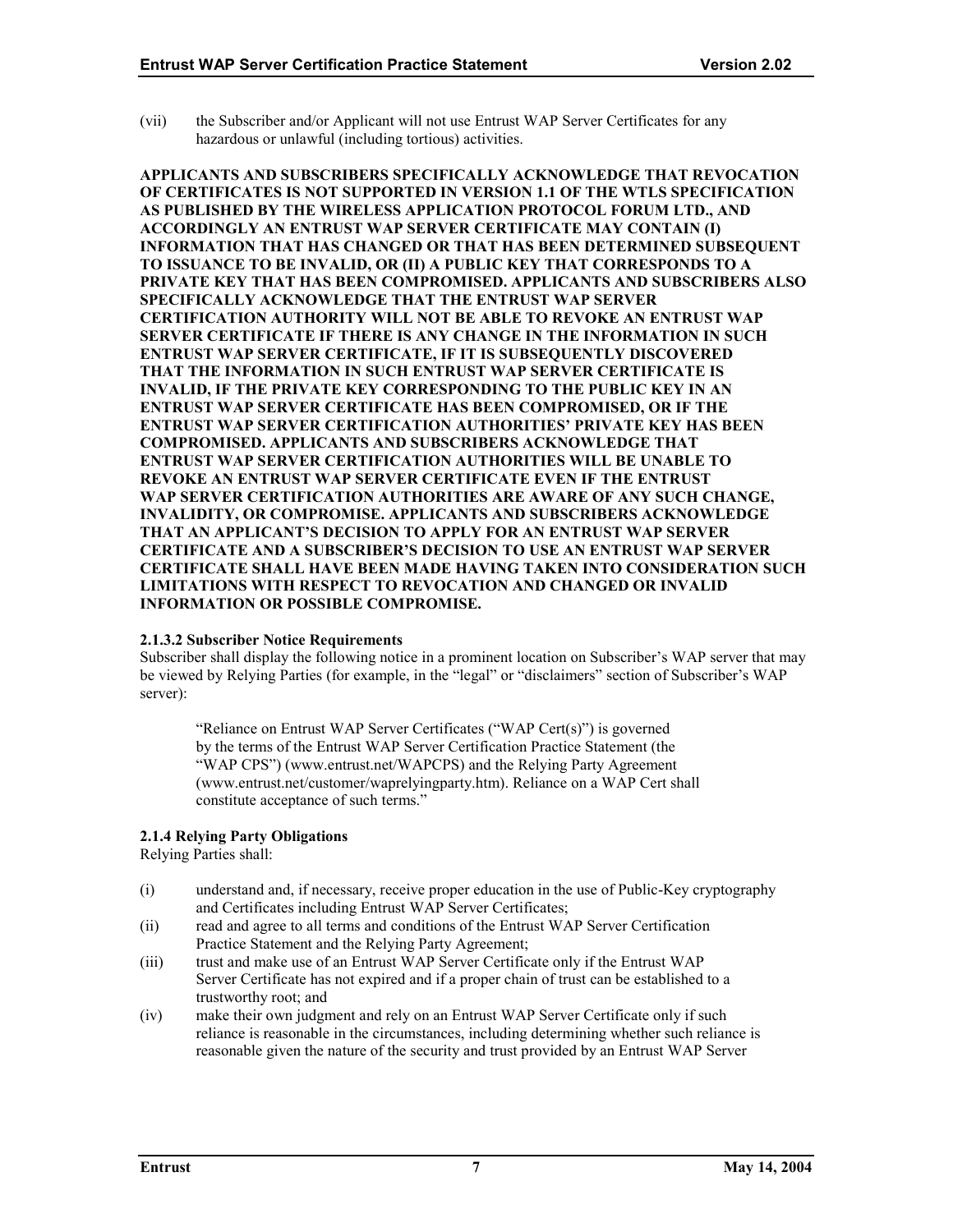Certificate and the value of any transaction that may involve the use of an Entrust WAP Server Certificate.

**RELYING PARTIES SPECIFICALLY ACKNOWLEDGE THAT REVOCATION OF CERTIFICATES IS NOT SUPPORTED IN VERSION 1.1 OF THE WTLS SPECIFICATION AS PUBLISHED BY THE WIRELESS APPLICATION PROTOCOL FORUM LTD., AND ACCORDINGLY AN ENTRUST WAP SERVER CERTIFICATE MAY CONTAIN (I) INFORMATION THAT HAS CHANGED OR THAT HAS BEEN DETERMINED SUBSEQUENT TO ISSUANCE TO BE INVALID, OR (II) A PUBLIC KEY THAT CORRESPONDS TO A PRIVATE KEY THAT HAS BEEN COMPROMISED. RELYING PARTIES ALSO SPECIFICALLY ACKNOWLEDGE THAT THE ENTRUST WAP SERVER CERTIFICATION AUTHORITY WILL NOT BE ABLE TO REVOKE AN ENTRUST WAP SERVER CERTIFICATE IF THERE IS ANY CHANGE IN THE INFORMATION IN SUCH ENTRUST WAP SERVER CERTIFICATE, IF IT IS SUBSEQUENTLY DISCOVERED THAT THE INFORMATION IN SUCH ENTRUST WAP SERVER CERTIFICATE IS INVALID, IF THE PRIVATE KEY CORRESPONDING TO THE PUBLIC KEY IN AN ENTRUST WAP SERVER CERTIFICATE HAS BEEN COMPROMISED, OR IF THE ENTRUST WAP SERVER CERTIFICATION AUTHORITIES' PRIVATE KEY HAS BEEN COMPROMISED. RELYING PARTIES ACKNOWLEDGE THAT THE ENTRUST WAP SERVER CERTIFICATION AUTHORITIES WILL BE UNABLE TO REVOKE SUCH ENTRUST WAP SERVER CERTIFICATE EVEN IF THE ENTRUST WAP SERVER CERTIFICATION AUTHORITIES ARE AWARE OF SUCH CHANGE, INVALIDITY, OR COMPROMISE. RELYING PARTIES ACKNOWLEDGE THAT A RELYING PARTY'S DECISION TO USE AN ENTRUST WAP SERVER CERTIFICATE SHALL HAVE BEEN MADE HAVING TAKEN INTO CONSIDERATION SUCH LIMITATIONS WITH RESPECT TO REVOCATION AND CHANGED OR INVALID INFORMATION OR POSSIBLE COMPROMISE.** 

Entrust WAP Server Certificates and related information may be subject to export, import, and/or use restrictions. Relying Parties shall comply with all laws and regulations applicable to a Relying Party's right to use Entrust WAP Server Certificates and/or related information, including, without limitation, all laws and regulations in respect to nuclear, chemical or biological weapons proliferation. Relying Parties shall be responsible for procuring all required licenses and permissions for any export, import, or use of Entrust WAP Server Certificates and/or related information. Certain cryptographic techniques, software, hardware, and firmware ("Technology") that may be used in processing or in conjunction with Entrust WAP Server Certificates may be subject to export, import, and/or use restrictions. Relying Parties shall comply with all laws and regulations applicable to a Relying Party's right to export, import, and/or use such Technology or related information. Relying Parties shall be responsible for procuring all required licenses and permissions for any export, import, and/or use of such Technology or related information.

# **2.1.4.1 Relying Party Representations and Warranties**

Relying Parties represent and warrant to Entrust that:

- (i) the Relying Party shall properly validate an Entrust WAP Server Certificate before making a determination about whether to rely on such Entrust WAP Server Certificate, including confirmation that the Entrust WAP Server Certificate has not expired and that a proper chain of trust can be established to a trustworthy root;
- (ii) the Relying Party shall not rely on an expired Entrust WAP Server Certificate;
- (iii) the Relying Party shall not rely on an Entrust WAP Server Certificate that cannot be validated back to a trustworthy root;
- (iv) the Relying Party shall exercise its own judgment in determining whether it is reasonable under the circumstances to rely on an Entrust WAP Server Certificate, including determining whether such reliance is reasonable given the nature of the security and trust provided by an Entrust WAP Server Certificate and the value of any transaction that may involve the use of an Entrust WAP Server Certificate; and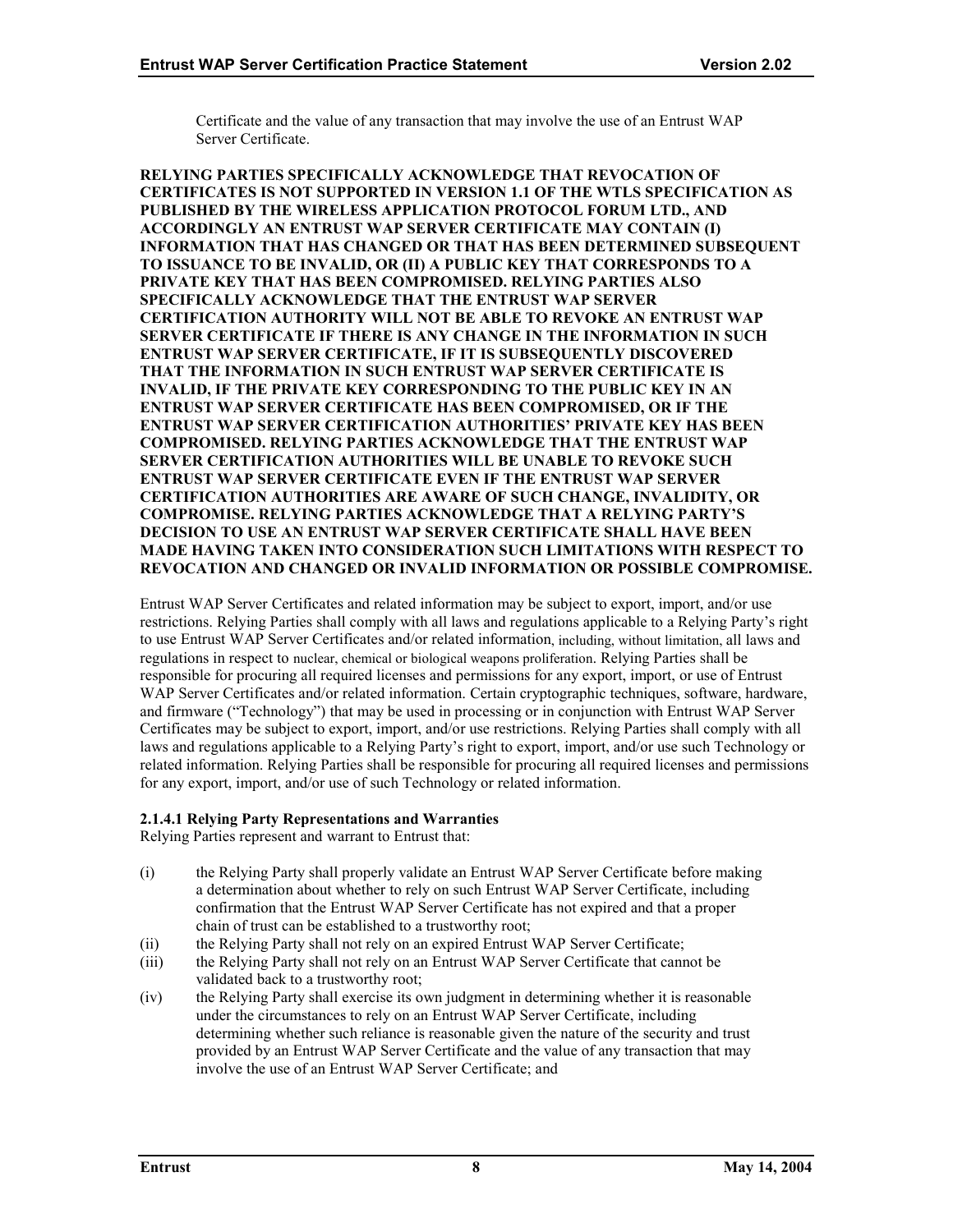<span id="page-13-0"></span>(v) the Relying Party shall not use an Entrust WAP Server Certificate for any hazardous or unlawful (including tortious) activities.

# **2.1.5 Repository Obligations**

An Entrust Repository shall make available a copy of the Entrust WAP Server Certification Practice Statement and other information related to the products and services provided by Entrust WAP Server Certification Authorities and any Registration Authorities operating under the Entrust WAP Server Certification Authorities.

# **2.2 Liability**

**THE MAXIMUM CUMULATIVE LIABILITY OF ENTRUST, ANY INDEPENDENT THIRD-PARTY REGISTRATION AUTHORITIES OPERATING UNDER AN ENTRUST WAP SERVER CERTIFICATION AUTHORITY, RESELLERS, CO-MARKETERS OR ANY SUBCONTRACTORS, DISTRIBUTORS, AGENTS, SUPPLIERS, EMPLOYEES OR DIRECTORS OF ANY OF THE FOREGOING TO ANY APPLICANTS, SUBSCRIBERS, RELYING PARTIES OR ANY OTHER PERSONS, ENTITIES, OR ORGANIZATIONS FOR ANY LOSSES, COSTS, EXPENSES, LIBILITIES, DAMAGES, CLAIMS, OR SETTLEMENT AMOUNTS ARISING OUT OF OR RELATING TO USE OF AN ENTRUST WAP SERVER CERTIFICATE OR ANY SERVICES PROVIDED IN RESPECT TO ANY ENTRUST WAP SERVER CERTIFICATES IS LIMITED BY THIS ENTRUST WAP SERVER CERTIFICATION PRACTICE STATEMENT. THIS ENTRUST WAP SERVER CERTIFICATION PRACTICE STATEMENT ALSO CONTAINS LIMITED WARRANTIES, LIMITATIONS ON LIABILITY, AND DISCLAIMERS OF REPRESENTATIONS, WARRANTIES AND CONDITIONS.** 

# **2.2.1 CA Liability**

# **2.2.1.1 Warranties and Limitations on Warranties**

Entrust makes the following limited warranties to Subscribers with respect to the operation of Entrust WAP Server Certification Authorities:

- (i) Entrust WAP Server Certification Authorities shall provide Repository services consistent with the practices and procedures set forth in this Entrust WAP Server Certification Practice Statement;
- (ii) Entrust WAP Server Certification Authorities shall perform Entrust WAP Server Certificate issuance consistent with the procedures set forth in this Entrust WAP Server Certification Practice Statement.

Notwithstanding the foregoing, in no event does Entrust, any independent third-party Registration Authority operating under an Entrust WAP Server Certification Authority, or any Resellers, Co-marketers, or any subcontractors, distributors, agents, suppliers, employees, or directors of any of the foregoing make any representations, or provide any warranties, or conditions to any Applicants, Subscribers, Relying Parties, or any other persons, entities, or organizations with respect to (i) the techniques used in the generation and storage of the Private Key corresponding to the Public Key in an Entrust WAP Server Certificate, including, whether such Private Key has been Compromised or was generated using sound cryptographic techniques, (ii) the reliability of any cryptographic techniques or methods used in conducting any act, transaction, or process involving or utilizing an Entrust WAP Server Certificate, (iii) any software whatsoever, or (iv) non-repudiation of any Entrust WAP Server Certificate or any transaction facilitated through the use of an Entrust WAP Server Certificate, since such determination is a matter of applicable law.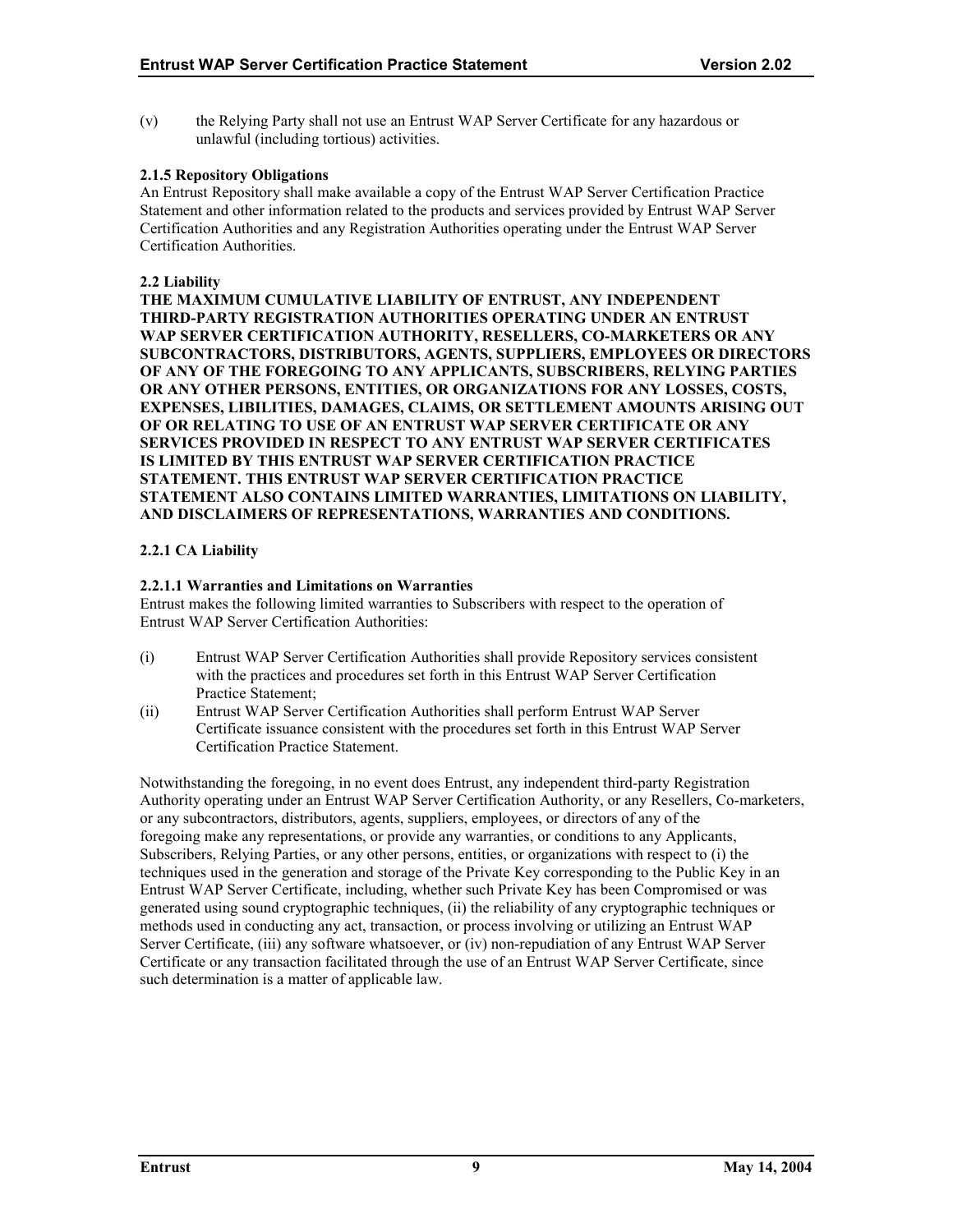Applicants, Subscribers, and Relying Parties acknowledge and agree that operations in relation to Entrust WAP Server Certificates and Entrust WAP Server Certificate Applications are dependent on the transmission of information over communication infrastructures such as, without limitation, the Internet, telephone and telecommunications lines and networks, servers, firewalls, proxies, routers, switches, and bridges ("Telecommunication Equipment") and that this Telecommunication Equipment is not under the control of Entrust or any independent third-party Registration Authority operating under an Entrust WAP Server Certification Authority, or any Resellers, Co-marketers, or any subcontractors, distributors, agents, suppliers, employees, or directors of any of the foregoing. Neither Entrust nor any independent third-party Registration Authority operating under an Entrust WAP Server Certification Authority, or any Resellers, Co-marketers, or any subcontractors, distributors, agents, suppliers, employees, or directors of any of the foregoing shall be liable for any error, failure, delay, interruption, defect, or corruption in relation to an Entrust WAP Server Certificate or an Entrust WAP Server Certificate Application to the extent that such error, failure, delay, interruption, defect, or corruption is caused by such Telecommunication Equipment.

# **2.2.1.2 Disclaimers**

**EXCEPT AS SPECIFICALLY PROVIDED IN SECTION 2.2.1.1, NEITHER ENTRUST NOR ANY INDEPENDENT THIRD-PARTY REGISTRATION AUTHORITY OPERATING UNDER AN ENTRUST WAP SERVER CERTIFICATION AUTHORITY, OR ANY RESELLERS, CO-MARKETERS, OR ANY SUBCONTRACTORS, DISTRIBUTORS, AGENTS, SUPPLIERS, EMPLOYEES, OR DIRECTORS OF ANY OF THE FOREGOING MAKE ANY REPRESENTATIONS OR GIVE ANY WARRANTIES OR CONDITIONS, WHETHER EXPRESS, IMPLIED, STATUTORY, BY USAGE OF TRADE, OR OTHERWISE, AND ENTRUST AND ALL INDEPENDENT THIRD-PARTY REGISTRATION AUTHORITIES OPERATING UNDER AN ENTRUST WAP SERVER CERTIFICATION AUTHORITY, AND ALL RESELLERS, CO-MARKETERS, AND ALL SUBCONTRACTORS, DISTRIBUTORS, AGENTS, SUPPLIERS, EMPLOYEES, AND DIRECTORS OF ANY OF THE FOREGOING SPECIFICALLY DISCLAIM ANY AND ALL REPRESENTATIONS, WARRANTIES, AND CONDITIONS OF MERCHANTABILITY, NON-INFRINGEMENT, TITLE, SATISFACTORY QUALITY, AND/OR FITNESS FOR A PARTICULAR PURPOSE.** 

#### **2.2.1.3 Loss Limitations**

**IN NO EVENT SHALL THE TOTAL CUMULATIVE LIABILITY OF ENTRUST, ANY INDEPENDENT THIRD-PARTY REGISTRATION AUTHORITY OPERATING UNDER AN ENTRUST WAP SERVER CERTIFICATION AUTHORITY, ANY RESELLERS, OR CO-MARKETERS, AND ANY SUBCONTRACTORS, DISTRIBUTORS, AGENTS, SUPPLIERS, EMPLOYEES, OR DIRECTORS OF ANY OF THE FOREGOING TO ANY APPLICANT, SUBSCRIBER, RELYING PARTY OR ANY OTHER PERSON, ENTITY, OR ORGANIZATION ARISING OUT OF OR RELATING TO ANY ENTRUST WAP SERVER CERTIFICATE OR ANY SERVICES PROVIDED IN RESPECT TO ENTRUST WAP SERVER CERTIFICATES, INCLUDING ANY USE OR RELIANCE ON ANY ENTRUST WAP SERVER CERTIFICATE, EXCEED ONE THOUSAND UNITED STATES DOLLARS (\$1000.00 U.S.) ("CUMULATIVE DAMAGE CAP"). THIS LIMITATION SHALL APPLY ON A PER ENTRUST WAP SERVER CERTIFICATE BASIS REGARDLESS OF THE NUMBER OF TRANSACTIONS OR CAUSES OF ACTION ARISING OUT OF OR RELATED TO SUCH ENTRUST WAP SERVER CERTIFICATE OR ANY SERVICES PROVIDED IN RESPECT TO SUCH ENTRUST WAP SERVER CERTIFICATE. THE FOREGOING LIMITATIONS SHALL APPLY TO ANY LIABILITY WHETHER BASED IN CONTRACT (INCLUDING FUNDAMENTAL BREACH), TORT (INCLUDING NEGLIGENCE), LEGISLATION OR ANY OTHER THEORY OF LIABILITY, INCLUDING ANY DIRECT, INDIRECT, SPECIAL,**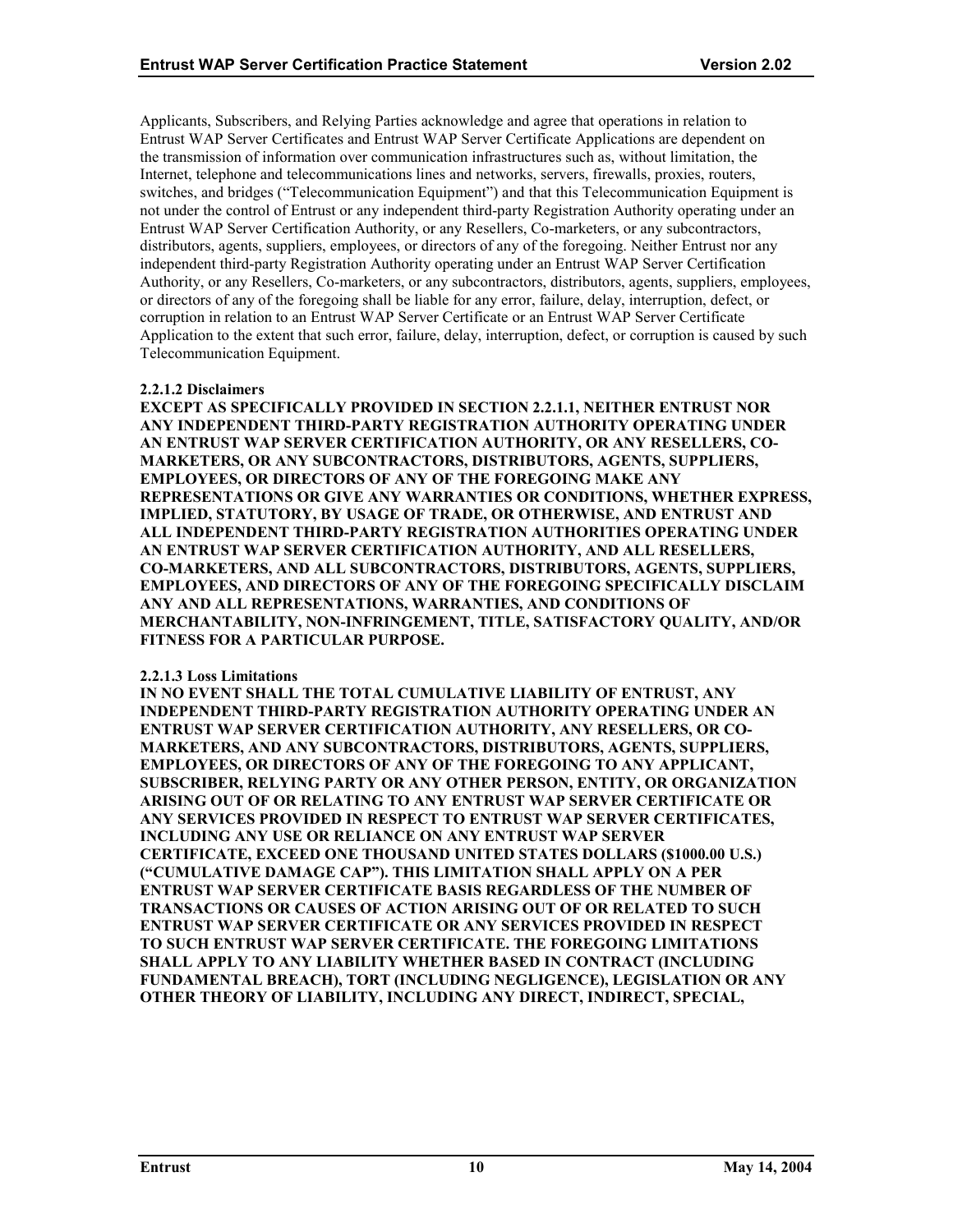**STATUTORY, PUNITIVE, EXEMPLARY, CONSEQUENTIAL, RELIANCE, OR INCIDENTAL DAMAGES.** 

**IN THE EVENT THAT LIABILITY ARISING OUT OF OR RELATING TO AN ENTRUST WAP SERVER CERTIFICATE OR ANY SERVICES PROVIDED IN RESPECT TO AN ENTRUST WAP SERVER CERTIFICATE EXCEEDS THE CUMULATIVE DAMAGE CAP SET FORTH IN THIS SECTION ABOVE, THE AMOUNTS AVAILABLE UNDER THE CUMULATIVE DAMAGE CAP SHALL BE APPORTIONED FIRST TO THE EARLIEST CLAIMS TO ACHIEVE FINAL DISPUTE RESOLUTION UNLESS OTHERWISE ORDERED BY A COURT OF COMPETENT JURISDICTION. IN NO EVENT SHALL ENTRUST OR ANY INDEPENDENT THIRD-PARTY REGISTRATION AUTHORITY OPERATING UNDER AN ENTRUST WAP SERVER CERTIFICATION AUTHORITY, OR ANY RESELLERS, CO-MARKETERS, OR ANY SUBCONTRACTORS, DISTRIBUTORS, AGENTS, SUPPLIERS, EMPLOYEES, OR DIRECTORS OF ANY OF THE FOREGOING BE OBLIGATED TO PAY MORE THAN THE CUMULATIVE DAMAGE CAP FOR ANY ENTRUST WAP SERVER CERTIFICATE OR ANY SERVICES PROVIDED IN RESEPCT TO AN ENTRUST WAP SERVER CERTIFICATE REGARDLESS OF APPORTIONMENT AMONG CLAIMANTS.** 

**IN NO EVENT SHALL ENTRUST OR ANY INDEPENDENT THIRD-PARTY REGISTRATION AUTHORITY OPERATING UNDER AN ENTRUST WAP SERVER CERTIFICATION AUTHORITY, OR ANY RESELLERS, CO-MARKETERS, OR ANY SUBCONTRACTORS, DISTRIBUTORS, AGENTS, SUPPLIERS, EMPLOYEES, OR DIRECTORS OF ANY OF THE FOREGOING BE LIABLE FOR ANY INCIDENTAL, SPECIAL, STATUTORY, PUNITIVE, EXEMPLARY, INDIRECT, RELIANCE, OR CONSEQUENTIAL DAMAGES (INCLUDING, WITHOUT LIMITATION, DAMAGES FOR LOSS OF BUSINESS, LOSS OF BUSINESS OPPORTUNITIES, LOSS OF GOODWILL, LOSS OF PROFITS, BUSINESS INTERRUPTION, LOSS OF DATA, LOST SAVINGS OR OTHER SIMILAR PECUNIARY LOSS) WHETHER ARISING FROM CONTRACT (INCLUDING FUNDAMENTAL BREACH), TORT (INCLUDING NEGLIGENCE), LEGISLATION OR ANY OTHER THEORY OF LIABILITY.** 

**THE FOREGOING LIMITATIONS SHALL APPLY NOTWITHSTANDING THE FAILURE OF ESSENTIAL PURPOSE OF ANY LIMITED REMEDY STATED HEREIN AND EVEN IF ENTRUST OR ANY INDEPENDENT THIRD-PARTY REGISTRATION AUTHORITY OPERATING UNDER AN ENTRUST WAP SERVER CERTIFICATION AUTHORITY, OR ANY RESELLERS, CO-MARKETERS, OR ANY SUBCONTRACTORS, DISTRIBUTORS, AGENTS, SUPPLIERS, EMPLOYEES, OR DIRECTORS OF ANY OF THE FOREGOING HAVE BEEN ADVISED OF THE POSSIBILITY OF THOSE DAMAGES.** 

**SOME JURISDICTIONS DO NOT ALLOW THE EXCLUSION OR LIMITATION OF LIABILITY FOR CONSEQUENTIAL OR INCIDENTAL DAMAGES, SO THESE LIMITATIONS SET FORTH ABOVE MAY NOT APPLY TO CERTAIN APPLICANTS, SUBSCRIBERS, RELYING PARTIES, OR OTHER PERSONS, ENTITIES, OR ORGANIZATIONS. THE DISCLAIMERS OF REPRESENTATIONS, WARRANTIES, AND CONDITIONS AND THE LIMITATIONS OF LIABILITY IN THIS ENTRUST WAP SERVER CERTIFICATION PRACTICE STATEMENT CONSTITUTE AN ESSENTIAL PART OF THE ENTRUST WAP SERVER CERTIFICATION PRACTICE STATEMENT, ANY SUBSCRIPTION AGREEMENTS, AND ANY RELYING PARTY AGREEMENTS. ALL APPLICANTS, SUBSCRIBERS, RELYING PARTIES, AND OTHER PERSONS, ENTITIES, AND ORGANIZATIONS ACKNOWLEDGE THAT BUT FOR THESE DISCLAIMERS OF REPRESENTATIONS, WARRANTIES, AND CONDITIONS AND LIMITATIONS OF LIABILITY, ENTRUST WOULD NOT ISSUE ENTRUST WAP SERVER CERTIFICATES TO SUBSCRIBERS AND NEITHER ENTRUST NOR ANY ANY INDEPENDENT THIRD-PARTY REGISTRATION AUTHORITIES OPERATING UNDER AN ENTRUST WAP SERVER CERTIFICATION AUTHORITY, NOR ANY RESELLERS, CO-MARKETERS, OR ANY SUBCONTRACTORS, DISTRIBUTORS, AGENTS, SUPPLIERS, EMPLOYEES, OR DIRECTORS OF ANY OF THE**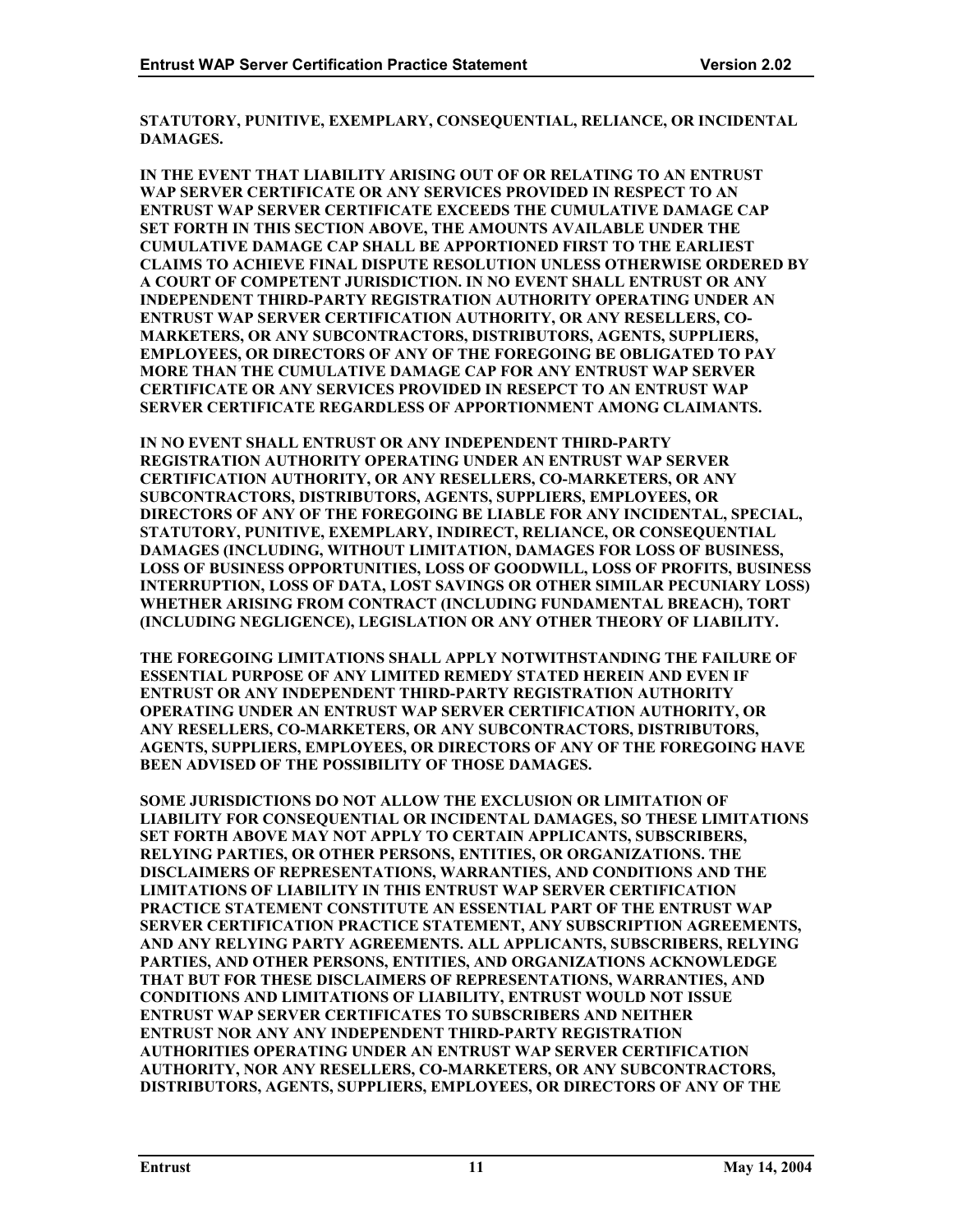# **FOREGOING WOULD PROVIDE SERVICES IN RESPECT TO ENTRUST WAP SERVER CERTIFICATES AND THAT THESE PROVISIONS PROVIDE FOR A REASONABLE ALLOCATION OF RISK.**

# **2.2.1.4 Other Exclusions**

Without limitation, neither Entrust nor any independent third-party Registration Authorities operating under an Entrust WAP Server Certification Authority, nor any Resellers or Co-marketers, or any subcontractors, distributors, agents, suppliers, employees, or directors of any of the foregoing shall be liable to any Applicants, Subscribers, Relying Parties or any other person, entity, or organization for any losses, costs, expenses, liabilities, damages, claims, or settlement amounts arising out of or relating to use of an Entrust WAP Server Certificate or any services provided in respect to an Entrust WAP Server Certificate if:

- (i) the Entrust WAP Server Certificate was issued as a result of errors, misrepresentations, or other acts or omissions of a Subscriber or of any other person, entity, or organization;
- (ii) the Entrust WAP Server Certificate has expired;
- (iii) the Entrust WAP Server Certificate has been modified or otherwise altered;
- (iv) the Subscriber failed to stop using an Entrust WAP Server Certificate after the information contain in such Entrust WAP Server Certificate changed or after circumstances changed so that the information contained in such Entrust WAP Server Certificate became misleading or inaccurate;
- (v) a Subscriber breached the Entrust WAP Server Certification Practice Statement or the Subscriber's Subscription Agreement, or a Relying Party breached the Entrust WAP Server Certification Practice Statement or the Relying Party's Relying Party Agreement;
- (vi) the Private Key associated with the Entrust WAP Server Certificate has been Compromised; or
- (vii) the Entrust WAP Server Certificate is used other than as permitted by the Entrust WAP Server Certification Practice Statement or is used in contravention of applicable law.

In no event shall Entrust or any independent third-party Registration Authority operating under an Entrust WAP Server Certification Authority, or any Resellers, Co-marketers, or any subcontractors, distributors, agents, suppliers, employees, or directors of any of the foregoing be liable to any Applicant, Subscriber, or any other person, entity, or organization for any losses, costs, liabilities, expenses, damages, claims, or settlement amounts arising out of or relating to the refusal by Entrust or any independent third-party Registration Authority operating under an Entrust WAP Server Certification Authority, or any Resellers, Co-marketers, or any subcontractors, distributors, agents, suppliers, employees, or directors of any of the foregoing to issue or request the issuance of an Entrust WAP Server Certificate. In no event shall Entrust or any independent third-party Registration Authority operating under an Entrust WAP Server Certification Authority, or any Resellers, Co-marketers, or any subcontractors, distributors, agents, suppliers, employees, or directors of any of the foregoing be liable to any Applicant, Subscriber, or any other person, entity, or organization for any losses, costs, liabilities, expenses, damages, claims, or settlement amounts arising out of or relating to any delay by Entrust or any independent third-party Registration Authority operating under an Entrust WAP Server Certification Authority, or any Resellers, Co-marketers, or any subcontractors, distributors, agents, suppliers, employees, or directors of any of the foregoing, in issuing or in requesting the issuance of an Entrust WAP Server Certificate.

In no event shall Entrust or any independent third-party Registration Authority operating under an Entrust WAP Server Certification Authority, or any Resellers, Co-marketers, or any subcontractors, distributors, agents, suppliers, employees, or directors of any of the foregoing be liable to any Subscriber, Relying Party, or any other person, entity, or organization for any losses, costs, expenses, liabilities, damages, claims, or settlement amounts arising out of or relating to any proceeding or allegation that an Entrust WAP Server Certificate or any information contained in an Entrust WAP Server Certificate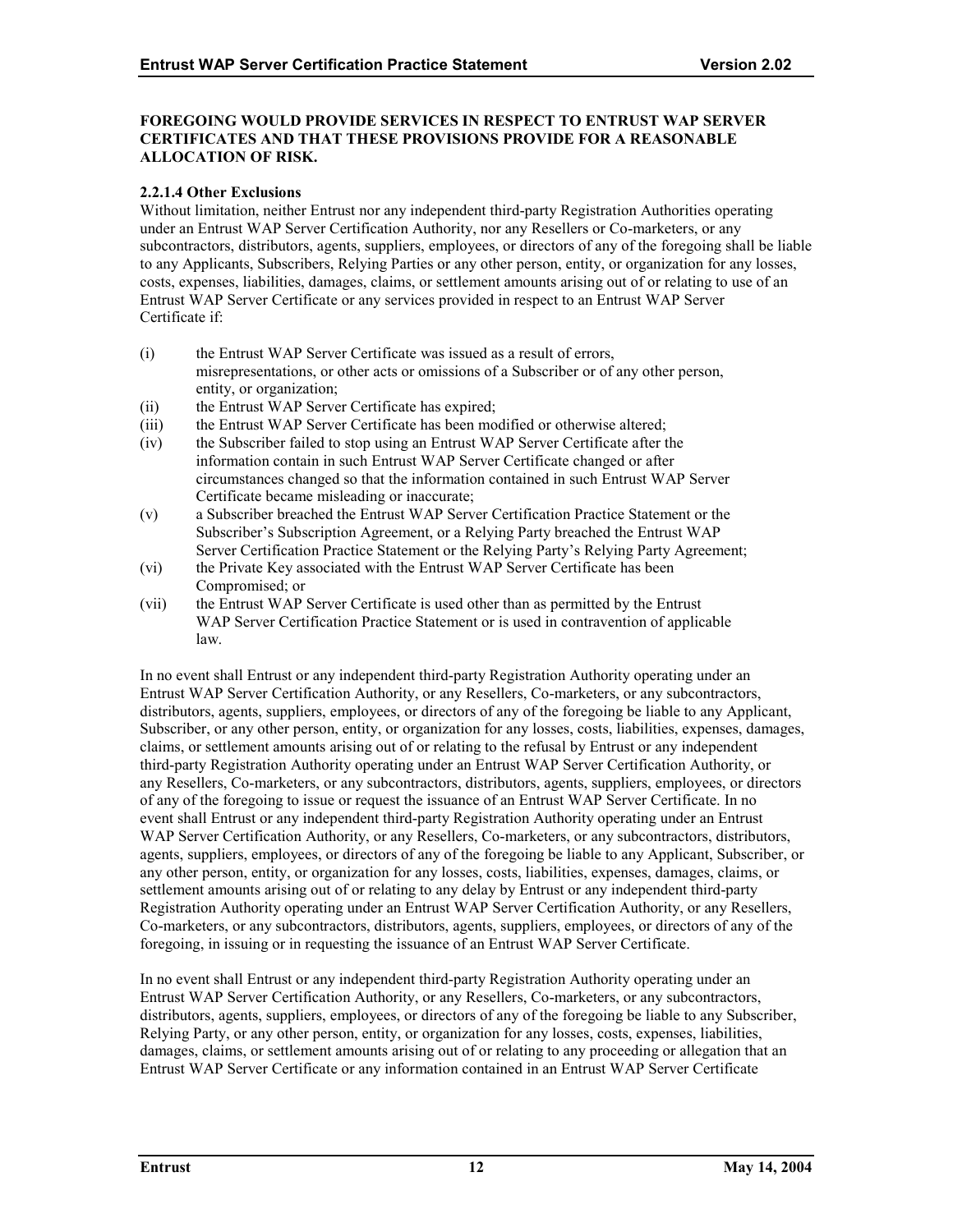<span id="page-17-0"></span>infringes, misappropriates, dilutes, unfairly competes with, or otherwise violates any patent, trademark, copyright, trade secret, or any other intellectual property right or other right of any person, entity, or organization in any jurisdiction.

# **2.2.1.5 Hazardous Activities**

Entrust WAP Server Certificates and the services provided by Entrust in respect to Entrust WAP Server Certificates are not designed, manufactured, or intended for use in or in conjunction with hazardous activities or uses requiring fail-safe performance, including the operation of nuclear facilities, aircraft navigation or communications systems, air traffic control, medical devices or direct life support machines. Entrust and any independent third-party Registration Authority operating under an Entrust WAP Server Certification Authority, and any Resellers, Co-marketers, and any subcontractors, distributors, agents, suppliers, employees, or directors of any of the foregoing specifically disclaim any and all representations, warranties, and conditions with respect to such uses, whether express, implied, statutory, by usage of trade, or otherwise.

# **2.2.2 RA Liability**

The same liability provisions that apply in Section 2.2.1 with respect to Entrust WAP Server Certification Authorities shall apply with respect to Entrust-operated Registration Authorities and independent third-party Registration Authorities operating under Entrust WAP Server Certification Authorities and all Resellers, Co-marketers and all subcontractors, distributors, agents, suppliers, employees, and directors of any of the foregoing.

#### **2.3 Financial Responsibility**

Subscribers and Relying Parties shall be responsible for the financial consequences to such Subscribers, Relying Parties, and to any other persons, entities, or organizations for any transactions in which such Subscribers or Relying Parties participate and which use Entrust WAP Server Certificates or any services provided in respect to Entrust WAP Server Certificates. Entrust makes no representations and gives no warranties or conditions regarding the financial efficacy of any transaction completed utilizing an Entrust WAP Server Certificate or any services provided in respect to Entrust WAP Server Certificates and neither Entrust nor any independent third-party Registration Authority operating under an Entrust WAP Server Certification Authority, nor any Resellers, Co-marketers, nor any subcontractors, distributors, agents, suppliers, employees, or directors of any of the foregoing shall have any liability except as explicitly set forth herein in respect to the use of or reliance on an Entrust WAP Server Certificate or any services provided in respect to Entrust WAP Server Certificates.

#### **2.3.1 Indemnification by Relying Parties**

RELYING PARTIES SHALL INDEMNIFY AND HOLD ENTRUST AND ALL INDEPENDENT THIRD-PARTY REGISTRATION AUTHORITIES OPERATING UNDER AN ENTRUST WAP SERVER CERTIFICATION AUTHORITY, AND ALL RESELLERS, CO-MARKETERS, AND ALL SUBCONTRACTORS, DISTRIBUTORS, AGENTS, SUPPLIERS, EMPLOYEES, AND DIRECTORS OF ANY OF THE FOREGOING (COLLECTIVELY, THE "INDEMNIFIED PARTIES") HARMLESS FROM AND AGAINST ANY AND ALL LIABILITIES, LOSSES, COSTS, EXPENSES, DAMAGES, CLAIMS, AND SETTLEMENT AMOUNTS (INCLUDING REASONABLE ATTORNEY'S FEES, COURT COSTS, AND EXPERT'S FEES) ARISING OUT OF OR RELATING TO ANY USE OR RELIANCE BY A RELYING PARTY ON ANY ENTRUST WAP SERVER CERTIFICATE OR ANY SERVICE PROVIDED IN RESPECT TO ENTRUST WAP SERVER CERTIFICATES, INCLUDING (I) LACK OF PROPER VALIDATION OF AN ENTRUST WAP SERVER CERTIFICATE BY A RELYING PARTY, (II) RELIANCE BY THE RELYING PARTY ON AN EXPIRED ENTRUST WAP SERVER CERTIFICATE, (III) USE OF AN ENTRUST WAP SERVER CERTIFICATE OTHER THAN AS PERMITTED BY THE ENTRUST WAP SERVER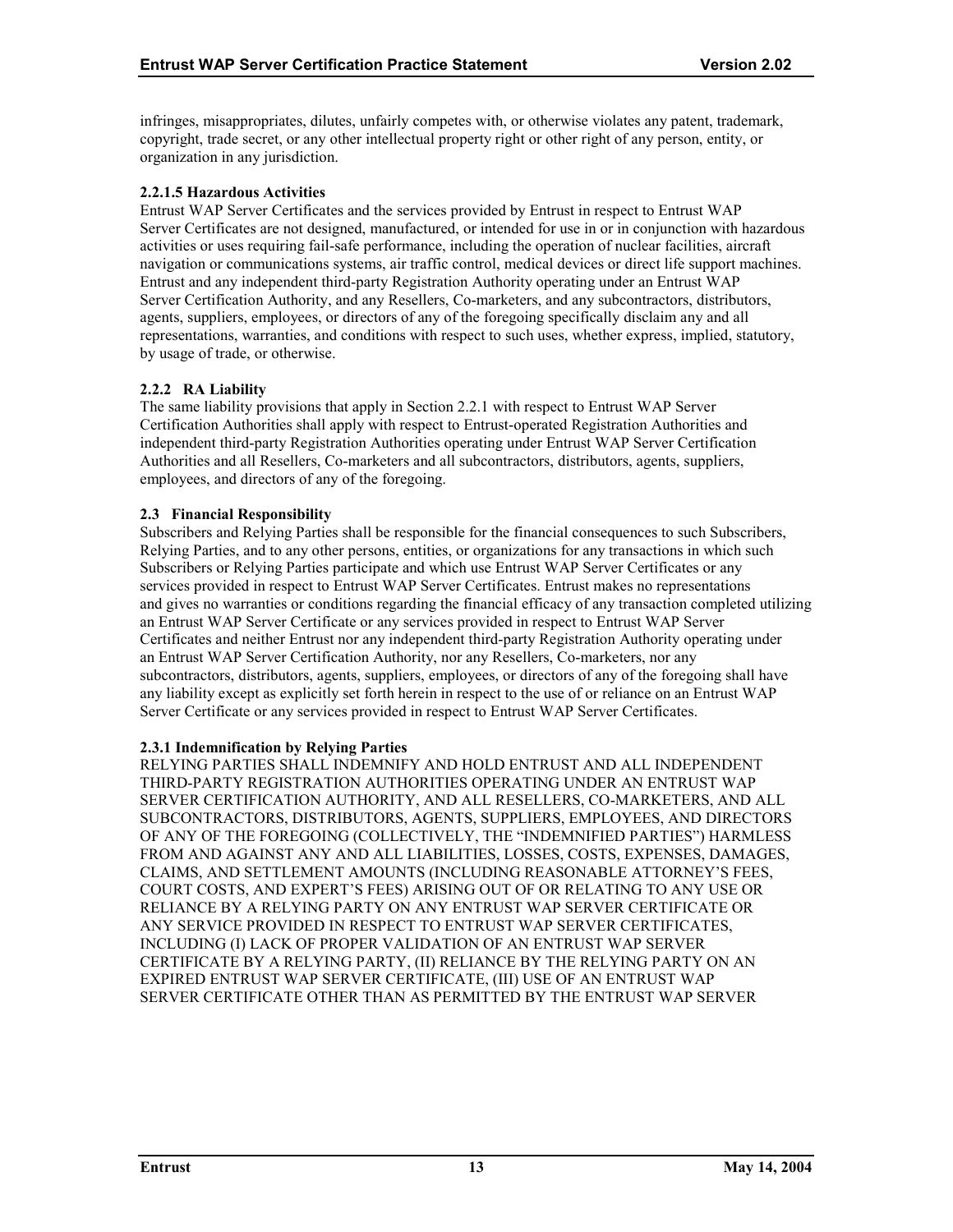CERTIFICATION PRACTICE STATEMENT, THE SUBSCRIPTION AGREEMENT, ANY RELYING PARTY AGREEMENT, AND APPLICABLE LAW, (IV) FAILURE BY A RELYING PARTY TO EXERCISE REASONABLE JUDGMENT IN THE CIRCUMSTANCES IN RELYING ON AN ENTRUST WAP SERVER CERTIFICATE, OR (V) ANY CLAIM OR ALLEGATION THAT THE RELIANCE BY A RELYING PARTY ON AN ENTRUST WAP SERVER CERTIFICATE OR THE INFORMATION CONTAINED IN AN ENTRUST WAP SERVER CERTIFICATE INFRINGES, MISAPPROPRIATES, DILUTES, UNFAIRLY COMPETES WITH, OR OTHERWISE VIOLATES THE RIGHTS INCLUDING INTELLECTUAL PROPERTY RIGHTS OR ANY OTHER RIGHTS OF ANYONE IN ANY JURISDICTION. NOTWITHSTANDING THE FOREGOING, RELYING PARTIES SHALL NOT BE OBLIGATED TO PROVIDE ANY INDEMNIFICATION TO AN INDEMNIFIED PARTY IN RESPECT TO ANY LIABILITIES, LOSSES, COSTS, EXPENSES, DAMAGES, CLAIMS, AND SETTLEMENT AMOUNTS (INCLUDING REASONABLE ATTORNEY'S FEES, COURT COSTS AND EXPERT'S FEES) TO THE EXTENT THAT SUCH LIABILITIES, LOSSES, COSTS, EXPENSES, DAMAGES, CLAIMS, AND SETTLEMENT AMOUNTS (INCLUDING REASONABLE ATTORNEY'S FEES, COURT COSTS, AND EXPERT'S FEES) ARISE OUT OF OR RELATE TO ANY WILLFUL MISCONDUCT BY SUCH INDEMNIFIED PARTY.

# **2.3.1.1 Indemnification by Subscribers**

SUBSCRIBERS SHALL INDEMNIFY AND HOLD ENTRUST AND ALL INDEPENDENT THIRD-PARTY REGISTRATION AUTHORITIES OPERATING UNDER AN ENTRUST WAP SERVER CERTIFICATION AUTHORITY, AND ALL RESELLERS, CO-MARKETERS, AND ALL SUBCONTRACTORS, DISTRIBUTORS, AGENTS, SUPPLIERS,EMPLOYEES, OR DIRECTORS OF ANY OF THE FOREGOING (COLLECTIVELY, THE "INDEMNIFIED PARTIES") HARMLESS FROM AND AGAINST ANY AND ALL LIABILITIES, LOSSES, COSTS, EXPENSES, DAMAGES, CLAIMS, AND SETTLEMENT AMOUNTS (INCLUDING REASONABLE ATTORNEY'S FEES, COURT COSTS, AND EXPERT'S FEES) ARISING OUT OF OR RELATING TO ANY RELIANCE BY A RELYING PARTY ON ANY ENTRUST WAP SERVER CERTIFICATE OR ANY SERVICE PROVIDED IN RESPECT TO ENTRUST WAP SERVER CERTIFICATES, INCLUDING ANY (I) ERROR, MISREPRESENTATION OR OMISSION MADE BY A SUBSCRIBER IN USING OR APPLYING FOR AN ENTRUST WAP SERVER CERTIFICATE, (II) MODIFICATION MADE BY A SUBSCRIBER TO THE INFORMATION CONTAINED IN AN ENTRUST WAP SERVER CERTIFICATE, (III) USE OF AN ENTRUST WAP SERVER CERTIFICATE OTHER THAN AS PERMITTED BY THE ENTRUST WAP SERVER CERTIFICATION PRACTICE STATEMENT, THE SUBSCRIPTION AGREEMENT, ANY RELYING PARTY AGREEMENT, AND APPLICABLE LAW, (IV) FAILURE BY A SUBSCRIBER TO TAKE THE NECESSARY PRECAUTIONS TO PREVENT LOSS, DISCLOSURE, COMPROMISE OR UNAUTHORIZED USE OF THE PRIVATE KEY CORRESPONDING TO THE PUBLIC KEY IN SUCH SUBSCRIBER'S ENTRUST WAP SERVER CERTIFICATE, OR (V) ALLEGATION THAT THE USE OF A SUBSCRIBER'S ENTRUST WAP SERVER CERTIFICATE OR THE INFORMATION CONTAINED IN A SUBSCRIBER'S ENTRUST WAP SERVER CERTIFICATE INFRINGES, MISAPPROPRIATES, DILUTES, UNFAIRLY COMPETES WITH, OR OTHERWISE VIOLATES THE RIGHTS INCLUDING INTELLECTUAL PROPERTY RIGHTS OR ANY OTHER RIGHTS OF ANYONE IN ANY JURISDICTION. NOTWITHSTANDING THE FOREGOING, A SUBSCRIBER SHALL NOT BE OBLIGATED TO PROVIDE ANY INDEMNIFICATION TO AN INDEMNIFIED PARTY IN RESPECT TO ANY LIABILITIES, LOSSES, COSTS, EXPENSES, DAMAGES, CLAIMS, AND SETTLEMENT AMOUNTS (INCLUDING REASONABLE ATTORNEY'S FEES, COURT COSTS AND EXPERTS FEES) TO THE EXTENT THAT SUCH LIABILITIES, LOSSES, COSTS, EXPENSES, DAMAGES, CLAIMS, AND SETTLEMENT AMOUNTS (INCLUDING REASONABLE ATTORNEY'S FEES, COURT COSTS, AND EXPERT'S FEES) ARISE OUT OF OR RELATE TO ANY WILLFUL MISCONDUCT BY SUCH INDEMNIFIED PARTY.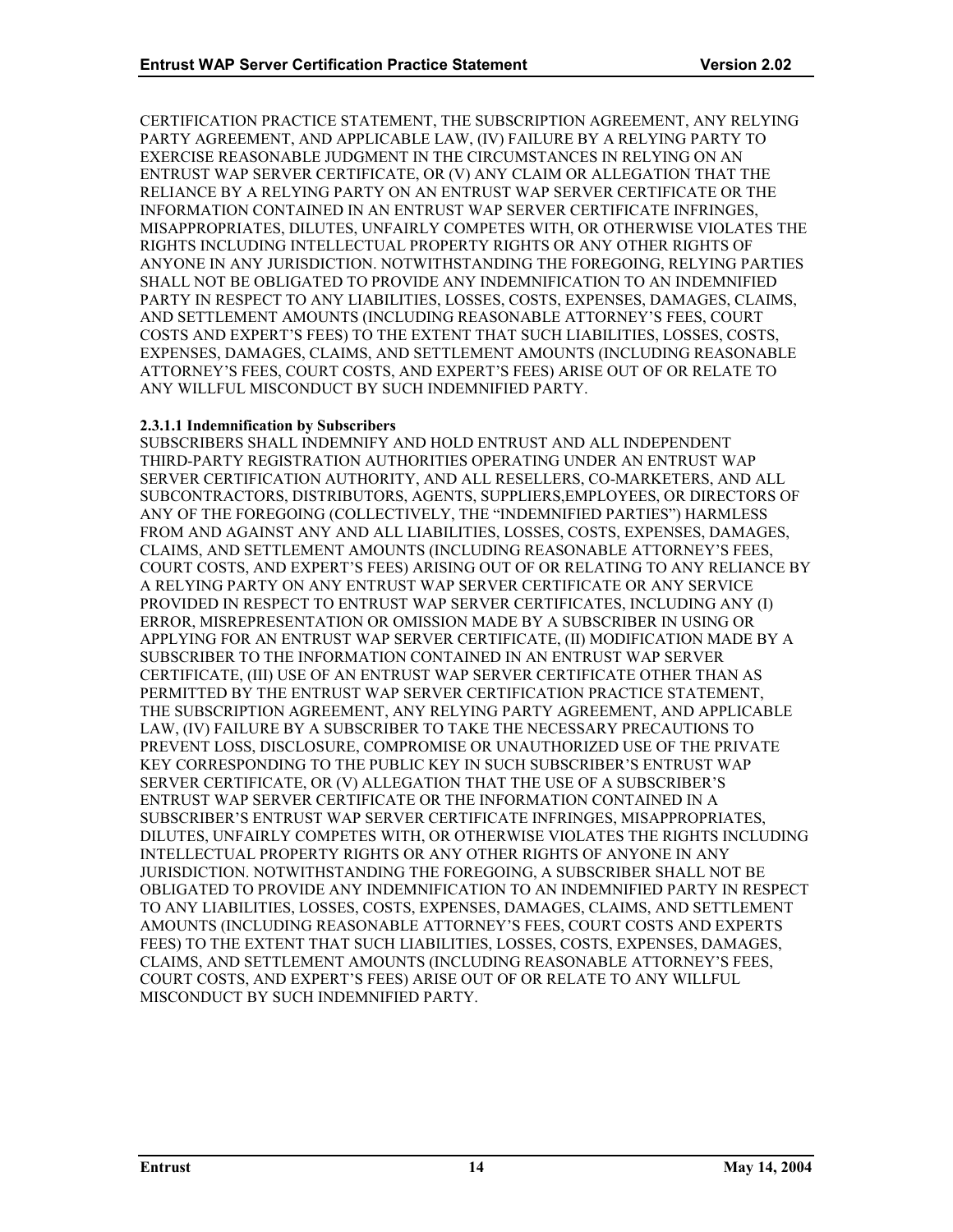# <span id="page-19-0"></span>**2.3.2 Fiduciary Relationships**

Nothing contained in this Entrust WAP Server Certification Practice Statement, or in any Subscription Agreement, or any Relying Party Agreement shall be deemed to constitute either Entrust or any independent third-party Registration Authority operating under an Entrust WAP Server Certification Authority, or any Resellers, Co-marketers, or any subcontractors, distributors, agents, suppliers, employees, or directors of any of the foregoing the fiduciary, partner, agent, trustee, or legal representative of any Applicant, Subscriber, Relying Party or any other person, entity, or organization or to create any fiduciary relationship between either Entrust or any independent third-party Registration Authority operating under an Entrust WAP Server Certification Authority, or any Resellers, Co-marketers, or any subcontractors, distributors, agents, suppliers, employees, or directors of any of the foregoing and any Subscriber, Applicant, Relying Party or any other person, entity, or organization, for any purpose whatsoever. Nothing in the Entrust WAP Server Certification Practice Statement, or in any Subscription Agreement or any Relying Party Agreement shall confer on any Subscriber, Applicant, Relying Party, or any other third party, any authority to act for, bind, or create or assume any obligation or responsibility, or make any representation on behalf of Entrust or any independent third-party Registration Authority operating under an Entrust WAP Server Certification Authority, or any Resellers, Co-marketers, or any subcontractors, distributors, agents, suppliers, employees, or directors of any of the foregoing.

# **2.3.3 Administrative Processes**

No Stipulation.

# **2.4 Interpretation and Enforcement**

# **2.4.1 Governing Law**

The laws of the Province of Ontario, Canada, excluding its conflict of laws rules, shall govern the construction, validity, interpretation, enforceability and performance of the Entrust WAP Server Certification Practice Statement, all Subscription Agreements and all Relying Party Agreements. The application of the United Nations Convention on Contracts for the International Sale of Goods to the Entrust WAP Server Certification Practice Statement, any Subscription Agreements, and any Relying Party Agreements is expressly excluded. Any dispute arising out of or in respect to the Entrust WAP Server Certification Practice Statement, any Subscription Agreement, any Relying Party Agreement, or in respect to any Entrust WAP Server Certificates or any services provided in respect to any Entrust WAP Server Certificates that is not resolved by alternative dispute resolution, shall be brought in the provincial or federal courts sitting in Ottawa, Ontario, and each person, entity, or organization hereby agrees that such courts shall have personal and exclusive jurisdiction over such disputes. In the event that any matter is brought in a provincial or federal court, Applicants, Subscribers, and Relying Parties waive any right that such Applicants, Subscribers, and Relying Parties may have to a jury trial.

# **2.4.1.1 Force Majeure**

Neither Entrust nor any independent third-party Registration Authority operating under an Entrust WAP Server Certification Authority, nor any Resellers, Co-marketers, nor any subcontractors, distributors, agents, suppliers, employees, or directors of any of the foregoing shall be in default hereunder or liable for any losses, costs, expenses, liabilities, damages, claims, or settlement amounts arising out of or related to delays in performance or from failure to perform or comply with the terms of the Entrust WAP Server Certification Practice Statement, any Subscription Agreement, or any Relying Party Agreement due to any causes beyond its reasonable control, which causes include acts of God or the public enemy, riots and insurrections, war, accidents, fire, strikes and other labor difficulties (whether or not Entrust is in a position to concede to such demands), embargoes, judicial action, failure or default of any superior certification authority, lack of or inability to obtain export permits or approvals, necessary labor, materials, energy, utilities, components or machinery, acts of civil or military authorities.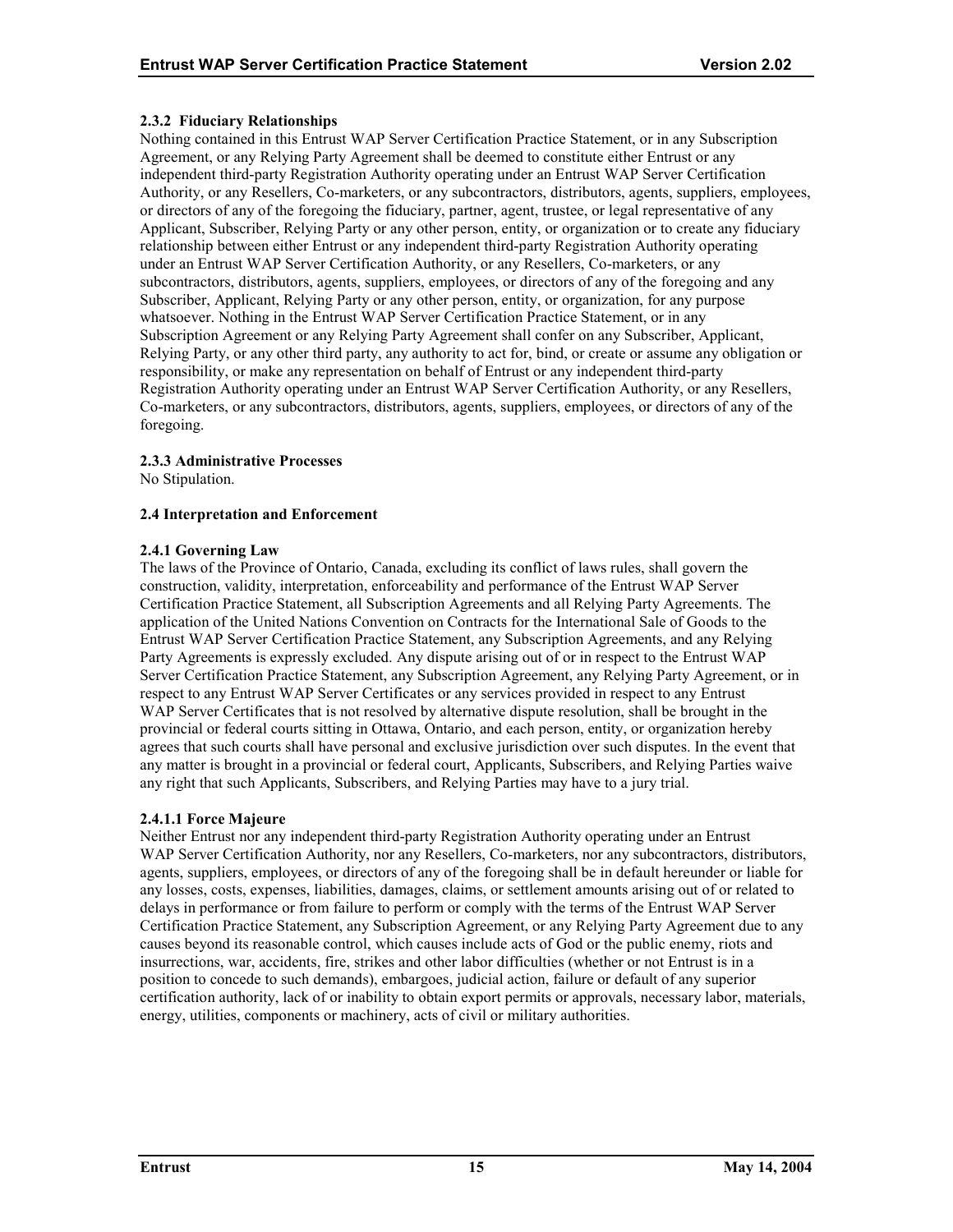# <span id="page-20-0"></span>**2.4.1.2 Interpretation**

All references in this Entrust WAP Server Certification Practice Statement to "Sections" refer to the sections of this Entrust WAP Server Certification Practice Statement. As used in this Entrust WAP Server Certification Practice Statement, neutral pronouns and any variations thereof shall be deemed to include the feminine and masculine and all terms used in the singular shall be deemed to include the plural, and vice versa, as the context may require. The words "hereof", "herein", and "hereunder" and other words of similar import refer to this Entrust WAP Server Certification Practice Statement as a whole, as the same may from time to time be amended or supplemented, and not to any subdivision contained in this Entrust WAP Server Certification Practice Statement. The word "including" when used herein is not intended to be exclusive and means "including, without limitation."

# **2.4.2 Severability, Survival, Merger, Notice**

# **2.4.2.1 Severability**

Whenever possible, each provision of the Entrust WAP Server Certification Practice Statement, any Subscription Agreements, and any Relying Party Agreements shall be interpreted in such a manner as to be effective and valid under applicable law. If the application of any provision of the Entrust WAP Server Certification Practice Statement, any Subscription Agreements, or any Relying Party Agreements or any portion thereof to any particular facts or circumstances shall be held to be invalid or unenforceable by an arbitrator or court of competent jurisdiction, then (i) the validity and enforceability of such provision as applied to any other particular facts or circumstances and the validity of other provisions of the Entrust WAP Server Certification Practice Statement, any Subscription Agreements, or any Relying Party Agreements shall not in any way be affected or impaired thereby, and (ii) such provision shall be enforced to the maximum extent possible so as to effect its intent and it shall be reformed without further action to the extent necessary to make such provision valid and enforceable.

**FOR GREATER CERTAINTY, IT IS EXPRESSLY UNDERSTOOD AND AGREED THAT EVERY PROVISION OF THE ENTRUST WAP SERVER CERTIFICATION PRACTICE STATEMENT, ANY SUBSCRIPTION AGREEMENTS, OR ANY RELYING PARTY AGREEMENTS THAT DEAL WITH (I) LIMITATION OF LIABILITY OR DAMAGES, (II) DISCLAIMERS OF REPRESENTATIONS, WARRANTIES, CONDITIONS, OR LIABILITIES, OR (III) INDEMNIFICATION, IS EXPRESSLY INTENDED TO BE SEVERABLE FROM ANY OTHER PROVISIONS OF THE ENTRUST WAP SERVER CERTIFICATION PRACTICE STATEMENT, ANY SUBSCRIPTION AGREEMENTS, OR ANY RELYING PARTY AGREEMENTS AND SHALL BE SO INTERPRETED AND ENFORCED.** 

# **2.4.2.2 Survival**

The provisions of the section entitled "Definitions" and sections 2.1.3.1, 2.1.4.1, 2.2, 2.3, 2.4, 2.8, 2.9, 3.1.5, 3.1.6, 4.6 and 8.2 shall survive termination or expiration of the Entrust WAP Server Certification Practice Statement, any Subscription Agreements, and any Relying Party Agreements. All references to sections that survive termination of the Entrust WAP Server Certification Practice Statement, any Subscription Agreements, and any Relying Party Agreements, shall include all sub-sections of such sections. All payment obligations shall survive any termination or expiration of the Entrust WAP Server Certification Practice Statement, any Subscription Agreements, and any Relying Party Agreements.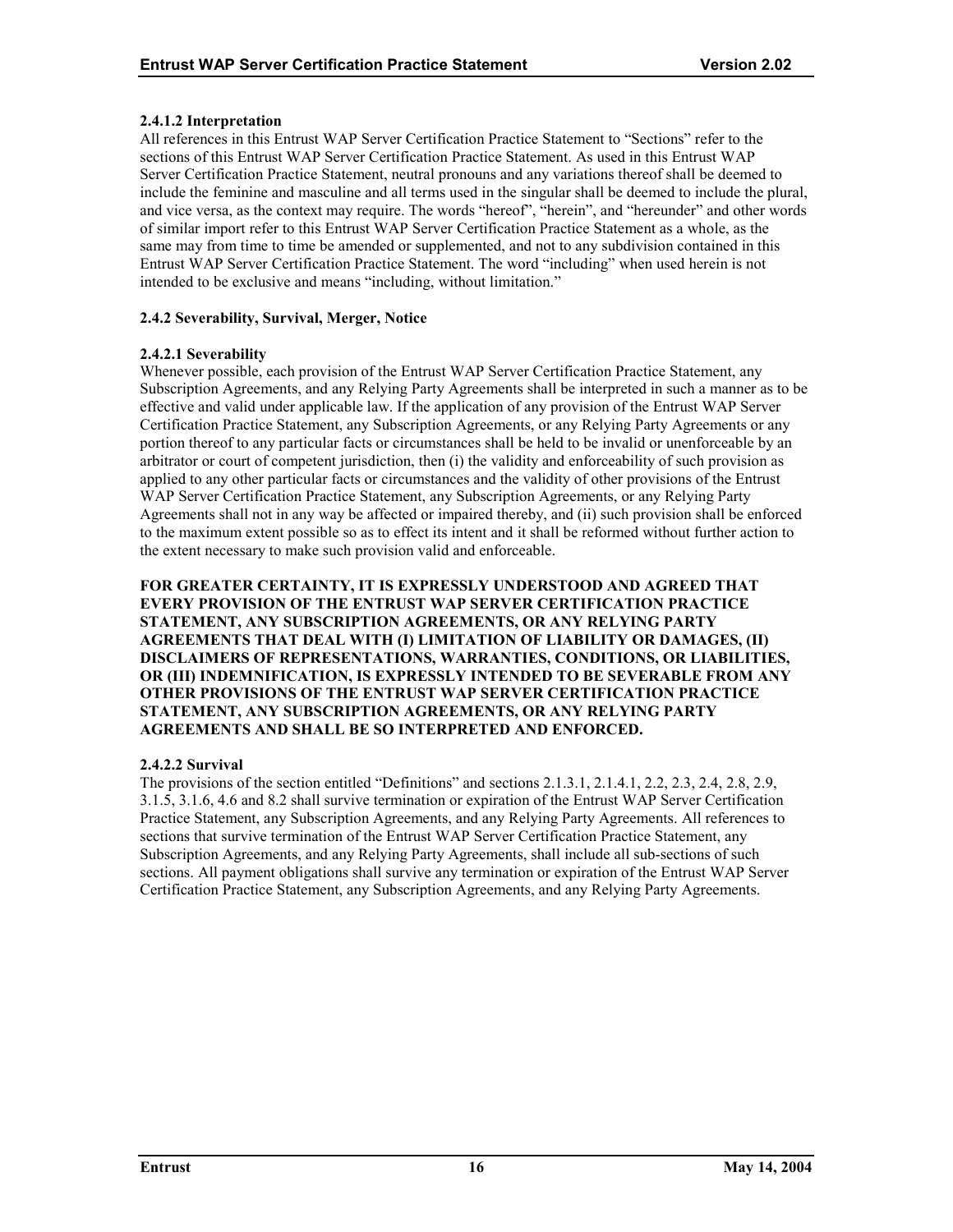# **2.4.2.3 Merger**

The Entrust WAP Server Certification Practice Statement, the Subscription Agreements, and the Relying Party Agreements state all of the rights and obligations of Entrust, any independent third-party Registration Authorities operating under an Entrust WAP Server Certification Authority, any Resellers, Co-marketers, and any subcontractors, distributors, agents, suppliers, employees, or directors of any of the foregoing, and any Applicant, Subscriber, or Relying Party and any other persons, entities, or organizations in respect to the subject matter hereof and thereof and such rights and obligations shall not be augmented or derogated by any prior agreements, communications, or understandings of any nature whatsoever whether oral or written. The rights and obligations of Entrust, any independent third-party Registration Authorities operating under an Entrust WAP Server Certification Authority, any Resellers, Co-marketers, and any subcontractors, distributors, agents, suppliers, employees, and directors of any of the foregoing may not be modified or waived orally and may be modified only in a writing signed or authenticated by a duly authorized representative of Entrust.

# **2.4.2.4 Conflict of Provisions**

In the event of a conflict between the provisions of the Entrust WAP Server Certification Practice Statement and any express written agreement between Entrust or an independent third-party Registration Authority operating under an Entrust WAP Server Certification Authority and a Subscriber or Relying Party, with respect to Entrust WAP Server Certificates or any services provided in respect to Entrust WAP Server Certificates, such other express written agreement shall take precedence. In the event of any inconsistency between the provisions of this Entrust WAP Server Certification Practice Statement and the provisions of any Subscription Agreement or any Relying Party Agreement, the terms and conditions of this Entrust WAP Server Certification Practice Statement shall govern.

# **2.4.2.5 Waiver**

The failure of Entrust to enforce, at any time, any of the provisions of this Entrust WAP Server Certification Practice Statement, a Subscription Agreement with Entrust, or a Relying Party Agreement with Entrust or the failure of Entrust to require, at any time, performance by any Applicant, Subscriber, Relying Party or any other person, entity, or organization of any of the provisions of this Entrust WAP Server Certification Practice Statement, a Subscription Agreement with Entrust, or a Relying Party Agreement with Entrust, shall in no way be construed to be a present or future waiver of such provisions, nor in any way affect the ability of Entrust to enforce each and every such provision thereafter. The express waiver by Entrust of any provision, condition, or requirement of this Entrust WAP Server Certification Practice Statement, a Subscription Agreement with Entrust, or a Relying Party Agreement with Entrust shall not constitute a waiver of any future obligation to comply with such provision, condition, or requirement. The failure of an independent third-party Registration Authority or Reseller operating under an Entrust WAP Server Certification Authority ("Registration Authority") to enforce, at any time, any of the provisions of a this Entrust WAP Server Certification Practice Statement, any Subscription Agreement with such Registration Authority, or any Relying Party Agreement with such Registration Authority or the failure to require by such Registration Authority, at any time, performance by any Applicant, Subscriber, Relying Party or any other person, entity, or organization of this Entrust WAP Server Certification Practice Statement, any Subscription Agreement with such Registration Authority, or any Relying Party Agreement with such Registration Authority shall in no way be construed to be a present or future waiver of such provisions, nor in any way affect the ability of such Registration Authority to enforce each and every such provision thereafter. The express waiver by a Registration Authority of any provision, condition, or requirement of a Subscription Agreement with such Registration Authority or a Relying Party Agreement with such Registration Authority shall not constitute a waiver of any future obligation to comply with such provision, condition, or requirement.

# **2.4.2.6 Notice**

Any notice to be given by a Subscriber, Applicant, or Relying Party to Entrust under this Entrust WAP Server Certification Practice Statement, a Subscription Agreement, or a Relying Party Agreement shall be given in writing to the address specified below by prepaid receipted mail, facsimile, or overnight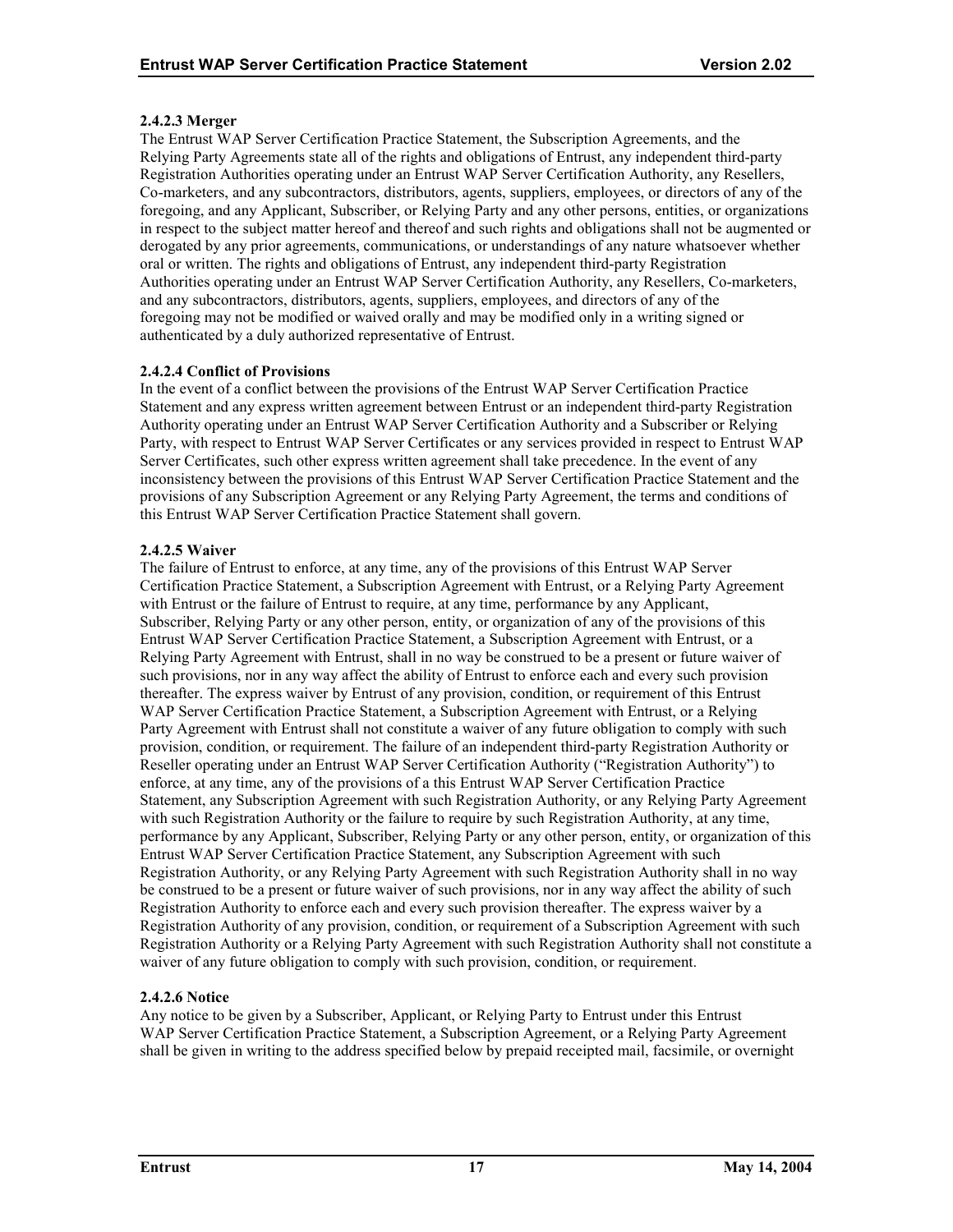<span id="page-22-0"></span>courier, and shall be effective as follows (i) in the case of facsimile or courier, on the next Business Day, and (ii) in the case of receipted mail, five (5) Business Days following the date of deposit in the mail. Any notice to be given by Entrust under the Entrust WAP Server Certification Practice Statement, any Subscription Agreement, or any Relying Party Agreement shall be given by email or by facsimile or courier to the last address, email address or facsimile number for the Subscriber on file with Entrust. In the event of notice by email, the notice shall become effective on the next Business Day. In the event of notice by prepaid receipted mail, facsimile, or overnight courier, notice shall become effective as specified in (i) or (ii), depending on the means of notice utilized.

Notice address for Entrust: Entrust Limited:

1000 Innovation Drive Ottawa, Ontario Canada, K2K 3E7 Attention: Director Operations, Entrust Certificate Services Fax: 1-877-839-3538

# **2.4.2.7 Assignment**

Entrust WAP Server Certificates and the rights granted under the Entrust WAP Server Certification Practice Statement, any Subscription Agreement, or any Relying Party Agreement are personal to the Applicant, Subscriber, or Relying Party that entered into the Subscription Agreement or Relying Party Agreement and cannot be assigned, sold, transferred, or otherwise disposed of, whether voluntarily, involuntarily, by operation of law, or otherwise, without the prior written consent of Entrust or the Registration Authority under an Entrust WAP Server Certification Authority with which such Applicant, Subscriber, or Relying Party has contracted. Any attempted assignment or transfer without such consent shall be void and shall automatically terminate such Applicant's, Subscriber's or Relying Party's rights under the Entrust WAP Server Certification Practice Statement, any Subscription Agreement, or any Relying Party Agreement. Entrust may assign, sell, transfer, or otherwise dispose of the Entrust WAP Server Certification Practice Statement, any Subscription Agreements, or any Relying Party Agreements together with all of its rights and obligations under the Entrust WAP Server Certification Practice Statement, any Subscription Agreements, and any Relying Party Agreements (i) to an Affiliate, or (ii) as part of a sale, merger, or other transfer of all or substantially all the assets or stock of the business of Entrust to which the Entrust WAP Server Certification Practice Statement, the Subscription Agreements, and Relying Party Agreements relate. Subject to the foregoing limits, this Agreement shall be binding upon and shall inure to the benefit of permitted successors and assigns of Entrust, any third-party Registration Authorities operating under the Entrust Certification Authorities, Applicants, Subscribers, and Relying Parties, as the case may be.

#### **2.4.3 Dispute Resolution Procedures**

Any disputes between a Subscriber or an Applicant and Entrust or any third-party Registration Authorities operating under the Entrust Certification Authorities, or a Relying Party and Entrust or any third-party Registration Authorities operating under the Entrust Certification Authorities, shall be submitted to mediation in accordance with the Commercial Mediation Rules of the American Arbitration Association which shall take place in English in Ottawa, Ontario. In the event that a resolution to such dispute cannot be achieved through mediation within thirty (30) days, the dispute shall be submitted to binding arbitration. The arbitrator shall have the right to decide all questions of arbitrability. The dispute shall be finally settled by arbitration in accordance with the rules of the American Arbitration Association, as modified by this provision. Such arbitration shall take place in English in Ottawa, Ontario, before a sole arbitrator appointed by the American Arbitration Association (AAA) who shall be appointed by the AAA from its Technology Panel and shall be reasonably knowledgeable in electronic commerce disputes. The arbitrator shall apply the laws of the Province of Ontario, without regard to its conflict of laws provisions, and shall render a written decision within thirty (30) days from the date of close of the arbitration hearing,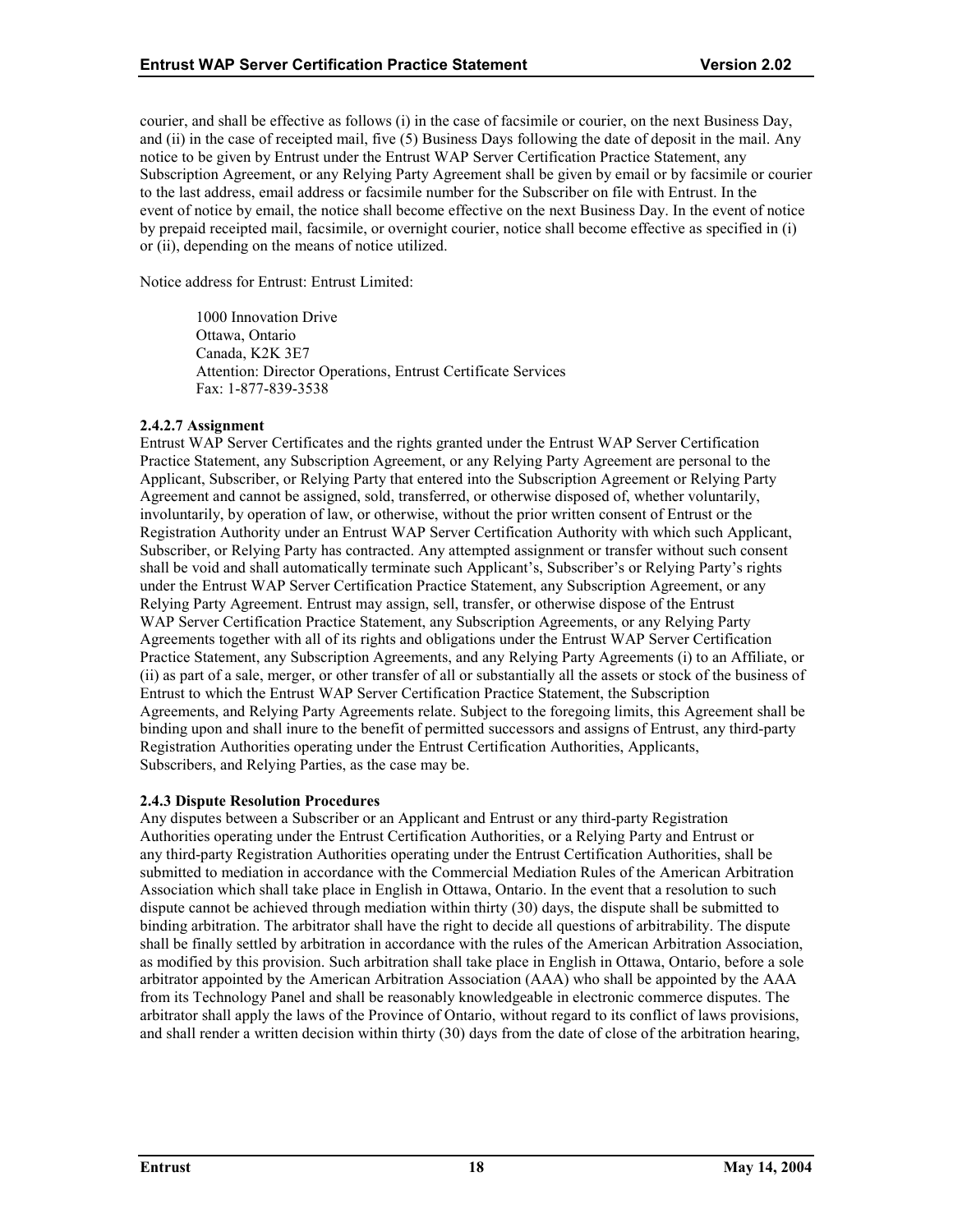<span id="page-23-0"></span>but no more than one (1) year from the date that the matter was submitted for arbitration. The decision of the arbitrator shall be binding and conclusive and may be entered in any court of competent jurisdiction. In each arbitration, the prevailing party shall be entitled to an award of all or a portion of its costs in such arbitration, including reasonable attorney's fees actually incurred. Nothing in the Entrust WAP Server Certification Practice Statement, or in any Subscription Agreement, or any Relying Party Agreement shall preclude Entrust or any third-party Registration Authorities operating under the Entrust Certification Authorities from applying to any court of competent jurisdiction for temporary or permanent injunctive relief, without breach of this Section 2.4.3 and without any abridgment of the powers of the arbitrator, with respect to any (i) alleged Compromise that affects the integrity of an Entrust WAP Server Certificate, or (ii) alleged breach of the terms and conditions of the Entrust WAP Server Certification Practice Statement, any Subscription Agreement, or any Relying Party Agreement. The institution of any arbitration or any action shall not relieve an Applicant, Subscriber or Relying Party of its obligations under the Entrust WAP Server Certification Practice Statement, any Subscription Agreement, or any Relying Party Agreement.

# **2.4.3.1 Limitation Period on Arbitrations and Actions**

Any and all arbitrations or legal actions in respect to a dispute that is related to an Entrust WAP Server Certificate or any services provided in respect to an Entrust WAP Server Certificate shall be commenced prior to the end of one (1) year after (i) the expiration of the Entrust WAP Server Certificate in dispute, or (ii) the date of provision of the disputed service or services in respect to the Entrust WAP Server Certificate in dispute, whichever is sooner. If any arbitration or action in respect to a dispute that is related to an Entrust WAP Server Certificate or any service or services provided in respect to an Entrust WAP Server Certificate is not commenced prior to such time, any party seeking to institute such an arbitration or action shall be barred from commencing or proceeding with such arbitration or action.

# **2.5 Fees**

The fees for services provided by Entrust in respect to Entrust WAP Server Certificates are set forth in the Entrust Repository. These fees are subject to change, and any such changes shall become effective immediately after posting in the Entrust Repository. The fees for services provided by independent third-party Registration Authorities, Resellers and Co-marketers in respect to Entrust WAP Server Certificates are set forth on the web sites operated by such Registration Authorities, Resellers and Co-marketers. These fees are subject to change, and any such changes shall become effective immediately after posting in such web sites.

#### **2.5.1 Certificate Issuance or Renewal Fees**

See the Entrust Repository for the fees charged by Entrust. See the web sites operated by Registration Authorities operating under the Entrust Certification Authorities, Resellers, and Co-marketers for the fees charged by such Registration Authorities, Resellers, and Co-marketers.

# **2.5.2 Certificate Access Fees**

See the Entrust Repository for the fees charged by Entrust. See the web sites operated by Registration Authorities operating under the Entrust Certification Authorities, Resellers, and Co-marketers for the fees charged by such Registration Authorities, Resellers, and Co-marketers.

# **2.5.3 Revocation or Status Information Access Fees**

No stipulation. Revocation of Certificates is not supported in Version 1.1 of the WTLS Specification as published by the Wireless Application Protocol Forum Ltd.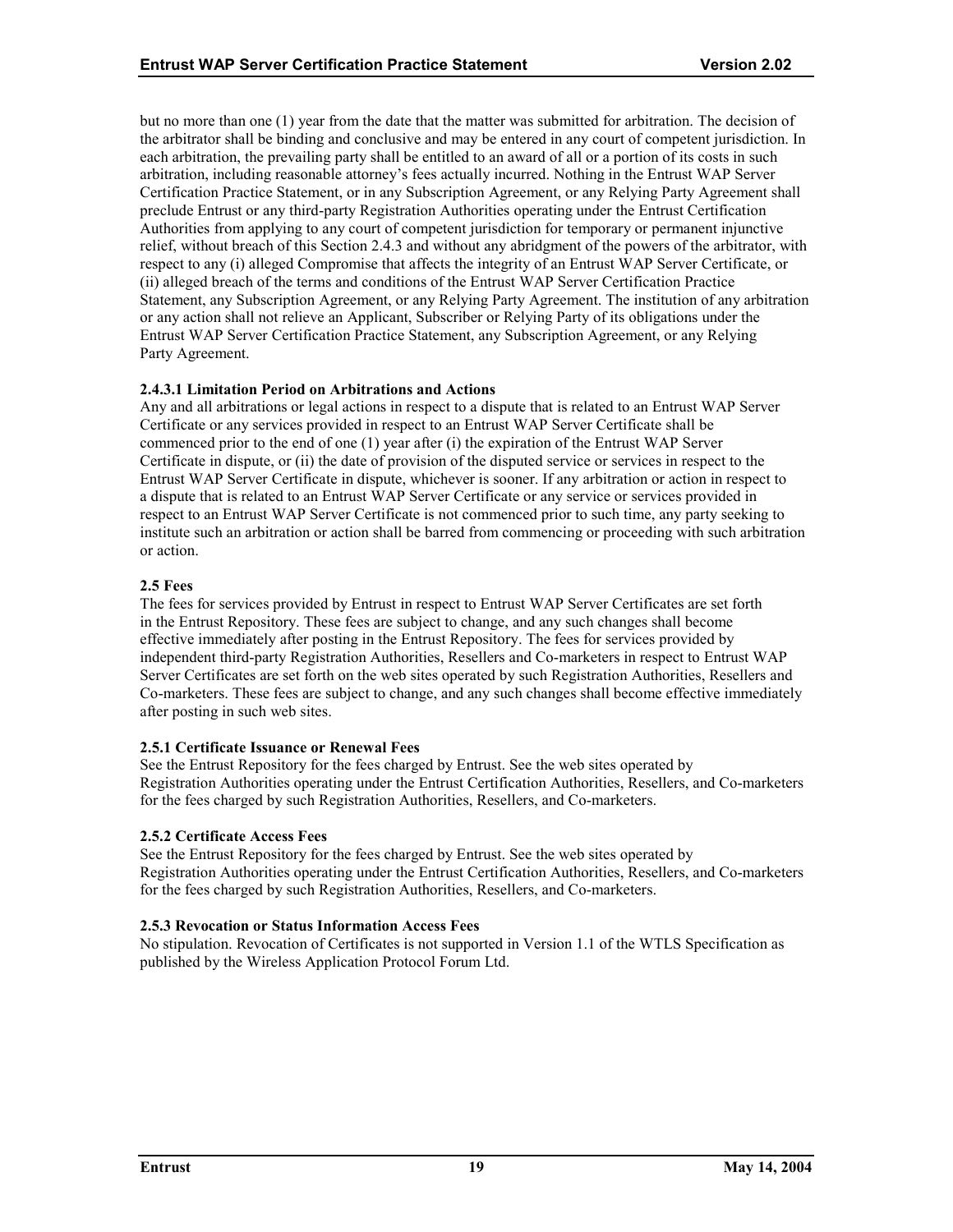# <span id="page-24-0"></span>**2.5.4 Fees for Other Services such as Policy Information**

See the Entrust Repository for the fees charged by Entrust. See the web sites operated by Registration Authorities operating under the Entrust Certification Authorities, Resellers, and Co-marketers for the fees charged by such Registration Authorities, Resellers, and Co-marketers.

# **2.5.5 Refund Policy**

Neither Entrust nor any Registration Authorities operating under the Entrust Certification Authorities nor any Resellers or Co-Marketers provide any refunds for Entrust WAP Server Certificates or services provided in respect to Entrust WAP Server Certificates.

#### **2.6 Publication and Repositories**

Entrust maintains the Entrust Repository to store various information related to Entrust WAP Server Certificates and the operation of Entrust WAP Server Certification Authorities, Entrust Registration Authorities, and third-party Registration Authorities operating under the Entrust WAP Server Certification Authorities. The Entrust WAP Server Certification Practice Statement and various other related information is published in the Entrust Repository. The Entrust WAP Server Certification Practice Statement is also available from Entrust in hard copy upon request.

# **2.6.1 Publication of CA Information**

The following Entrust WAP Server Certificate information is published in the Entrust Repository:

- (i) the Entrust WAP Server Certification Practice Statement; and
- (ii) information and agreements regarding the subscription for and reliance on Entrust WAP Server Certificates.

The data formats used for Entrust WAP Server Certificates is in accordance with Version 1.1 of the WTLS Specification as published by the Wireless Application Protocol Forum Ltd.

#### **2.6.2 Frequency of Publication**

The Entrust WAP Server Certification Practice Statement may be re-issued and published in accordance with the policy set forth in Section 8 of this Entrust WAP Server Certification Practice Statement.

# **2.6.3 Access Controls**

The Entrust WAP Server Certification Practice Statement is published in the Entrust Repository. The Entrust WAP Server Certification Practice Statement will be available to all Applicants, Subscribers and Relying Parties, but may only be modified by the Entrust Policy Authority.

#### **2.6.4 Repositories**

The Entrust WAP Server Certification Authorities maintain the Entrust Repositories to allow access to Entrust WAP Server Certificate-related information. The information in the Entrust Repositories is accessible through a web interface and is periodically updated as set forth in this Entrust WAP Server Certification Practice Statement. The Entrust Repositories are the only approved source for information about Entrust WAP Server Certificates.

#### **2.7 Compliance Audit**

Entrust WAP Server Certification Authorities, Entrust-operated Registration Authorities, and independent third-party Registration Authorities operating under the Entrust WAP Server Certification Authorities shall be audited for compliance against the practices and procedures set forth in the Entrust WAP Server Certification Practice Statement.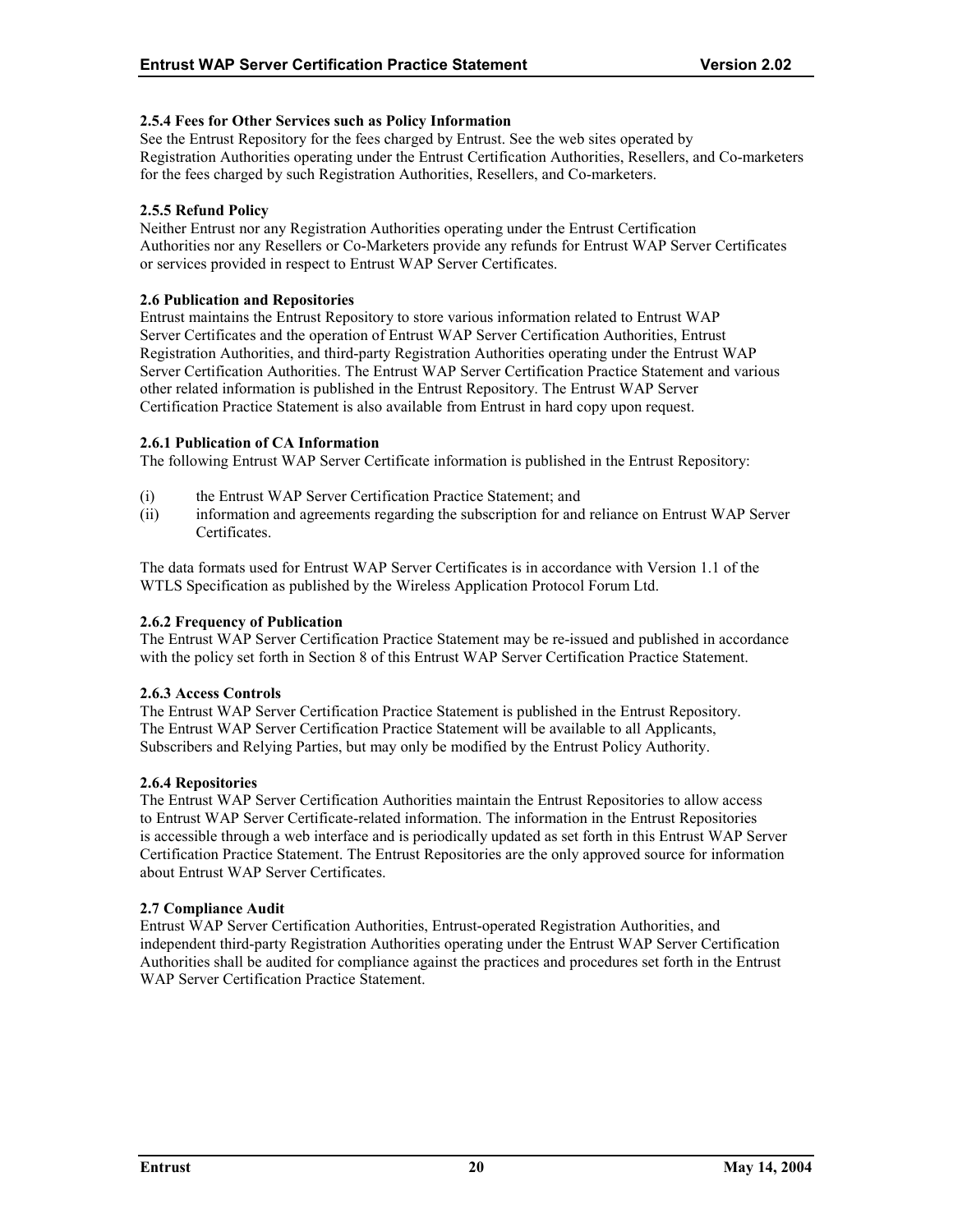# <span id="page-25-0"></span>**2.7.1 Frequency of Entity Compliance Audit**

Entrust WAP Server Certification Authorities, Entrust-operated Registration Authorities, and independent third-party Registration Authorities operating under the Entrust WAP Server Certification Authorities shall be audited once per calendar year for compliance with the practices and procedures set forth in the Entrust WAP Server Certification Practice Statement. If the results of an audit report recommend remedial action, Entrust or the applicable independent third-party Registration Authority shall initiate corrective action within thirty (30) days of receipt of such audit report.

# **2.7.2 Identity/Qualifications of Auditor**

The compliance audit shall be performed by a certified public accounting firm with a demonstrated competency in the evaluation of Certification Authorities and Registration Authorities. Deloitte & Touche LLP has been selected as the auditor for the Entrust Certification Authorities and for the Entrust-operated Registration Authorities.

# **2.7.3 Auditor's Relationship to Audited Party**

The certified public accounting firm selected to perform the compliance audit for the Entrust WAP Server Certification Authorities, Entrust-operated Registration Authorities, or independent third-party operated Registration Authorities under the Entrust Certification Authorities shall be independent from the entity being audited.

# **2.7.4 Topics Covered by Audit**

The compliance audit shall test compliance of Entrust WAP Server Certification Authorities, Entrust-operated Registration Authorities, or independent third-party operated Registration Authorities under the Entrust Certification Authorities against the policies and procedures set forth in this Entrust WAP Server Certification Practice Statement.

# **2.7.5 Actions Taken as a Result of Deficiency**

Upon receipt of a compliance audit that identifies any deficiencies, the audited Entrust WAP Server Certification Authority, Entrust-operated Registration Authority, or independent third-party operated Registration Authority under an Entrust WAP Server Certification Authority shall use commercially reasonable efforts to correct any such deficiencies in an expeditious manner.

#### **2.7.6 Communication of Results**

The results of all compliance audits shall be communicated, in the case of Entrust WAP Server Certification Authorities, to the Entrust Operational Authority, and, in the case of any Entrust-operated Registration Authorities under an Entrust WAP Server Certification Authorities, to the Entrust Operation Authority, and in the case of third-party Registration Authorities operating under an Entrust WAP Server Certification Authority, to the operational authority for such Registration Authority.

#### **2.8 Confidentiality**

Neither Entrust nor any independent third-party Registration Authorities operating under the Entrust Certification Authorities, nor any Resellers or Co-Marketers shall disclose or sell Applicant or Subscriber names (or other information submitted by an Applicant or Subscriber when applying for an Entrust WAP Server Certificate), except in accordance with this Entrust WAP Server Certification Practice Statement, a Subscription Agreement, or a Relying Party Agreement. Entrust and all independent thirdparty Registration Authorities operating under the Entrust Certification Authorities, and all Resellers and Co-Marketers shall use a commercially reasonable degree of care to prevent such information from being used or disclosed for purposes other than those set forth in the Entrust WAP Server Certification Practice Statement, a Subscription Agreement, or a Relying Party Agreement. Notwithstanding the foregoing, Applicants and Subscribers acknowledge that some of the information supplied with an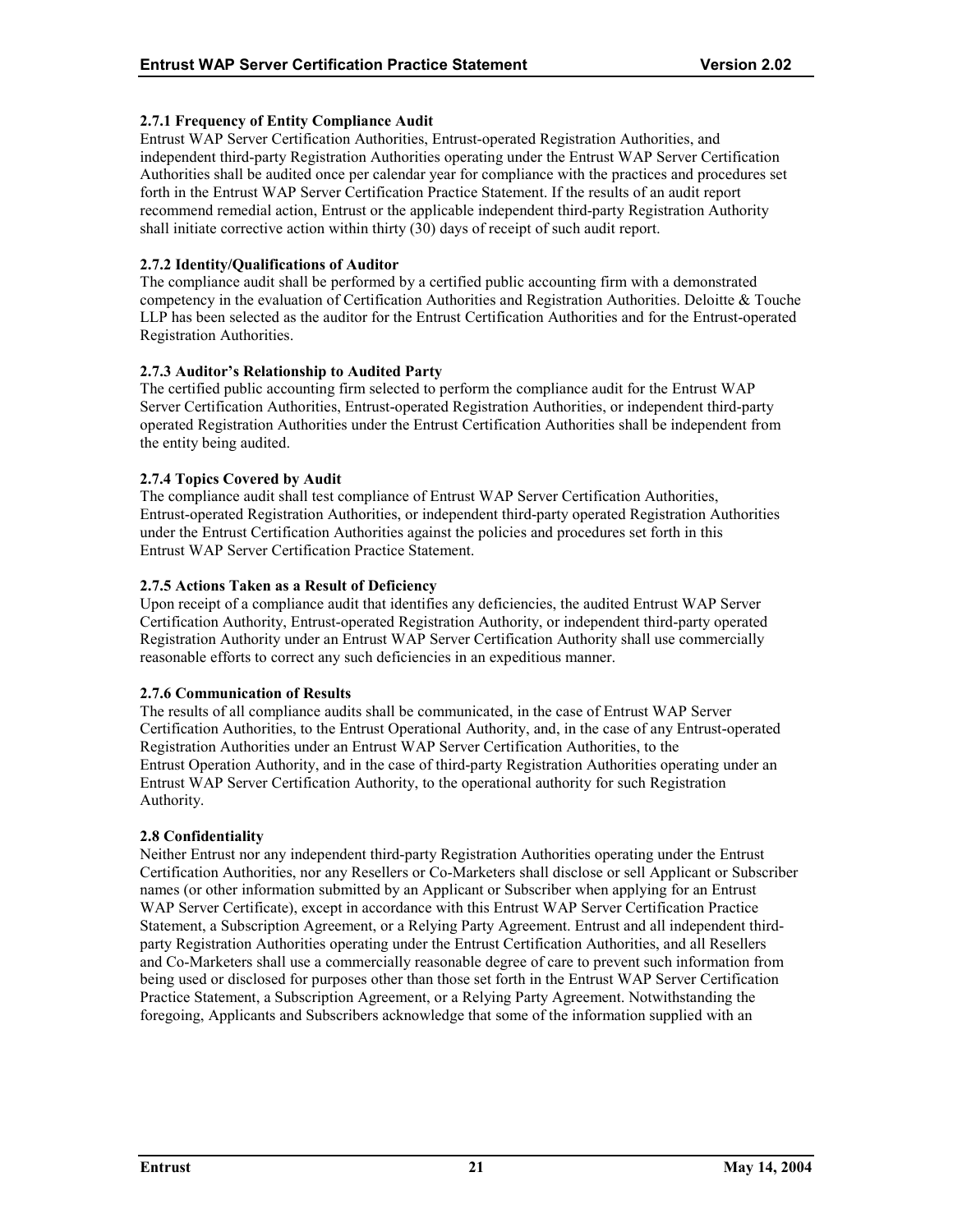<span id="page-26-0"></span>Entrust WAP Server Certificate Application is incorporated into Entrust WAP Server Certificates and that Entrust and all independent third-party Registration Authorities operating under the Entrust Certification Authorities, and all Resellers and Co-Marketers shall be entitled to make such information publicly available.

# **2.8.1 Types of Information to be Kept Confidential**

Information that is supplied by Applicants, Subscribers, or Relying Parties for the subscription for, use of, or reliance upon an Entrust WAP Server Certificate, and which is not included in the information described in Section 2.8.2 below, shall be considered to be confidential. Entrust and independent thirdparty Registration Authorities under the Entrust Certification Authorities shall be entitled to disclose such information to any subcontractors or agents that are assisting Entrust in the verification of information supplied in Entrust WAP Server Certificate Applications or that are assisting Entrust in the operation of the Entrust WAP Server Certification Authorities or Entrust-operated Registration Authorities. Information considered to be confidential shall not be disclosed unless compelled pursuant to legal, judicial, or administrative proceedings, or otherwise required by law. Entrust and independent third-party Registration Authorities under the Entrust Certification Authorities shall be entitled to disclose information that is considered to be confidential to legal and financial advisors assisting in connection with any such legal, judicial, administrative, or other proceedings required by law, and to potential acquirors, legal counsel, accountants, banks and financing sources and their advisors in connection with mergers, acquisitions, or reorganizations.

# **2.8.2 Types of Information not Considered Confidential**

Information that is included in an Entrust WAP Server Certificate shall not be considered confidential. Information contained in the Entrust WAP Server Certification Practice Statement shall not be considered confidential. Without limiting the foregoing, information that (i) was or becomes known through no fault of Entrust, an independent third-party Registration Authority under an Entrust WAP Server Certification Authority, a Reseller, or a Co-marketer, (ii) was rightfully known or becomes rightfully known to Entrust, an independent third-party Registration Authority under the Entrust WAP Server Certification Authority, a Reseller, or a Co-marketer without confidential or proprietary restriction from a source other than the Subscriber, (iii) is independently developed by Entrust, an independent thirdparty Registration Authority under an Entrust WAP Server Certification Authority, a Reseller, or a Comarketer, or (iv) is approved by a Subscriber for disclosure, shall not be considered confidential.

#### **2.8.3 Disclosure of Certificate Revocation/Suspension Information**

No stipulation. Revocation of Certificates is not supported by Version 1.1 of the WTLS Specification as published by the Wireless Application Protocol Forum Ltd.

#### **2.8.4 Release to Law Enforcement Officials**

Entrust, independent third-party Registration Authorities under an Entrust WAP Server Certification Authority, Resellers, and Co-marketers shall have the right to release information that is considered to be confidential to law enforcement officials in compliance with applicable law.

#### **2.8.5 Release as Part of Civil Discovery**

Entrust, independent third-party Registration Authorities under an Entrust WAP Server Certification Authority, Resellers, and Co-marketers may disclose information that is considered confidential during the course of any arbitration, litigation, or any other legal, judicial, or administrative proceeding relating to such information. Any such disclosures shall be permissible provided that Entrust, the independent third-party Registration Authority, Reseller, or Co-marketer uses commercially reasonable efforts to obtain a court-entered protective order restricting the use and disclosure of any such information to the extent reasonably required for the purposes of such arbitration, litigation, or any other legal, judicial, or administrative proceeding.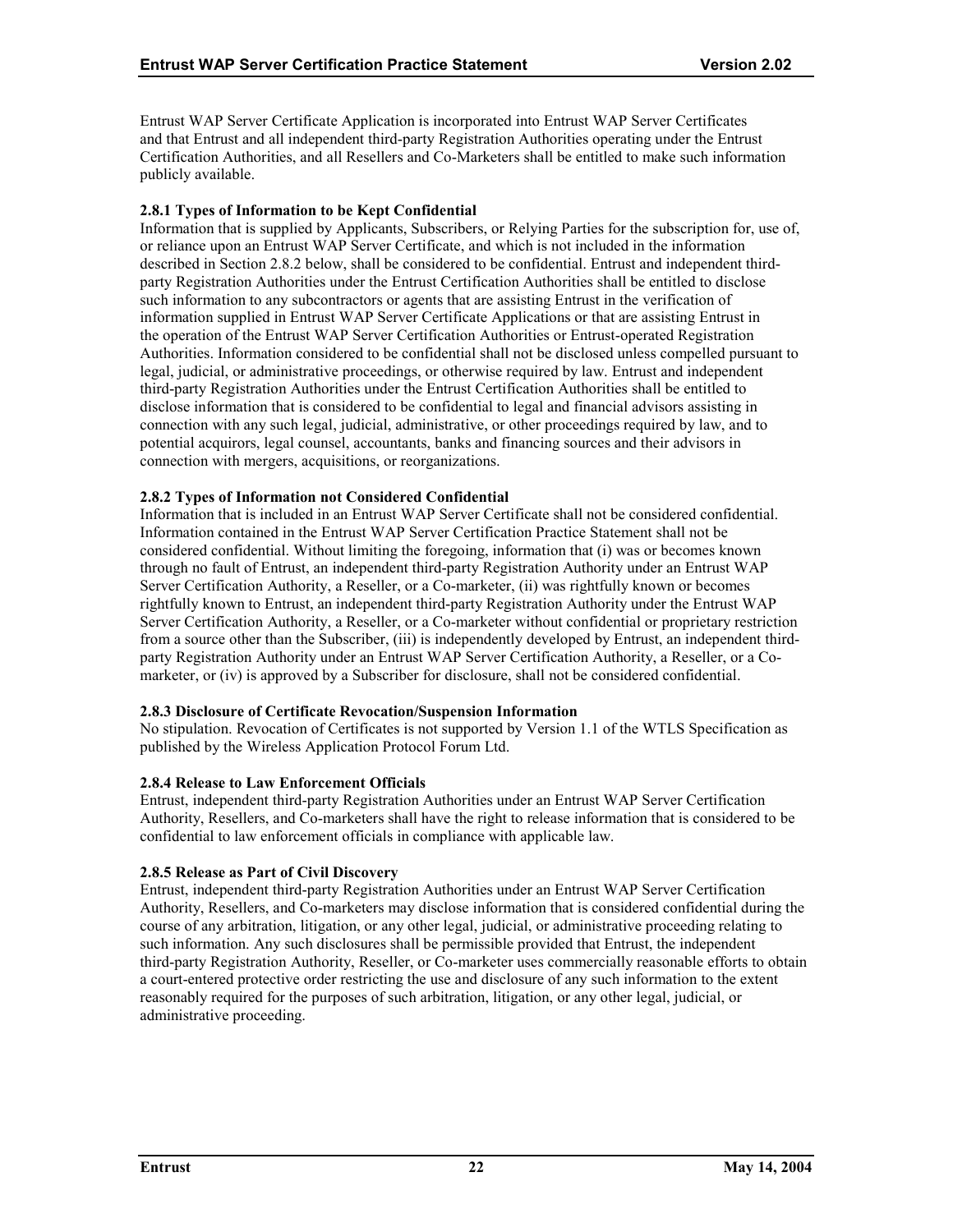# <span id="page-27-0"></span>**2.8.6 Disclosure Upon Owner's Request**

Entrust, independent third-party Registration Authorities under an Entrust WAP Server Certification Authority, Resellers, and Co-marketers may disclose information provided to Entrust, such Registration Authority, Reseller or Co-marketer, by an Applicant, a Subscriber, or a Relying Party upon request of such Applicant, Subscriber, or Relying Party.

# **2.8.7 Other Information Release Circumstances**

No stipulation.

# **2.9 Intellectual Property Rights**

Entrust retains all right, title, and interest (including all intellectual property rights), in, to and under all Entrust WAP Server Certificates, except for any information that is supplied by an Applicant or a Subscriber and that is included in an Entrust WAP Server Certificate, which information shall remain the property of the Applicant or Subscriber. All Applicants and Subscribers grant to Entrust and any Registration Authorities operating under the Entrust Certification Authorities a non-exclusive, worldwide, paid-up, royalty-free license to use, copy, modify, publicly display, and distribute such information, by any and all means and through any and all media whether now known or hereafter devised for the purposes contemplated under the Entrust WAP Server Certification Practice Statement, the Subscriber's Subscription Agreement, and any Relying Party Agreements. Entrust and any Registration Authorities operating under the Entrust Certification Authorities shall be entitled to transfer, convey, or assign this license in conjunction with any transfer, conveyance, or assignment as contemplated in Section 2.4.2.7. Entrust grants to Subscribers and Relying Parties a non-exclusive, non-transferable license to use, copy, and distribute Entrust WAP Server Certificates, subject to such Entrust WAP Server Certificates being used as contemplated under the Entrust WAP Server Certification Practice Statement, the Subscriber's Subscription Agreement, and any Relying Party Agreements, and further provided that such Entrust WAP Server Certificates are reproduced fully and accurately and are not published in any publicly available database, repository, or directory without the express written permission of Entrust.

Entrust grants permission to reproduce the Entrust WAP Server Certification Practice Statement provided that (i) the copyright notice on the first page of this Entrust WAP Server Certification Practice Statement is retained on any copies of the Entrust WAP Server Certification Practice Statement, and (ii) the Entrust WAP Server Certification Practice Statement is reproduced fully and accurately. Entrust retains all right, title, and interest (including all intellectual property rights), in, to and under the Entrust WAP Server Certification Practice Statement.

In no event shall Entrust or any independent third-party Registration Authority operating under an Entrust WAP Server Certification Authority, or any Resellers or Co-marketers, or any subcontractors, distributors, agents, suppliers, employees, or directors of any of the foregoing be liable to any Applicants, Subscribers, or Relying Parties or any other third parties for any losses, costs, liabilities, expenses, damages, claims, or settlement amounts arising from or relating to claims of infringement, misappropriation, dilution, unfair competition, or any other violation of any patent, trademark, copyright, trade secret, or any other intellectual property or any other right of person, entity, or organization in any jurisdiction arising from or relating to any Entrust WAP Server Certificate or arising from or relating to any services provided in relation to any Entrust WAP Server Certificate.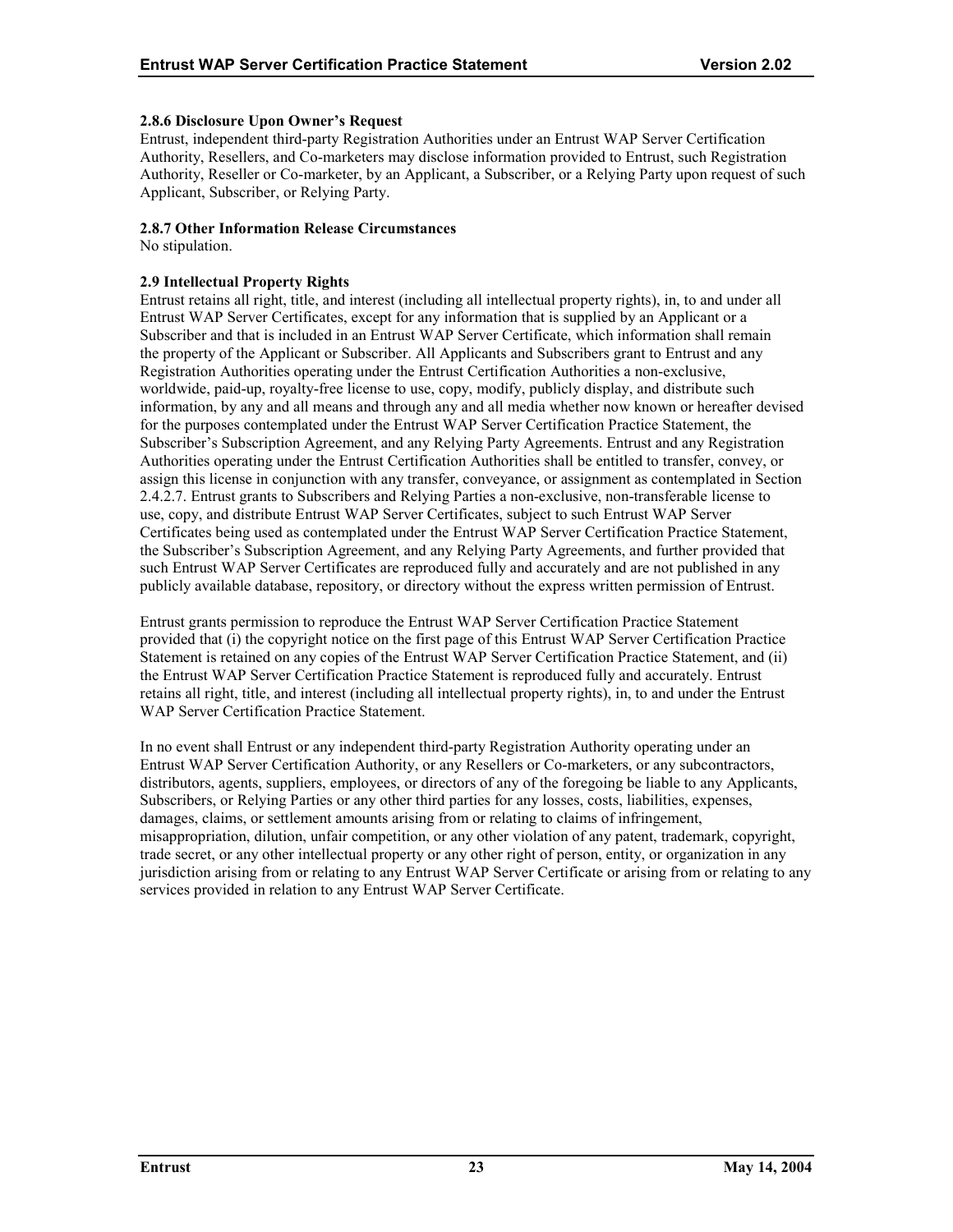# <span id="page-28-0"></span>**3. Identification and Authentication**

# **3.1 Initial Registration**

To obtain an Entrust WAP Server Certificate, an Applicant must: (i) generate a secure and cryptographically sound Key Pair, (ii) agree to all of the terms and conditions of the Entrust WAP Server Certification Practice Statement and the Subscription Agreement, (iii) complete and submit an Entrust WAP Server Certificate Application, providing all information requested by an Entrust-operated Registration Authority or by an independent third-party Registration Authority under an Entrust WAP Server Certification Authority (a "Registration Authority") without any errors, misrepresentation, or omissions. Upon an Applicant's completion of the Entrust WAP Server Certificate Application and acceptance of the terms and conditions of this Entrust WAP Server Certification Practice Statement and the Subscription Agreement, a Registration Authority or a third-party authorized by a Registration Authority shall perform limited verification of some of the information contained in the Entrust WAP Server Certificate Application. If the limited verification performed by a Registration Authority is successful, the Registration Authority may, in its sole discretion, request the issuance to the Applicant of an Entrust WAP Server Certificate from an Entrust WAP Server Certification Authority. If a Registration Authority refuses to request the issuance of an Entrust WAP Server Certificate, the Registration Authority shall (i) use commercially reasonable efforts to notify the Applicant by email of any reasons for refusal, and (ii) promptly refund any amounts that have been paid in connection with the Entrust WAP Server Certificate Application. In the event of successful verification of an Entrust WAP Server Certificate Application, the Registration Authority shall submit a request to an Entrust WAP Server Certification Authority for the issuance of an Entrust WAP Server Certificate and shall notify the Applicant by email once an Entrust WAP Server Certificate has been issued by the Entrust WAP Server Certification Authority. The Applicant will be provided with a URL that can be used to retrieve the Entrust WAP Server Certificate. Upon issuance of an Entrust WAP Server Certificate, neither Entrust nor any independent third-party Registration Authority operating under an Entrust WAP Server Certification Authority, nor any Resellers or Co-marketers, or any subcontractors, distributors, agents, suppliers, employees, or directors of any of the foregoing shall have any obligation to perform any ongoing monitoring, investigation, or verification of the information provided in an Entrust WAP Server Certificate Application.

#### **3.1.1 Types of Names**

The Subject names in an Entrust WAP Server Certificate comply with Version 1.1 of the WTLS Specification as published by the Wireless Application Protocol Forum Ltd. The Entrust WAP Server Certification Authorities shall use a single naming convention as set forth below. Each Entrust WAP Server Certificate shall contain the following information:

- (i) the "Country Name" which is an optional field (C) that is the two-letter ISO 3166 code for the country in which the Applicant is located and plans to host the Wireless Application Protocol server on which the Applicant is intending to install the Entrust WAP Server Certificate;
- (ii) the "Organization Name" which is an optional field is the name of the organization in the case of a corporation, partnership, or other entity. In the case of a sole proprietorship, the organization name can be the name of the owner;
- (iii) the "Service Name" which is an optional field which is used to distinguish different organizational groups within an organization (for example, to distinguish between human resources, marketing, and development); and
- (iv) the "Common Name" which is the fully qualified hostname or path used to identify the Wireless Application Protocol server on which the Applicant is intending to install the Entrust WAP Server Certificate.

# **3.1.2 Need for Names to Be Meaningful**

The value of the Common Name to be used in an Entrust WAP Server Certificate shall be the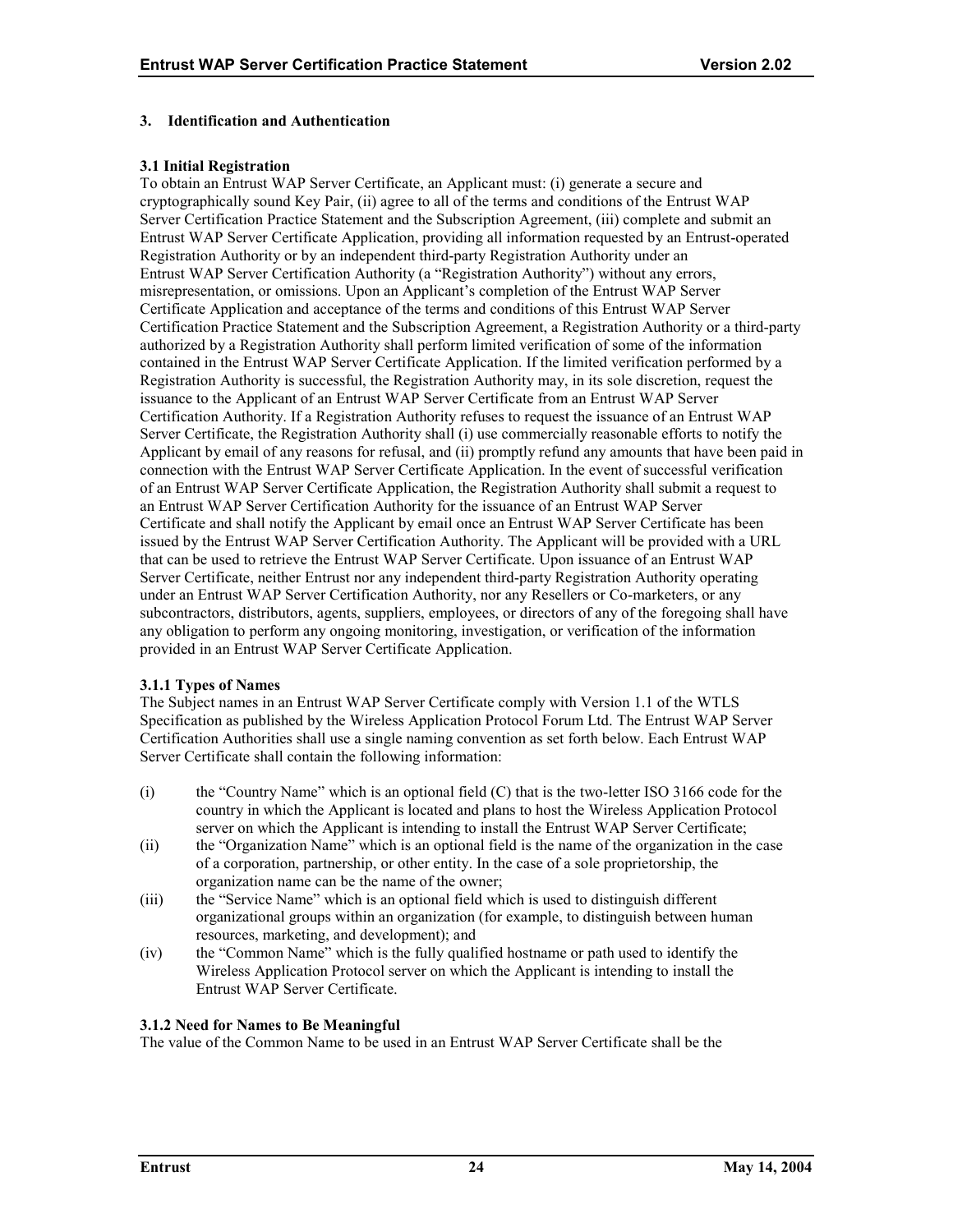<span id="page-29-0"></span>Applicant's fully qualified hostname or path that is used to identify the Wireless Application Protocol server on which the Applicant is intending to install the Entrust WAP Server Certificate.

# **3.1.3 Rules for Interpreting Various Name Forms**

Subject names for Entrust WAP Server Certificates shall be interpreted as set forth in Sections 3.1.1 and 3.1.2.

# **3.1.4 Uniqueness of Names**

Names shall be defined unambiguously for each Subject in an Entrust Repository. The Distinguished Name attribute should be unique to the Wireless Application Protocol server to which it is issued, and is used to prevent two Entrust WAP Server Certificates from being assigned the same Subject name. Each Entrust WAP Server Certificate shall be issued a unique serial number.

# **3.1.5 Name Claim Dispute Resolution Procedure**

The Subject names in Entrust WAP Server Certificates are issued on a "first come, first served" basis. By accepting a Subject name for incorporation into an Entrust WAP Server Certificate, a Registration Authority operating under an Entrust WAP Server Certification Authority does not determine whether the use of such information infringes upon, misappropriates, dilutes, unfairly competes with, or otherwise violates any intellectual property right or any other rights of any person, entity, or organization in any jurisdiction. The Entrust WAP Server Certification Authorities and any Registration Authorities operating under the Entrust WAP Server Certification Authorities neither act as an arbitrator nor provide any dispute resolution between Subscribers or between Subscribers and third-party complainants in respect to the use of any information in an Entrust WAP Server Certificate. The Entrust WAP Server Certification Practice Statement does not bestow any procedural or substantive rights on any Subscriber or third-party complainant in respect to any information in an Entrust WAP Server Certificate. Neither the Entrust Certification Authorities nor any Registration Authorities operating under the Entrust WAP Server Certification Authorities shall in any way be precluded from seeking legal or equitable relief (including injunctive relief) in respect to any dispute between Subscribers or between Subscribers and third-party complainants or in respect to any dispute between Subscribers and an Entrust WAP Server Certification Authority or a Registration Authority operating under an Entrust WAP Server Certification Authority or between a third-party complainant and an Entrust WAP Server Certification Authority or a Registration Authority operating under an Entrust WAP Server Certification Authority arising out of any information in an Entrust WAP Server Certificate. Entrust WAP Server Certification Authorities and Registration Authorities operating under Entrust WAP Server Certification Authorities shall have the right to refuse to issue or to refuse to request the issuance of Entrust WAP Server Certificates upon receipt of a properly authenticated order from an arbitrator or court of competent jurisdiction in respect to information included in or which may be requested to be included in an Entrust WAP Server Certificate.

# **3.1.6 Recognition, Authentication and Role of Trademarks**

The revocation of Certificates is not supported in Version 1.1 of the Wireless Application Protocol and accordingly in the event of a dispute in which a third party alleges that the information contained in an Entrust WAP Server Certificate violates the trademark or other rights of such third party, Entrust WAP Server Certification Authorities and Registration Authorities operating under Entrust WAP Server Certification Authorities will not be able to take any action, such as possible revocation, in respect to an already issued Entrust WAP Server Certificate. In such a case, the disputing party shall be required to take action directly against the Subscriber to whom such Entrust WAP Server Certificate was issued. An Entrust WAP Server Certification Authority or a Registration Authority operating under an Entrust WAP Server Certification Authority may, in certain circumstances, refuse to issue or refuse to request the issuance of an Entrust WAP Server Certificate that may violate the trademark rights of a

third-party complainant. In the event that a third-party complainant provides an Entrust WAP Server Certification Authority or a Registration Authority operating under an Entrust WAP Server Certification Authority with (i) a certified copy that is not more than three (3) months old of a trademark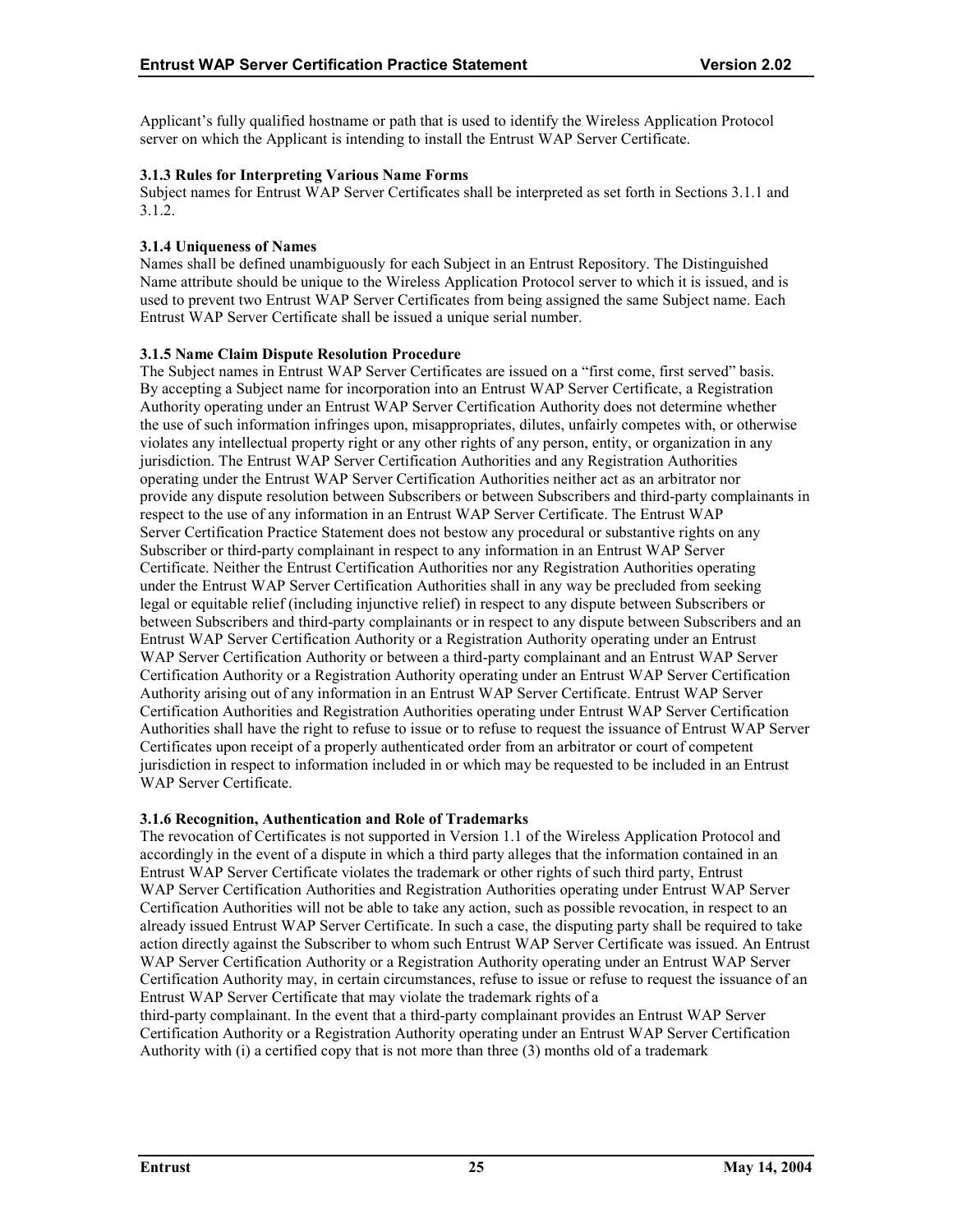registration from the principal trademark office in any one of the United States, Canada, Japan, Australia or any of the member countries of the European Union, and further provided that such registration is still in full force and effect, and (ii) a copy of a prior written notice to the Subscriber of the Entrust WAP Server Certificate in dispute, stating that the complainant believes that information in the Subscriber's Entrust WAP Server Certificate violates the trademark rights of the complainant, and (iii) a representation by the complainant indicating the means of notice and basis for believing that such notice was received by the Subscriber of the Entrust WAP Server Certificate in dispute, an Entrust WAP Server Certification Authority or a Registration Authority operating under an Entrust WAP Server Certification Authority may initiate the following actions. The Entrust WAP Server Certification Authority or a Registration Authority operating under the Entrust WAP Server Certification Authority will determine whether the issue date of the Subscriber's Entrust WAP Server Certificate predates the registration date on the trademark registration provided by the complainant. In the event that the date of issuance of the Subscriber's Entrust WAP Server Certificate predates the trademark registration date, the Entrust WAP Server Certification Authority or a Registration Authority operating under the Entrust WAP Server Certification Authority will take no further action unless presented with an authenticated order from an arbitrator or court of competent jurisdiction. If the date of issuance of the Entrust WAP Server Certificate is after the registration date on the trademark registration provided by the complainant, the Entrust WAP Server Certification Authority or a Registration Authority operating under the Entrust WAP Server Certification Authority shall request that the Subscriber provide a proof of ownership for the Subscriber's own corresponding trademark from the principal trademark office in any one of the United States, Canada, Japan, Australia or any of the member countries of the European Union. If the Subscriber can provide a certified copy, as set forth above, that predates or was issued on the same date as the complainant's trademark, the Entrust WAP Server Certification Authority and the Registration Authorities operating under an Entrust WAP Server Certification Authority will take no further action unless presented with an authenticated order from an arbitrator or court of competent jurisdiction. If the Subscriber does not respond within ten (10) Business Days, or if the date on the certified copy of the trademark registration provided by the Subscriber postdates the certified copy of the trademark registration provided by the complainant, then the Entrust WAP Server Certification Authority and the Registration Authorities operating under that Entrust WAP Server Certification Authority will not issue or will not request the issuance to the Subscriber of any additional Entrust WAP Server Certificates containing such disputed information.

If a Subscriber files litigation against a complainant, or if a complainant files litigation against a Subscriber, and such litigation is related to information in an issued Entrust WAP Server Certificate, and if the party instigating the litigation provides an Entrust WAP Server Certification Authority or a Registration Authority operating under an Entrust WAP Server Certification Authority with a copy of the file-stamped compliant or statement of claim, the Entrust WAP Server Certification Authority or the Registration Authority operating under an Entrust WAP Server Certification Authority that was presented with the complaint or statement of claim will not issue or request the issuance of any additional Entrust WAP Server Certificates containing such information during the period of the litigation. In the event of litigation as contemplated above, Entrust WAP Server Certification Authorities and Registration Authorities operating under the Entrust WAP Server Certification Authorities will comply with any directions by a court in respect to an Entrust WAP Server Certificate in dispute without the necessity of being named as a party to the litigation. If named as a party in any litigation in respect to an Entrust WAP Server Certificate, Entrust or any third party operating a Registration Authority under an Entrust WAP Server Certification Authority shall be entitled to take any action that it deems appropriate in responding to or defending such litigation. Any Subscriber or Relying Party that becomes involved in any litigation shall remain subject to all of the terms and conditions of the Entrust WAP Server Certification Practice Statement, the Subscriber's Subscription Agreement, and the Relying Party's Relying Party Agreement.

Registration Authorities operating under an Entrust WAP Server Certification Authority shall notify the Entrust WAP Server Certification Authority of any disputes of which such Registration Authority is aware and which relate to any information contained in an Entrust WAP Server Certificate whose issuance was requested by such Registration Authority.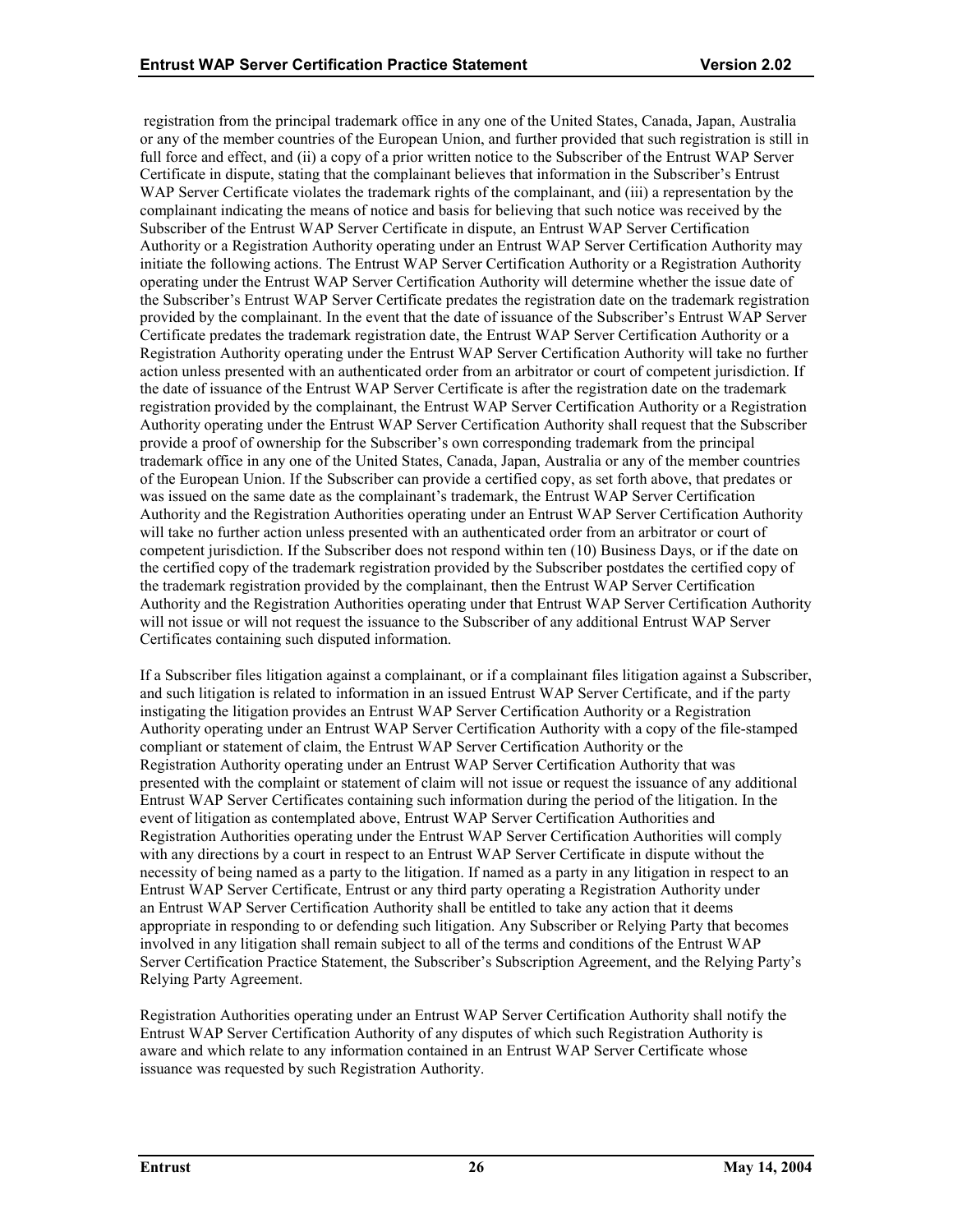# <span id="page-31-0"></span>**3.1.7 Method to Prove Possession of Private Key**

If the software generating a CSR supports proof possession tests for CSRs created using reversible asymmetric algorithms (such as RSA). Registration Authorities operating under the Entrust WAP Server Certification Authorities will perform such proof of possession tests by validating the signature on the CSR submitted by the Applicant with the Entrust WAP Server Certificate Application. In the event that the software generating a CSR does not support such proof of possession tests, Registration Authorities operating under the Entrust WAP Server Certification Authorities will reject such CSRs.

# **3.1.8 Authentication of Organizational Identity**

Registration Authorities operating under the Entrust WAP Server Certification Authorities shall perform a limited verification of any organizational identities that are submitted by an Applicant or Subscriber. Registration Authorities operating under the Entrust WAP Server Certification Authorities shall determine whether the organizational identity, address, and domain name provided with an Entrust WAP Server Certificate Application are consistent with information contained in third-party databases and/or governmental sources. The information and sources used for the limited verification of Entrust WAP Server Certificate Applications may vary depending on the jurisdiction of the Applicant or Subscriber. In the case of organizational identities that are not registered with any governmental sources, Registration Authorities operating under the Entrust WAP Server Certification Authorities shall use commercially reasonable efforts to confirm the existence of the organization. Such commercially reasonable efforts may include inquiries with banks or other trustworthy persons or institutions. Registration Authorities operating under the Entrust WAP Server Certification Authorities shall comply with all verification practices mandated by the Entrust Policy Authority.

The Entrust Policy Authority may, in its discretion, update verification practices to improve the organization identity verification process. Any changes to verification practices shall be published pursuant to the standard procedures for updating the Entrust WAP Server Certification Practice Statement.

# **3.1.9 Authentication of Individual Identity**

Registration Authorities operating under the Entrust WAP Server Certification Authorities shall perform a limited verification of any individual identities that are submitted by an Applicant or Subscriber. In order to establish the accuracy of an individual identity, the individual shall be required to appear before a representative of a Registration Authority operating under an Entrust WAP Server Certification Authority or a notary public in the jurisdiction of the Applicant. The individual shall be required to produce three (3) pieces of picture identification. The type of identification that is appropriate for proper identification shall be dependent on the jurisdiction of the Applicant.

The Entrust Policy Authority may, in its discretion, update verification practices to improve the individual identity verification process. Any changes to verification practices shall be published pursuant to the standard procedures for updating the Entrust WAP Server Certification Practice Statement.

#### **3.2 Routine Rekey**

Each Entrust WAP Server Certificate shall contain a Certificate expiration date. The reason for having an expiration date for a Certificate is to minimize the exposure of the Key Pair associated with the Certificate. For this reason, when issuing an Entrust WAP Server Certificate, Entrust requires that a new Key Pair be generated and that the new Public Key of this Key Pair be submitted with the Applicant's Entrust WAP Server Certificate Application. Entrust does not renew Entrust WAP Server Certificates, accordingly, if a Subscriber wishes to continue to use an Entrust WAP Server Certificate beyond the expiry date for the current Entrust WAP Server Certificate, the Subscriber must apply for a new Entrust WAP Server Certificate and replace the Entrust WAP Server Certificate that is about to expire. In order to obtain another Entrust WAP Server Certificate, the Subscriber will be required to complete the initial application process, as described in Section 3.1, including generation of a new Key Pair and submission of all information required for an initial application for an Entrust WAP Server Certificate. The Registration Authority that processed the Subscriber's Entrust WAP Server Certificate Application shall make a commercially reasonable effort to notify Subscribers of the pending expiration of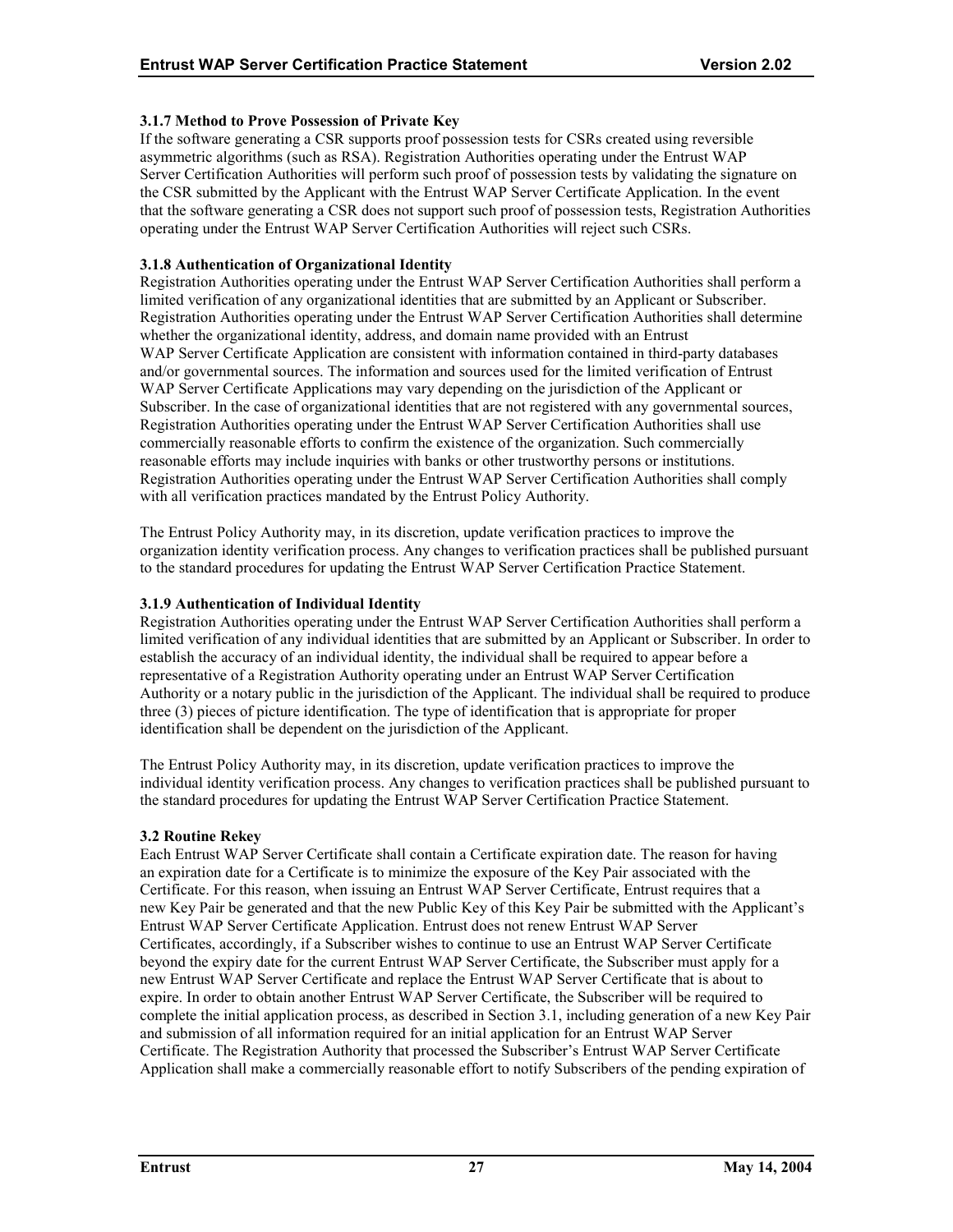<span id="page-32-0"></span>their Entrust WAP Server Certificate by sending an email to the technical contact listed in the corresponding Entrust WAP Server Certificate Application. Upon expiration of an Entrust WAP Server Certificate, the Subscriber shall immediately cease using such Entrust WAP Server Certificate and shall remove such Entrust WAP Server Certificate from any devices and/or software in which it has been installed.

# **3.3 Rekey After Revocation**

No stipulation. Revocation of Certificates is not supported by Version 1.1 of the WTLS Specification as published by the Wireless Application Protocol Forum Ltd.

#### **3.4 Revocation Request**

No stipulation. Revocation of Certificates is not supported by Version 1.1 of the WTLS Specification as published by the Wireless Application Protocol Forum Ltd.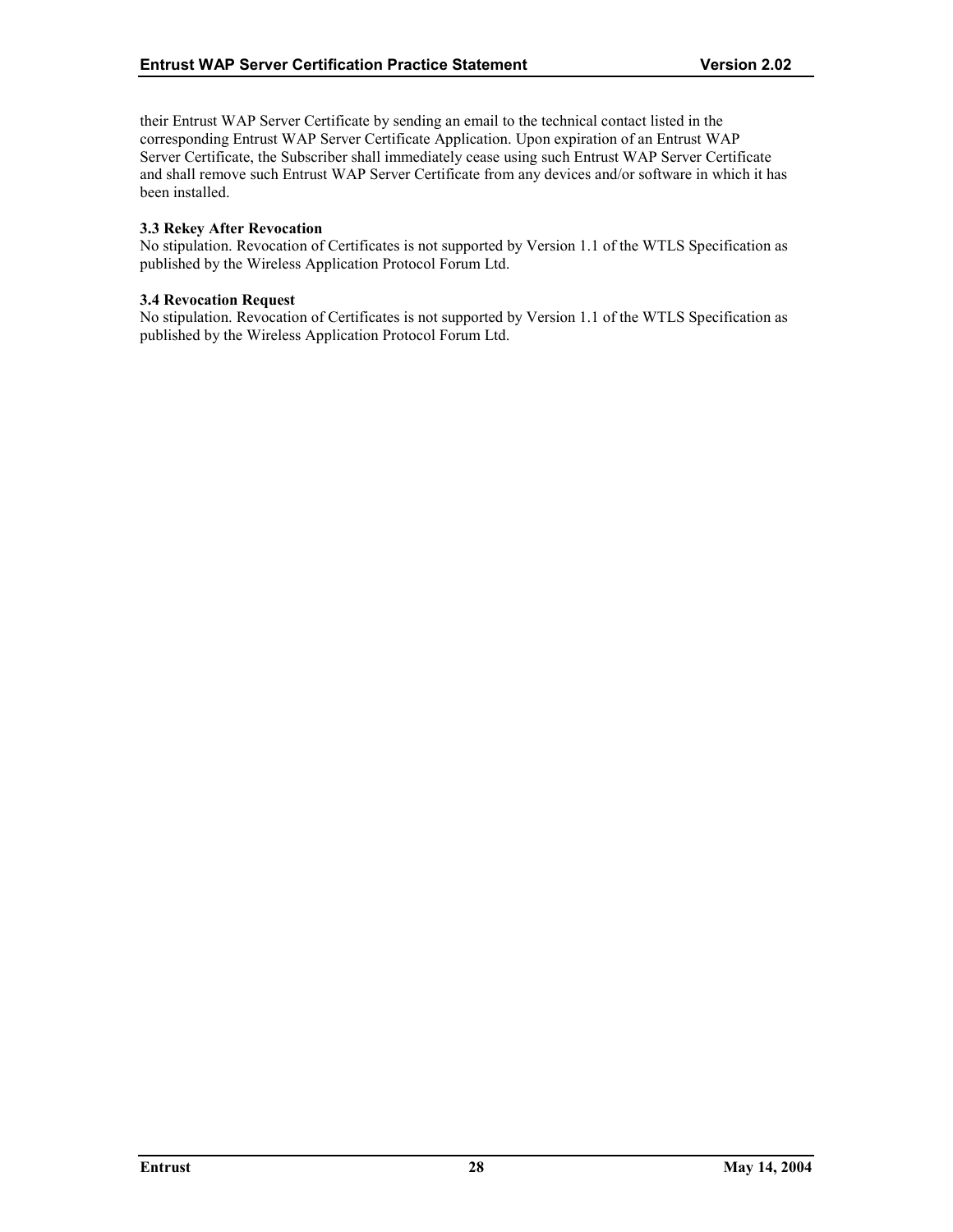# <span id="page-33-0"></span>**4. Operational Requirements**

# **4.1 Certificate Application**

To obtain an Entrust WAP Server Certificate, an Applicant must follow the procedures described in section 3.1 of the Entrust WAP Server Certification Practice Statement. An Entrust-operated Registration Authority or an independent third-party Registration Authority operating under an Entrust WAP Server Certification Authority shall follow the procedures described in Sections 3.1.8 and 3.1.9 to perform limited verification of the identity of the Applicant.

#### **4.2 Certificate Issuance**

After performing limited verification of the information provided by an Applicant with an Entrust WAP Server Certificate Application, a Registration Authority operating under an Entrust WAP Server Certification Authority may request that an Entrust WAP Server Certification Authority issue an Entrust WAP Server Certificate. Upon receipt of a request from a Registration Authority operating under an Entrust WAP Server Certification Authority, that Entrust WAP Server Certification Authority may generate and digitally sign an Entrust WAP Server Certificate in accordance with the Certificate profile described in Section 7 of this Entrust WAP Server Certification Practice Statement.

#### **4.3 Certificate Acceptance**

Entrust WAP Server Certificates generated by an Entrust WAP Server Certification Authority will be placed in an Entrust Repository. Once an Entrust WAP Server Certificate has been generated and placed in an Entrust Repository, the Registration Authority that requested the issuance of the Entrust WAP Server Certificate shall use commercially reasonable efforts to notify the Applicant by email that the Entrust WAP Server Certificate requested by the Applicant is available. The email will contain a URL for use by the Applicant to retrieve the Entrust WAP Server Certificate.

#### **4.4 Certificate Suspension and Revocation**

No stipulation. Revocation of Certificates is not supported by Version 1.1 of the WTLS Specification as published by the Wireless Application Protocol Forum Ltd.

#### **4.4.1 Circumstances for Revocation**

No stipulation. Revocation of Certificates is not supported by Version 1.1 of the WTLS Specification as published by the Wireless Application Protocol Forum Ltd.

# **4.4.2 Who Can Request Revocation**

No stipulation. Revocation of Certificates is not supported by Version 1.1 of the WTLS Specification as published by the Wireless Application Protocol Forum Ltd.

#### **4.4.3 Procedure for Revocation Request**

No stipulation. Revocation of Certificates is not supported by Version 1.1 of the WTLS Specification as published by the Wireless Application Protocol Forum Ltd.

# **4.4.4 Revocation Request Grace Period**

No stipulation. Revocation of Certificates is not supported by Version 1.1 of the WTLS Specification as published by the Wireless Application Protocol Forum Ltd.

# **4.4.5 Circumstances for Suspension**

Entrust WAP Server Certification Authorities do not suspend Entrust WAP Server Certificates.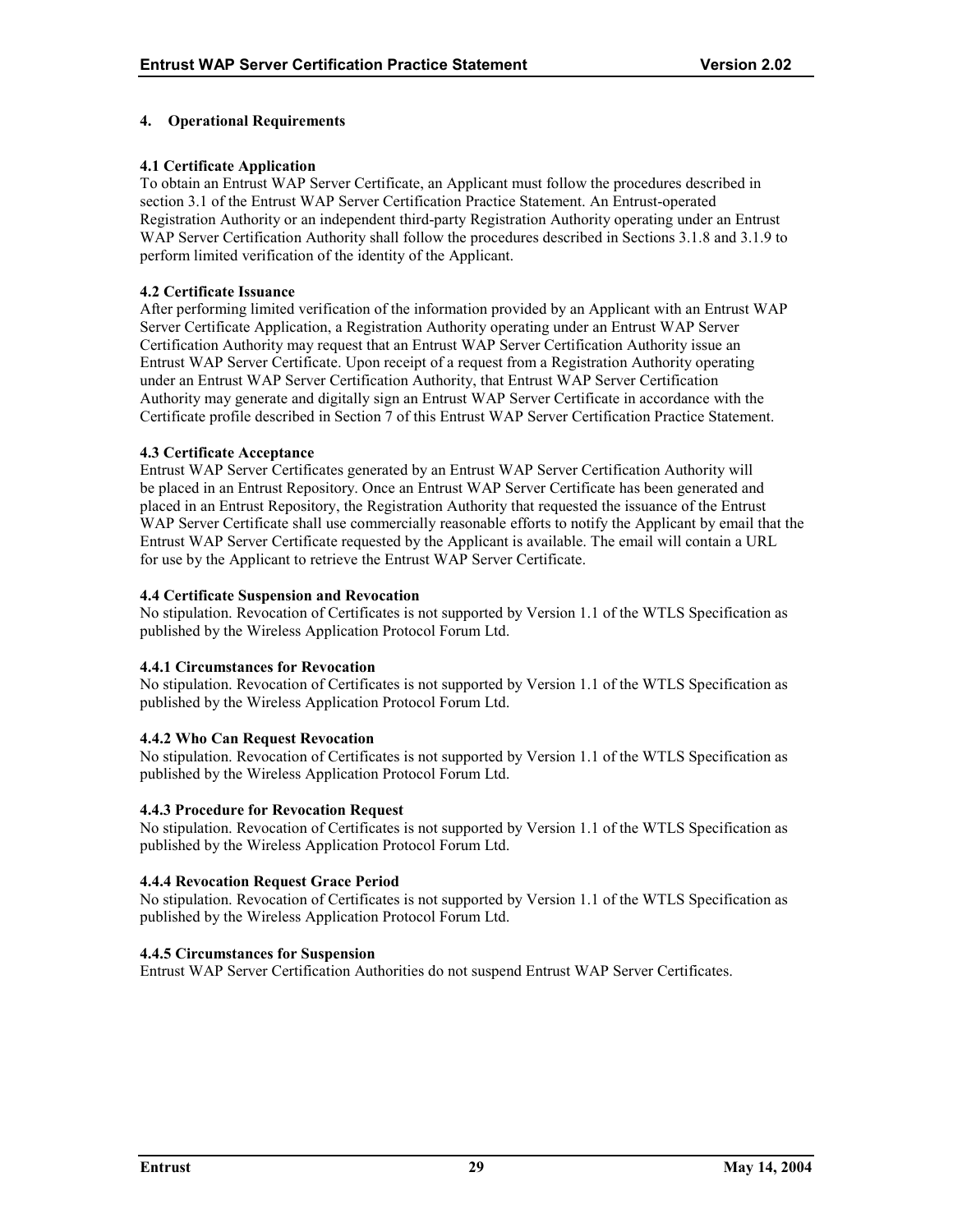# <span id="page-34-0"></span>**4.4.6 Who Can Request Suspension**

Entrust WAP Server Certification Authorities do not suspend Entrust WAP Server Certificates.

#### **4.4.7 Procedure for Suspension Request**

Entrust WAP Server Certification Authorities do not suspend Entrust WAP Server Certificates.

#### **4.4.8 Limits on Suspension Period**

Entrust WAP Server Certification Authorities do not suspend Entrust WAP Server Certificates.

#### **4.4.9 CRL Issuance Frequency**

No stipulation. Revocation of Certificates is not supported by Version 1.1 of the WTLS Specification as published by the Wireless Application Protocol Forum Ltd.

# **4.4.10 CRL Checking Requirements**

No stipulation. Revocation of Certificates is not supported by Version 1.1 of the WTLS Specification as published by the Wireless Application Protocol Forum Ltd.

# **4.4.11 On-line Revocation/Status Checking Availability**

No stipulation. Revocation of Certificates is not supported by Version 1.1 of the WTLS Specification as published by the Wireless Application Protocol Forum Ltd.

# **4.4.12 On-line Revocation Checking Requirements**

No stipulation. Revocation of Certificates is not supported by Version 1.1 of the WTLS Specification as published by the Wireless Application Protocol Forum Ltd.

# **4.4.13 Other Forms of Revocation Advertisements Available**

No other mechanisms are provided.

# **4.4.14 Checking Requirements For Other Forms of Revocation Advertisements**

No stipulation.

# **4.4.15 Special Requirements Re Key Compromise**

If a Subscriber suspects or knows that the Private Key corresponding to the Public Key contained in the Subscriber's Entrust WAP Server Certificate has been Compromised, the Subscriber shall immediately notify the Registration Authority that processed the Subscriber's Entrust WAP Server Certificate Application of such suspected or actual Compromise. The Subscriber shall immediately stop using such Entrust WAP Server Certificate and shall remove such Entrust WAP Server Certificate from any devices and/or software in which such Entrust WAP Server Certificate has been installed. The Subscriber shall be responsible for investigating the circumstances of such Compromise or suspected Compromise and for notifying any Relying Parties that may have been affected by such Compromise or suspected Compromise.

#### **4.5 Security Audit Procedures**

Significant security events in the Entrust WAP Server Certification Authorities are automatically timestamped and recorded as audit logs in audit trail files. The audit trail files are processed (reviewed for policy violations or other significant events) on a regular basis. Authentication codes are used in conjunction with the audit trail files to protect against modification of audit logs. Audit trail files are archived periodically. All files including the latest audit trail file are moved to back-up media and stored in a secure archive facility.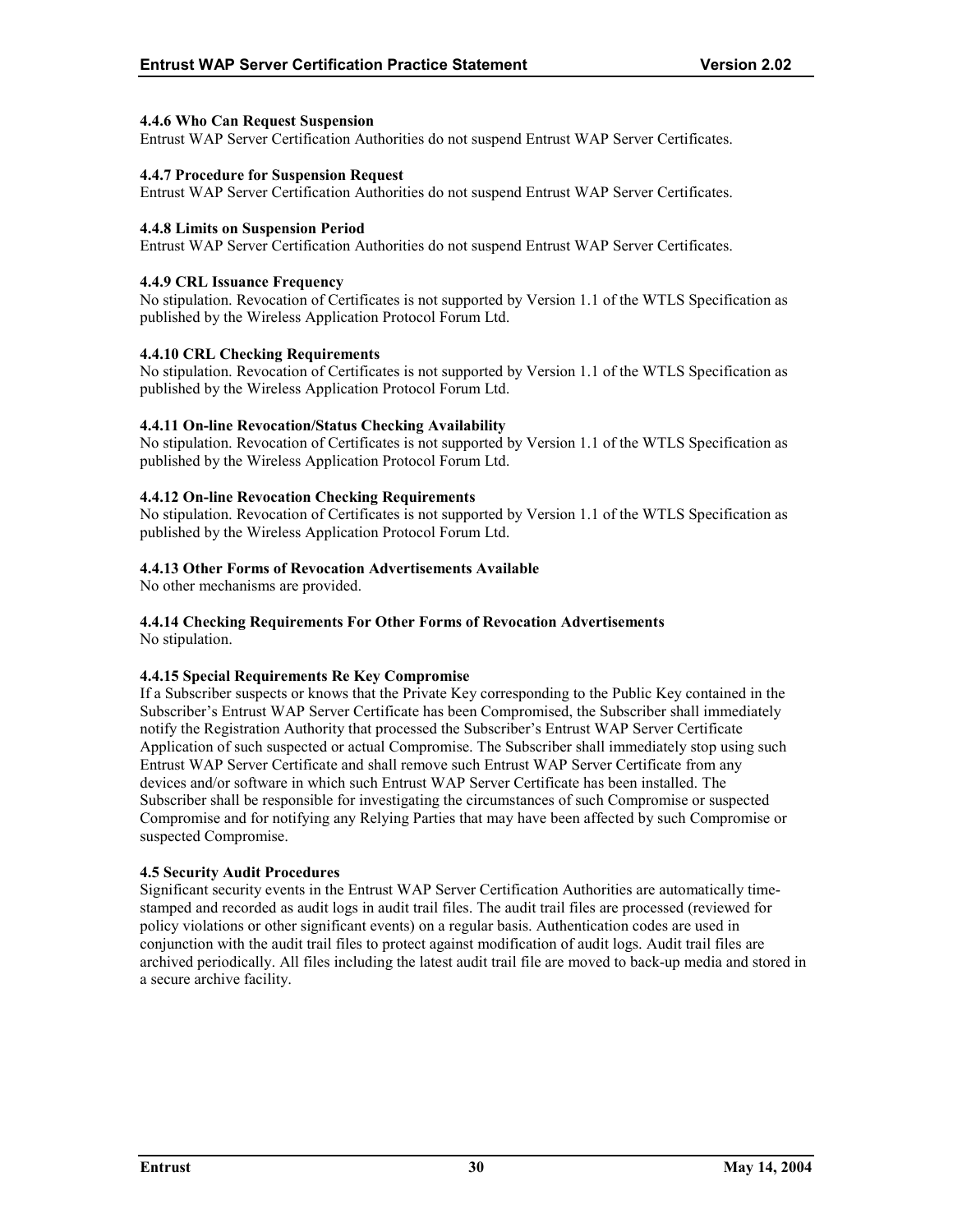# <span id="page-35-0"></span>**4.6 Records Archival**

The audit trail files and databases for Entrust WAP Server Certification Authorities are both archived. The archive of an Entrust WAP Server Certification Authorities' database is retained for at least three (3) years. Archives of audit trail files are retained for at least one (1) year. The databases for Entrust WAP Server Certification Authorities are encrypted and protected by Entrust software master keys. The archive media is protected through storage in a restricted-access facility to which only Entrust-authorized personnel have access. Archive files are backed up as they are created. Originals are stored on-site and housed with an Entrust WAP Server Certification Authority system. Backup files are stored at a secure and separate geographic location.

# **4.7 Key Changeover**

Subscribers are issued Entrust WAP Server Certificates that expire after a defined period of time to minimize the exposure of the associated Key Pair. For this reason, a new Key Pair must be created and that new Public Key must be submitted upon application for an Entrust WAP Server Certificate to replace an expiring Entrust WAP Server Certificate. The process for renewing an Entrust WAP Server Certificate is described in Section 3.2.

# **4.8 Compromise and Disaster Recovery**

Entrust WAP Server Certification Authorities have a disaster recovery plan to provide for timely recovery of services in the event of a system outage.

Entrust requires rigorous security controls to maintain the integrity of Entrust WAP Server Certification Authorities. The Compromise of the Private Key used by an the Entrust WAP Server Certification Authority is viewed by Entrust as being very unlikely, however, Entrust has policies and procedures that will be employed in the event of such a Compromise. At a minimum, all Subscribers shall be informed as soon as practicable of such a Compromise and information shall be posted in the Entrust Repository.

#### **4.9 CA Termination**

In the event that an Entrust WAP Server Certification Authority ceases operation, all Entrust WAP Server Certificates issued by such Entrust WAP Server Certification Authority shall expire at the end of their validity periods.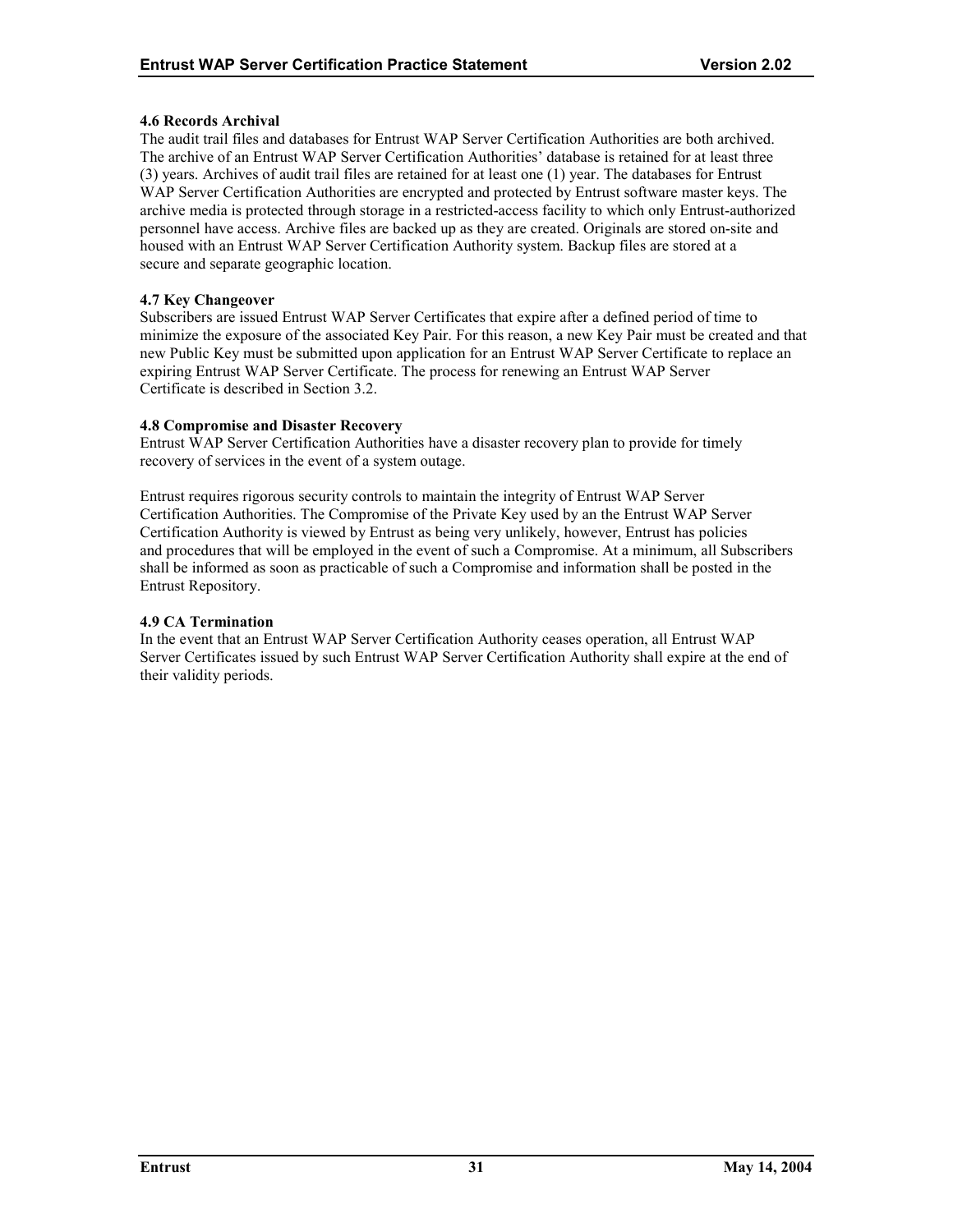# <span id="page-36-0"></span>**5. Physical, Procedural, and Personnel Security Controls**

# **5.1 Physical Controls**

Entrust/Authoritψ software is used as the software component of the Entrust WAP Server Certification Authorities. The hardware and software for an Entrust WAP Server Certification Authority is located in a secure facility with physical security and access control procedures that meet or exceed industry standards. The room containing the Entrust/Authority software is designated a two (2) person zone, and controls are used to prevent a person from being in the room alone. Alarm systems are used to notify security personnel of any violation of the rules for access to an Entrust WAP Server Certification Authority.

# **5.2 Procedural Controls**

An Entrust WAP Server Certification Authority has a number of trusted roles for sensitive operations of the Entrust WAP Server Certification Authority software. To gain access to the Entrust/Authority software used in an Entrust WAP Server Certification Authority, operational personnel must undergo background investigations. Certification Authority operations related to adding administrative personnel or changing Entrust WAP Server Certification Authority policy settings require more than one (1) person to perform the operation.

# **5.3 Personnel Controls**

Operational personnel for an Entrust WAP Server Certification Authority will not be assigned other responsibilities that conflict with their operational responsibilities for the Entrust WAP Server Certification Authority. The privileges assigned to operational personnel for an Entrust WAP Server Certification Authority will be limited to the minimum required to carry out their assigned duties.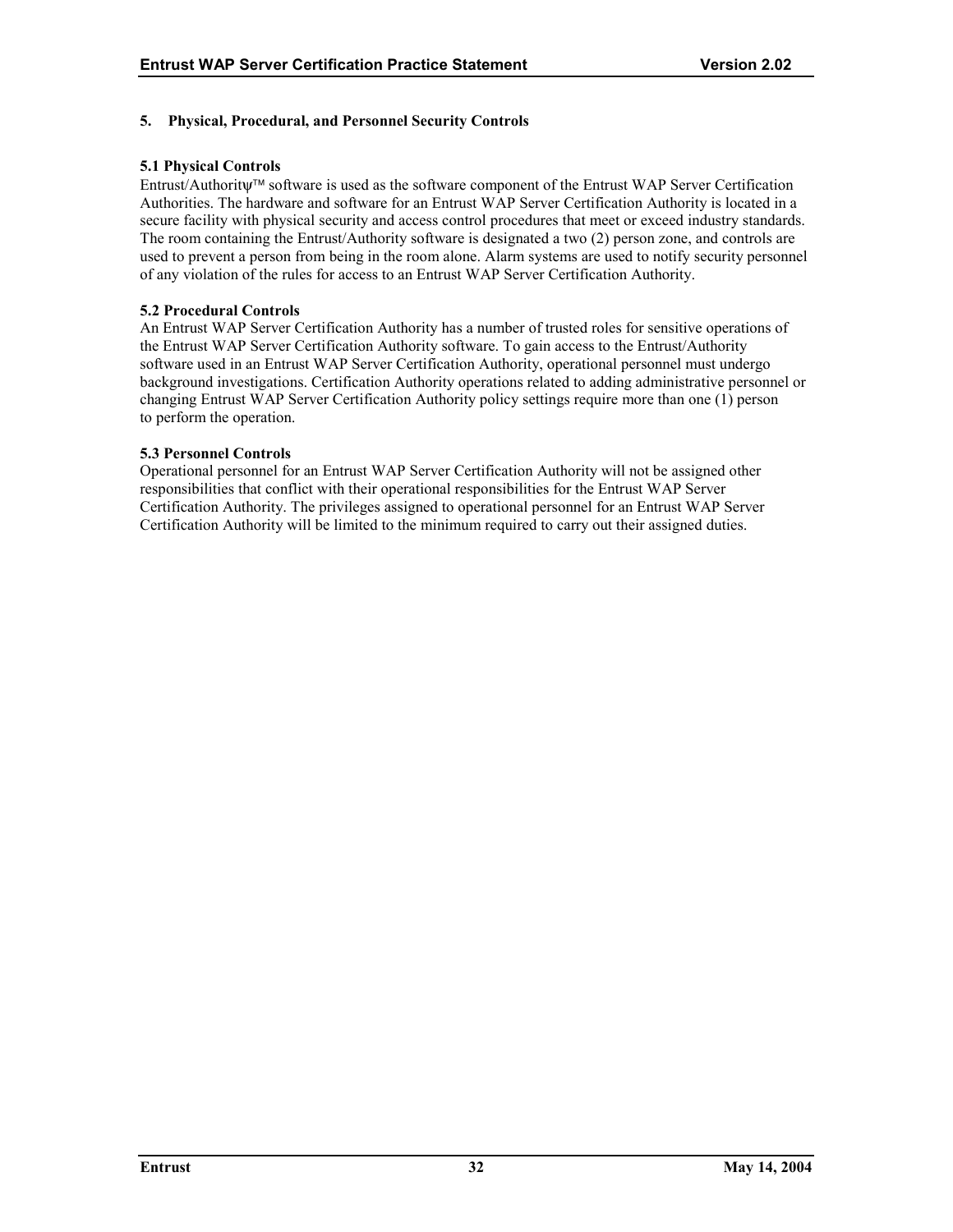# <span id="page-37-0"></span>**6. Technical Security Controls**

#### **6.1 Key Pair Generation and Installation**

#### **6.1.1 Key Pair Generation**

The signing Key Pair for an Entrust WAP Server Certification Authority is created during the initial start up of the Entrust/Master Control application and is protected by the master key for such Entrust WAP Server Certification Authority. Hardware key generation is used which is compliant to at least FIPS 140-1 level 3.

# **6.1.2 Private Key Delivery to Entity**

Not applicable.

# **6.1.3 Public Key Delivery to Certificate Issuer**

The Public Key to be included in an Entrust WAP Server Certificate is delivered to Entrust WAP Server Certification Authorities in a Certificate Signing Request (CSR) as part of the Entrust WAP Server Certificate Application process.

# **6.1.4 CA Public Key Delivery to Users**

The Public-Key Certificate for Entrust WAP Server Certification Authorities is self-signed.

# **6.1.5 Key Sizes**

The WAP server key sizes are determined by the Subscriber's software.

# **6.1.6 Public-Key Parameters Generation**

The Subscriber Wireless Application Protocol server software controls which Public-Key parameters are used.

#### **6.1.7 Parameter Quality Checking**

The quality of the Public-Key parameters is governed by the Subscriber Wireless Application Protocol server software that generates the parameters. Neither Entrust nor any independent third-party Registration Authority operating under an Entrust WAP Server Certification Authority, nor any Resellers or Co-marketers, or any subcontractors, distributors, agents, suppliers, employees, or directors of any of the foregoing make any representations or provide any representations, warranties or conditions whatsoever about the quality of the Public Key contained in an Entrust WAP Server Certificate.

#### **6.1.8 Hardware/Software Key Generation**

The method for generating the Subscriber's Key Pair associated with an Entrust WAP Server Certificate is solely under the control of the Subscriber, and neither Entrust nor any independent third-party Registration Authority operating under an Entrust WAP Server Certification Authority, nor any Resellers or Co-marketers, or any subcontractors, distributors, agents, suppliers, employees, or directors of any of the foregoing shall have any responsibility or liability whatsoever for the generation of the Subscriber's Key Pair.

#### **6.1.9 Key Usage Purposes**

Version 1.1 of the WTLS Specification as published by the Wireless Application Protocol Forum Ltd. does not provide for key usage. Subscribers shall only use Entrust WAP Server Certificates for Wireless Application Protocol servers. Subscribers shall not use Entrust WAP Server Certificates to sign other **Certificates**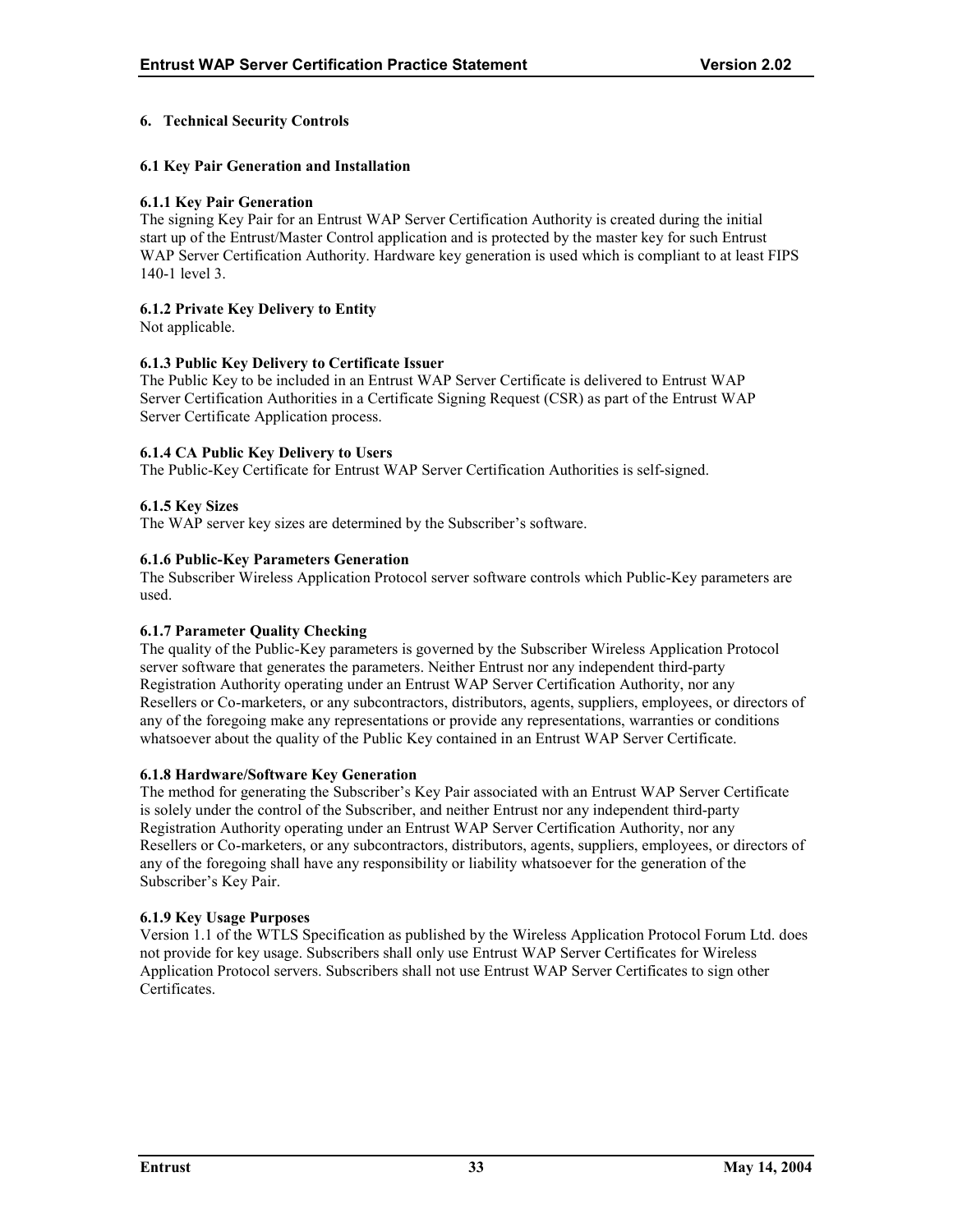# <span id="page-38-0"></span>**6.2 Private Key Protection**

The Entrust WAP Server Certification Authorities use Entrust/Authority software in conjunction with hardware certified to FIPS 140-1 level 3 to protect the Entrust WAP Server Certification Authorities' Private Keys. Subscribers are responsible for protecting the Private Key associated with the Public Key in the Subscriber's Entrust WAP Server Certificate. Entrust does not escrow the Entrust WAP Server Certification Authorities' Private Keys.

#### **6.3 Other Aspects of Key Pair Management**

No stipulation.

# **6.4 Activation Data**

No stipulation.

# **6.5 Computer Security Controls**

The workstations on which the Entrust WAP Server Certification Authorities operate are physically secured as described in Section 5.1 of this Entrust WAP Server Certification Practice Statement. The operating systems on the workstations on which the Entrust WAP Server Certification Authorities operate enforce identification and authentication of users. Access to Entrust/Authority software databases and audit trails is restricted as described in this Entrust WAP Server Certification Practice Statement. All operational personnel that are authorized to have access to the Entrust WAP Server Certification Authorities are required to use hardware tokens in conjunction with a PIN to gain access to the physical room that contains the Entrust/Authority software being used for the Entrust WAP Server Certification Authorities.

# **6.6 Life Cycle Technical Controls**

The efficacy and appropriateness of the security settings described in this Entrust WAP Server Certification Practice Statement are reviewed on a yearly basis. A risk and threat assessment will be performed to determine if key lengths need to be increased or operational procedures modified from time to time to maintain system security.

#### **6.7 Network Security Controls**

Remote access to Entrust/Authority software via the Entrust/Admin software interface is secured using the security features of the Secure Exchange Protocol and Entrust/Session software.

# **6.8 Cryptographic Module Engineering Controls**

The Entrust/Authority software cryptographic module is designed to conform to FIPS 140-1 level 1 requirements. Optional hardware tokens may be used to generate Key Pairs that may conform with higher levels of FIPS validation, but which must at least conform to level 1.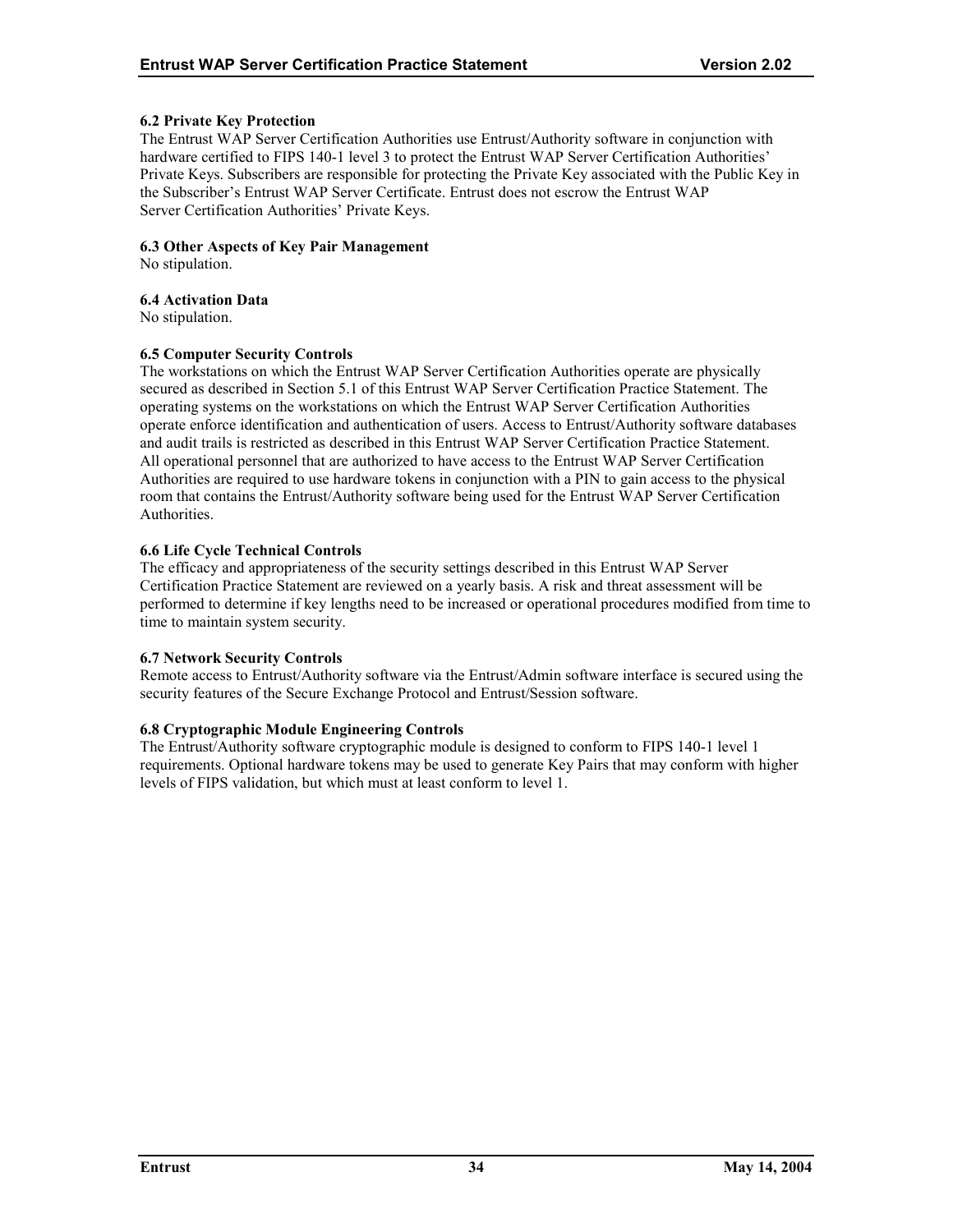# <span id="page-39-0"></span>**7. Certificate and CRL Profiles**

# **7.1 Certificate Profile**

The profile for the Entrust WAP Server Certificates issued by an Entrust WAP Server Certification Authority conform to the specifications for the Wireless Transport Layer Security protocol.

#### **7.2 CRL Profile**

No stipulation. Revocation of Certificates is not supported by Version 1.1 of the WTLS Specification as published by the Wireless Application Protocol Forum Ltd.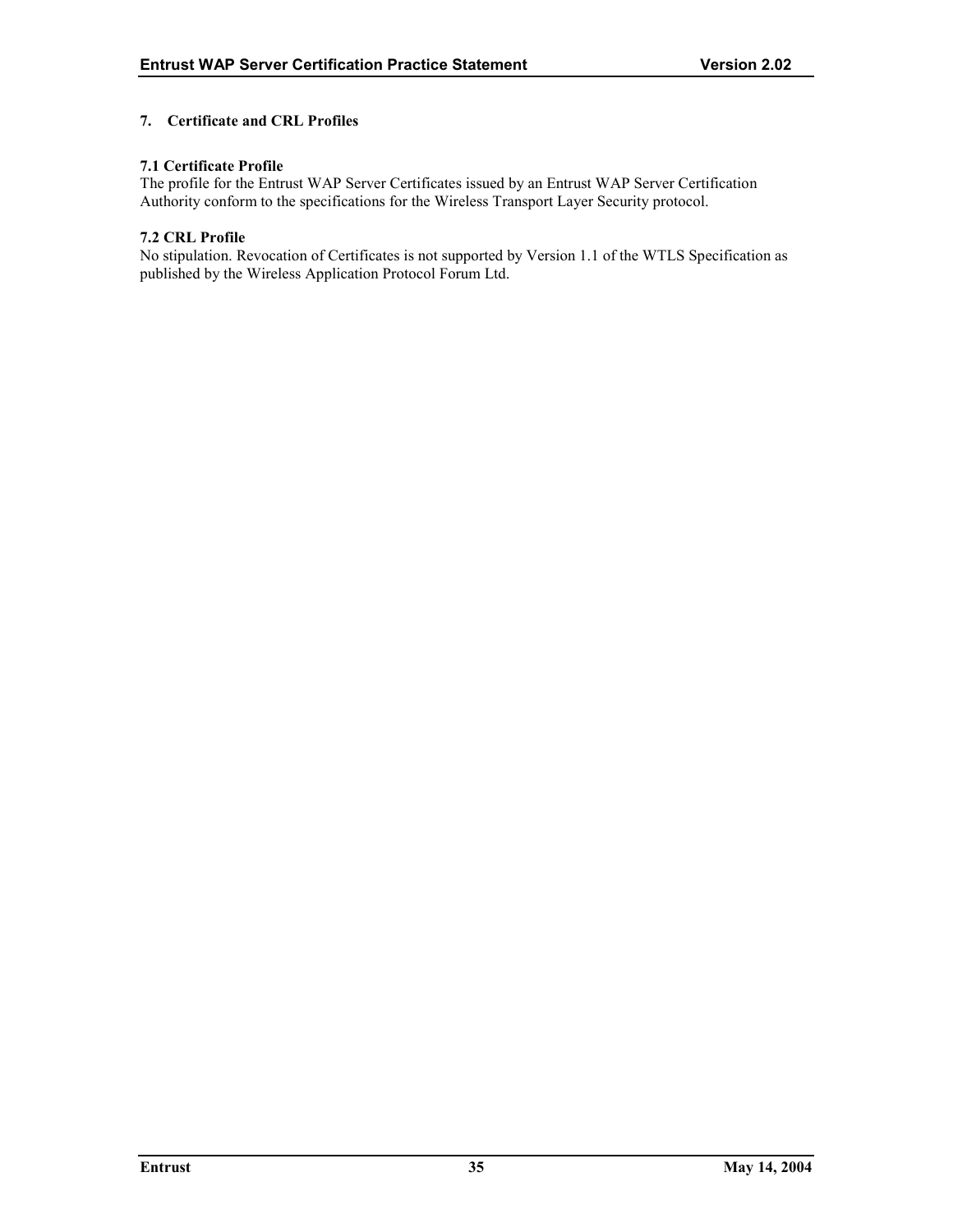# <span id="page-40-0"></span>**8. Specification Administration**

#### **8.1 Contact Information**

Director Operations, Entrust Certificate Services Entrust Limited 1000 Innovation Drive Ottawa, Ontario K2K 3E7

Tel: (613) 270-3157 Email: [entrust.OA@entrust.net](mailto:entrust.OA@entrust.net)

# **8.2 Specification Change Procedures**

Entrust may, in its discretion, modify the Entrust WAP Server Certification Practice Statement and the terms and conditions contained herein from time to time. Modifications to the Entrust WAP Server Certification Practice Statement that, in the judgment of Entrust, will have little or no impact on Applicants, Subscribers, and Relying Parties, may be made with no change to the Entrust WAP Server Certification Practice Statement version number and no notification to Applicants, Subscribers, and Relying Parties. Such changes shall become effective immediately upon publication in the Entrust Repository.

Modifications to the Entrust WAP Server Certification Practice Statement that, in the judgment of Entrust may have a significant impact on Applicants, Subscribers, and Relying Parties, shall be published in the Entrust Repository and shall become effective fifteen (15) days after publication in the Entrust Repository unless Entrust withdraws such modified Entrust WAP Server Certification Practice Statement prior to such effective date. In the event that Entrust makes a significant modification to Entrust WAP Server Certification Practice Statement, the version number of the Entrust WAP Server Certification Practice Statement shall be updated accordingly. Unless a Subscriber ceases to use and removes such Subscriber's Entrust WAP Server Certificate(s) prior to the date on which an updated version of the Entrust WAP Server Certification Practice Statement becomes effective, such Subscriber shall be deemed to have consented to the terms and conditions of such updated version of the Entrust WAP Server Certification Practice Statement and shall be bound by the terms and conditions of such updated version of the Entrust WAP Server Certification Practice Statement.

#### **8.3 Publication and Notification Policies**

Prior to major changes to this Entrust WAP Server Certification Practice Statement, notification of the upcoming changes will be posted in the Entrust Repository.

#### **8.4 CPS Approval Procedures**

This Entrust WAP Server Certification Practice Statement and any subsequent changes shall be approved by the Entrust Policy Authority.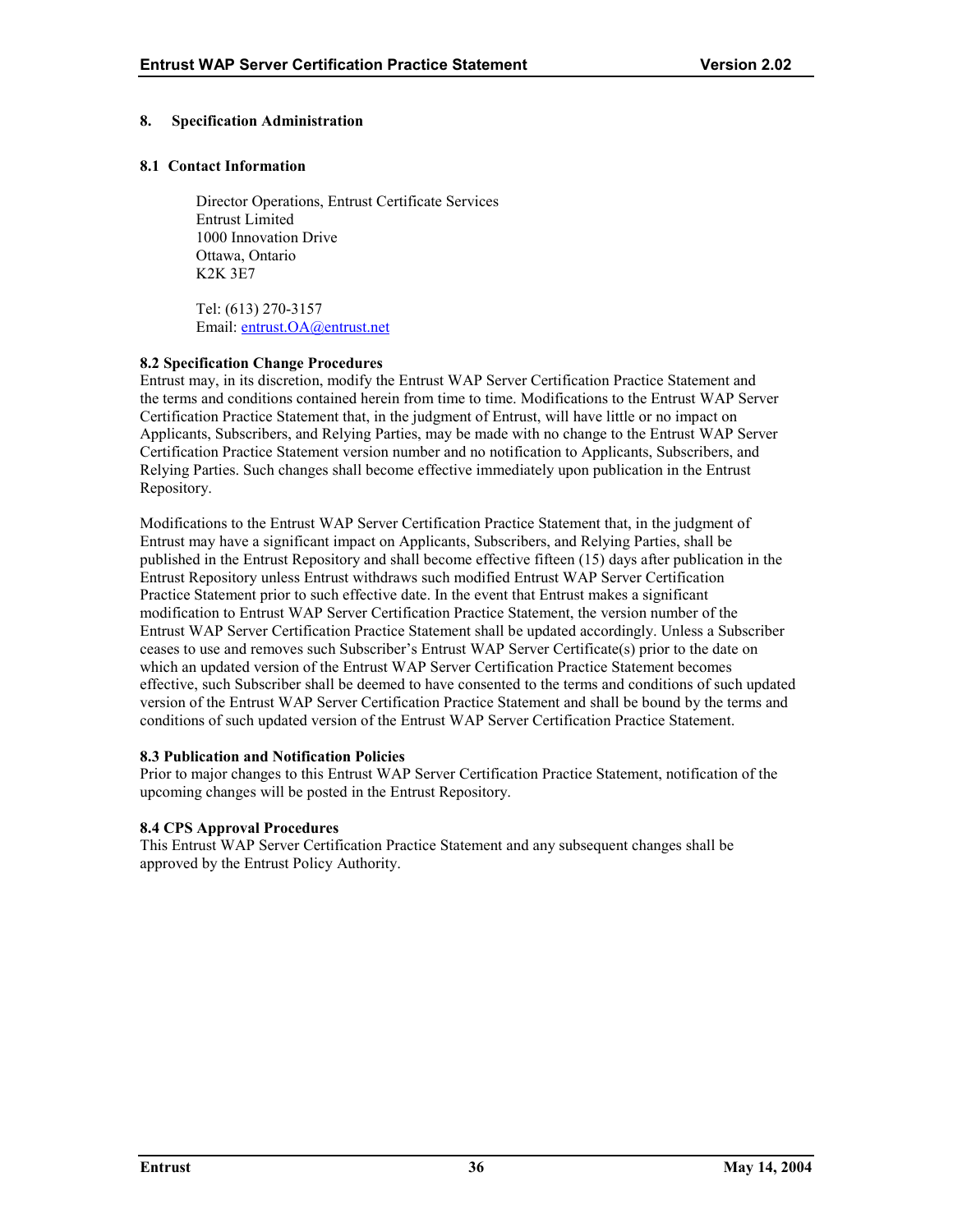# <span id="page-41-0"></span>**9. Acronyms**

- CA Certification Authority
- CPS Certification Practice Statement
- CRL Certificate Revocation List
- CSR Certificate Signing Request
- DN Distinguished Name
- DNS Domain Name Server
- DSA Digital Signature Algorithm
- HTTP Hypertext Transfer Protocol
- IETF Internet Engineering Task Force
- ITU-T International Telecommunication Union Telecommunication Standardization Sector
- MAC Message Authentication Code
- OA Operational Authority
- OID Object Identifier
- PA Policy Authority
- PIN Personal Identification Number
- PKI Public-Key Infrastructure
- RA Registration Authority
- RDN Relative Distinguished Name
- RFC Request for Comment
- SEP Secure Exchange Protocol
- SSL Secure Sockets Layer
- TLS Transport Layer Security
- URL Universal Resource Locator
- WAP Wireless Application Protocol
- WTLS Wireless Transport Layer Security
- WWW World-Wide Web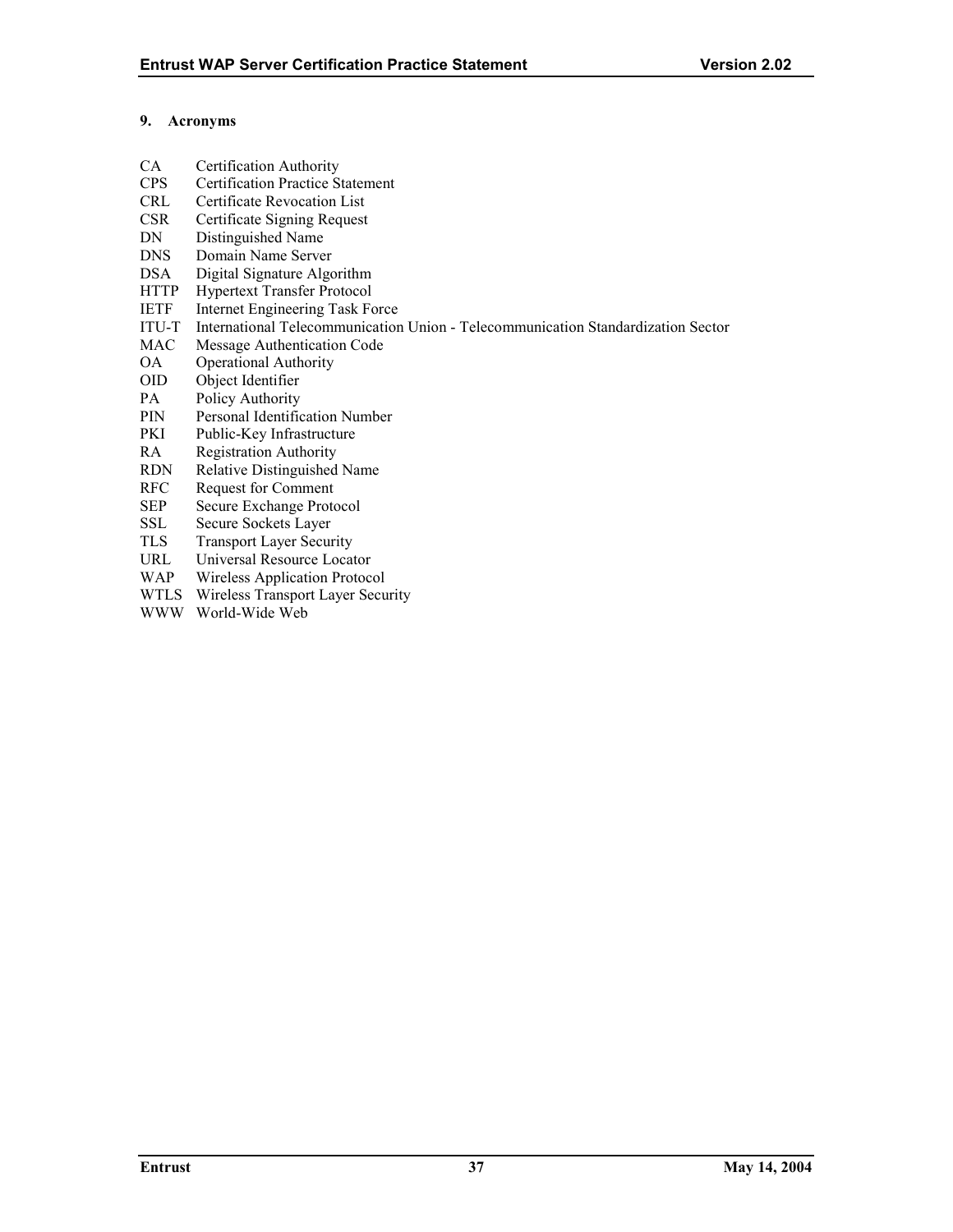# <span id="page-42-0"></span>**10. Definitions**

**Affiliate:** means Entrust Technologies Inc., and any corporation or other entity that Entrust Technologies Inc. directly or indirectly controls. In this context, a party "controls" a corporation or another entity if it directly or indirectly owns or controls fifty percent (50%) or more of the voting rights for the board of directors or other mechanism of control.

**Applicant:** means a person, entity, or organization applying for an Entrust WAP Server Certificate, but which has not yet been issued an Entrust WAP Server Certificate, or a person, entity, or organization that currently has an Entrust WAP Server Certificate or Entrust WAP Server Certificates and that is applying for renewal of such Entrust WAP Server Certificate or Entrust WAP Server Certificates or for an additional Entrust WAP Server Certificate or Entrust WAP Server Certificates.

**Business Day:** means any day, other than a Saturday, Sunday, statutory or civic holiday in the City of Ottawa, Ontario.

**Certificat**e: means a digital document that at a minimum: (a) identifies the Certification Authority issuing it, (b) names or otherwise identifies a Subject, (c) contains a Public Key of a Key Pair, (d) identifies its operational period, and (e) contains a serial number and is digitally signed by a Certification Authority.

**Certificate Revocation List:** means a time-stamped list of the serial numbers of revoked Certificates that has been digitally signed by a Certification Authority.

**Certification Authority:** means an entity or organization that (i) creates and digitally signs Certificates that contain among other things a Subject's Public Key and other information that is intended to identify the Subject, (ii) makes Certificates available to facilitate communication with the Subject identified in the Certificate, and (iii) if supported, creates and digitally signs Certificate Revocation Lists containing information about Certificates that have been revoked and which should no longer be used or relied upon.

**Certification Practice Statement:** means a statement of the practices that a Certification Authority uses in issuing, managing, revoking, renewing, and providing access to Certificates, and the terms and conditions under which the Certification Authority makes such services available.

**Co-marketers:** means any person, entity, or organization that has been granted by Entrust or a Registration Authority operating under an Entrust WAP Server Certification Authority the right to promote Entrust WAP Server Certificates.

**Compromise:** means a suspected or actual loss, disclosure, or loss of control over sensitive information or data.

**CPS:** see Certification Practice Statement.

**CRL:** see Certificate Revocation List.

**Entrust:** means Entrust Limited.

**Entrust.net:** means Entrust Limited.

**Entrust Operational Authority:** means those personnel who work for or on behalf of Entrust and who are responsible for the operation of the Entrust WAP Server Certification Authorities.

**Entrust Policy Authority:** means those personnel who work for or on behalf of Entrust and who are responsible for determining the policies and procedures that govern the operation of the Entrust WAP Server Certification Authorities.

**Entrust Repository:** means a collection of databases and web sites that contain information about Entrust WAP Server Certificates and services provided by Entrust in respect to Entrust WAP Server Certificates, including among other things, the types of Entrust WAP Server Certificates issued by the Entrust WAP Server Certification Authorities, the services provided by Entrust in respect to Entrust WAP Server Certificates, the fees charged by Entrust for Entrust WAP Server Certificates and for the services provided by Entrust in respect to Entrust WAP Server Certificates, the Entrust WAP Server Certification Practice Statement, and other information and agreements that are intended to govern the use of Entrust WAP Server Certificates.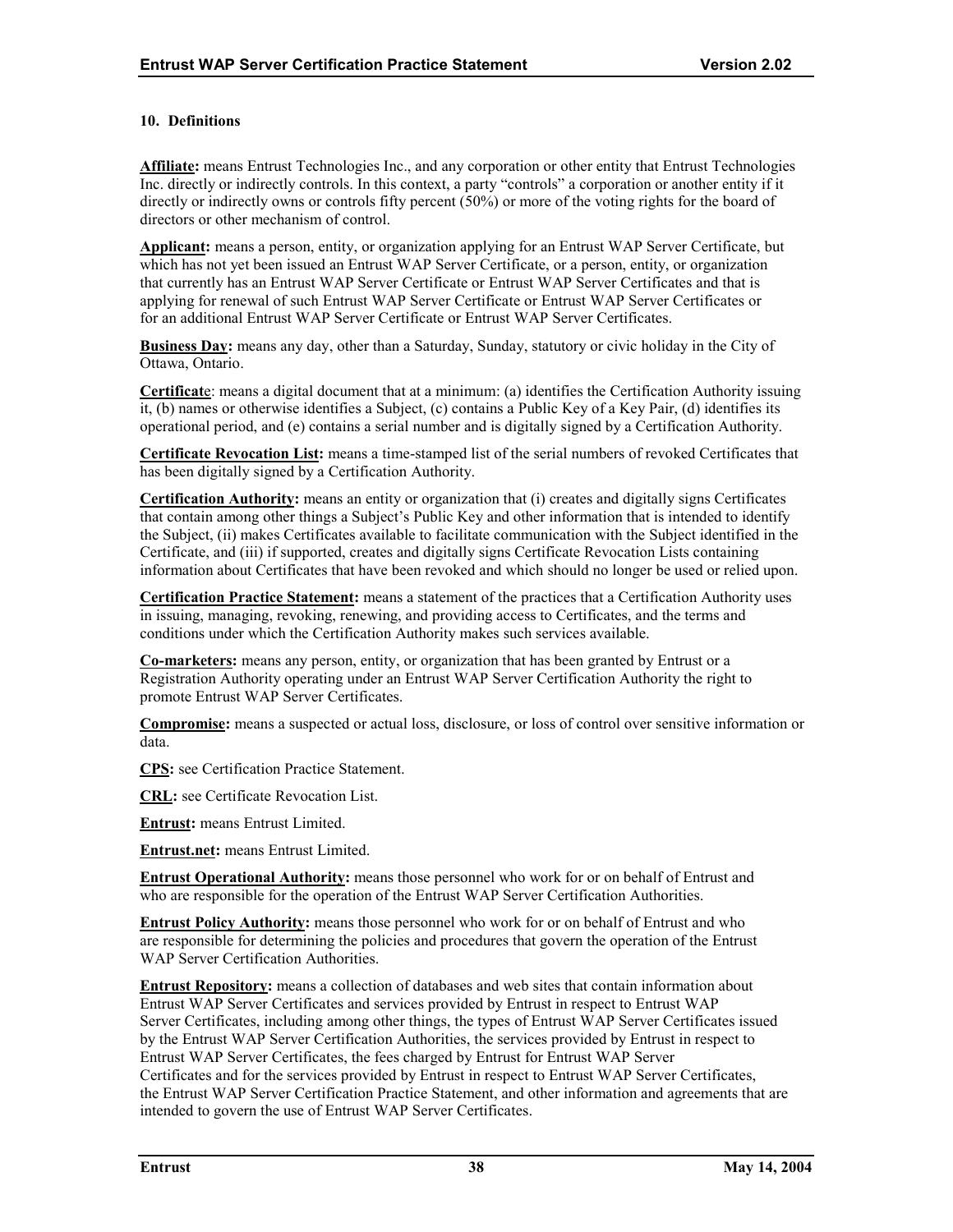**Entrust WAP CA:** see Entrust WAP Server Certification Authority.

**Entrust WAP Server Certificate:** means a WTLS Certificate issued by an Entrust WAP Server Certification Authority for use on Wireless Application Protocol servers.

**Entrust WAP Server Certificate Application:** means the form and application information requested by a Registration Authority operating under an Entrust WAP Server Certification Authority and submitted by an Applicant when applying for the issuance of an Entrust WAP Server Certificate.

**Entrust WAP Server Certification Authority:** means a Certification Authority operated by or on behalf of Entrust for the purpose of issuing and renewing Entrust WAP Server Certificates.

**Entrust WAP Server Certification Practice Statement:** means this document.

**Entrust WAP CPS:** See Entrust WAP Server Certification Practice Statement.

**FIPS:** means the Federal Information Processing Standards. These are U.S. Federal standards that prescribe specific performance requirements, practices, formats, communication protocols, and other requirements for hardware, software, data, and telecommunications operation.

**IETF:** means the Internet Engineering Task Force. The Internet Engineering Task Force is an international community of network designers, operators, vendors, and researchers concerned with the evolution of the Internet architecture and the efficient operation of the Internet.

**Key Pair:** means two mathematically related cryptographic keys, having the properties that (i) one key can be used to encrypt a message that can only be decrypted using the other key, and (ii) even knowing one key, it is believed to be computationally infeasible to discover the other key.

**Object Identifier:** means a specially-formatted sequence of numbers that is registered in accordance with internationally-recognized procedures for object identifier registration.

**OID:** see Object Identifier.

**Operational Period:** means, with respect to a Certificate, the period of its validity. The Operational Period would typically begin on the date the Certificate is issued (or such later date as specified in the Certificate), and ends on the date and time it expires as noted in the Certificate.

**PKIX:** means an IETF Working Group developing technical specifications for PKI components based on X.509 Version 3 Certificates.

**Private Key:** means the key of a Key Pair used to decrypt an encrypted message. This key must be kept secret.

**Public Key:** means the key of a Key Pair used to encrypt a message. The Public Key can be made freely available to anyone who may want to send encrypted messages to the holder of the Private Key of the Key Pair. The Public Key is usually made publicly available in a Certificate issued by a Certification Authority and is often obtained by accessing a repository or database. A Public Key is used to encrypt a message that can only be decrypted by the holder of the corresponding Private Key.

**RA:** see Registration Authority.

**Registration Authority:** means an entity that performs two functions: (1) the receipt of information from a Subject to be named in a Certificate, and (2) the performance of limited verification of information provided by the Subject against information available in certain third-party databases. In the event that the information provided by a Subject corresponds to the information in such third-party databases a Registration Authority may send a request to a Certification Authority requesting that the Certification Authority generate, digitally sign, and issue a Certificate containing the information verified by the Registration Authority.

**Relying Party:** means a person, entity, or organization that relies on or uses an Entrust WAP Server Certificate and/or any other information provided in a Repository under an Entrust WAP Server Certification Authority to obtain and confirm the Public Key and identity of a Subscriber.